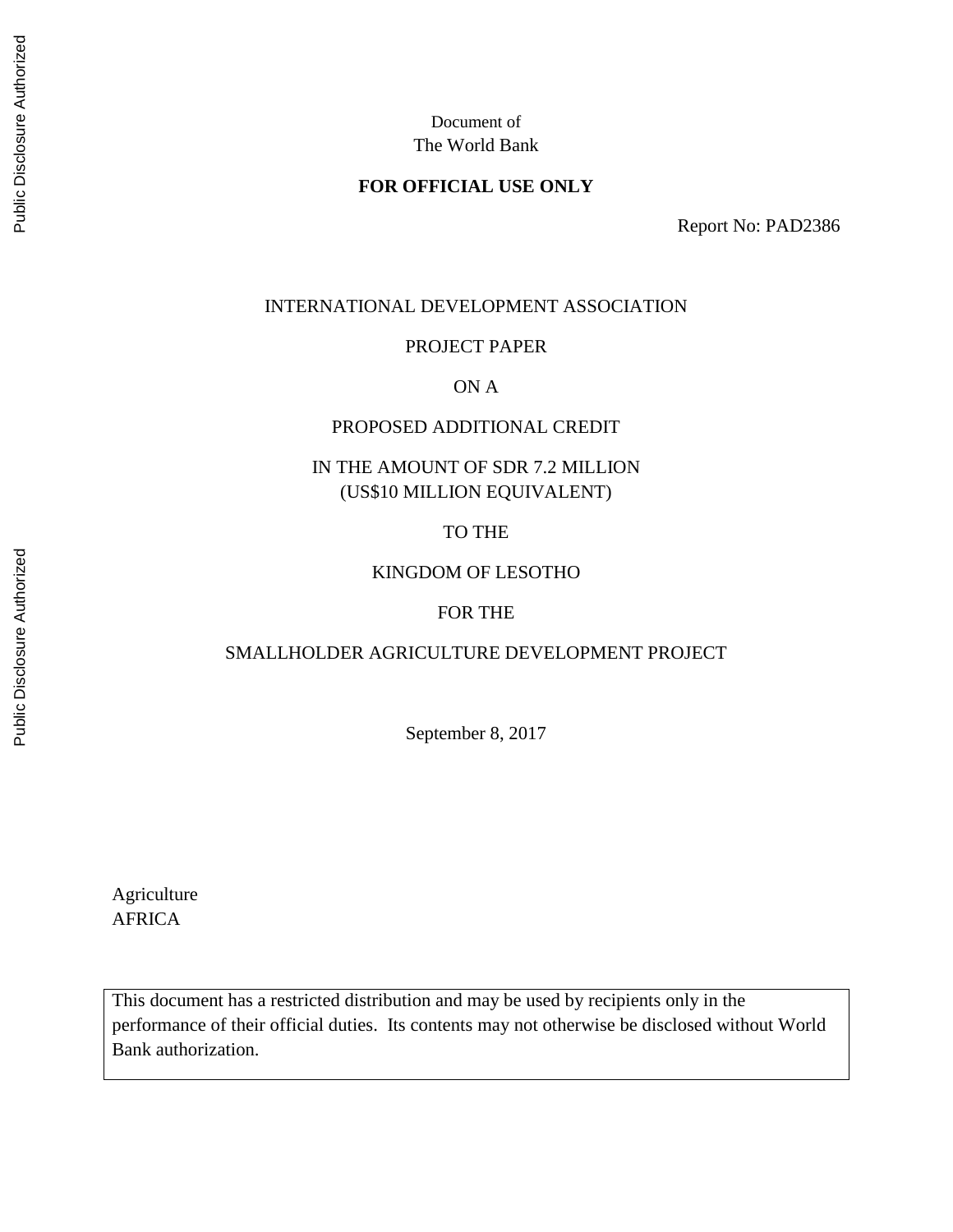# CURRENCY EQUIVALENTS (Exchange Rate Effective September 8, 2017) Currency Unit = SDR  $SDR 0.702101 = US$1$ US\$ 1.424300 = SDR 1

Fiscal year July 1 – June 30

#### **ABBREVIATIONS AND ACRONYMS**

| <b>Additional Financing</b>                             |
|---------------------------------------------------------|
| <b>Agricultural Investment Plan</b>                     |
| <b>Contingent Emergency Response Component</b>          |
| <b>Competitive Grants Program</b>                       |
| <b>Competitive Grants Secretariat</b>                   |
| <b>Country Partnership Framework</b>                    |
| <b>Climate Smart Agriculture</b>                        |
| District Agricultural Officer                           |
| <b>District Coordinator</b>                             |
| Food and Agriculture Organization of the United Nations |
| <b>Financial Management Specialist</b>                  |
| <b>Gross Domestic Product</b>                           |
| <b>Gross National Income</b>                            |
| Government of Lesotho                                   |
| International Bank for Reconstruction and Development   |
| <b>International Development Association</b>            |
| <b>International Fund for Agricultural Development</b>  |
| <b>Implementation Status Report</b>                     |
| Ministry of Agriculture and Food Security               |
| Monitoring and Evaluation                               |
| Non-Governmental Organization                           |
| World Bank's New Procurement Framework                  |
| <b>Natural Resource Management</b>                      |
| Lesotho National Strategic Development Plan             |
| Project Field Officers                                  |
| Project Implementation Manual                           |
| Project Monitoring and Evaluation                       |
| <b>Project Management Committee</b>                     |
| Project Management Unit                                 |
|                                                         |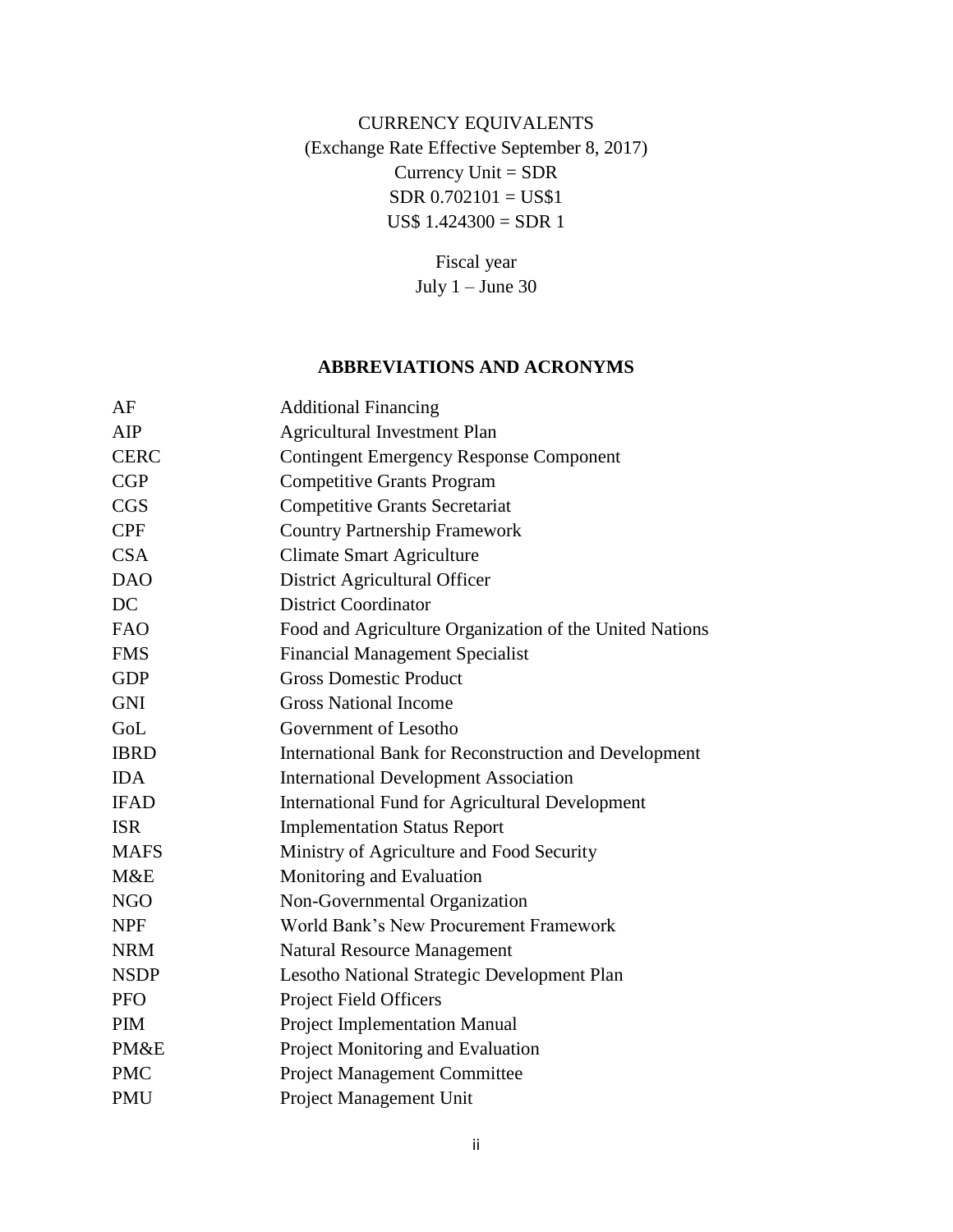| <b>SADP</b> | Smallholder Agriculture Development Project |
|-------------|---------------------------------------------|
| SADP AF     | <b>SADP</b> Additional Financing            |
| <b>SMEs</b> | <b>Small and Medium-sized Enterprises</b>   |
| USD.        | <b>United States Dollar</b>                 |

| <b>Regional Vice President:</b>  | <b>Makhtar Diop</b> |
|----------------------------------|---------------------|
| <b>Country Director:</b>         | Paul Noumba Um      |
| Senior Global Practice Director: | Juergen Voegele     |
| <b>Practice Manager:</b>         | Mark E. Cackler     |
| Task Team Leader:                | Ijeoma Emenanjo     |
|                                  |                     |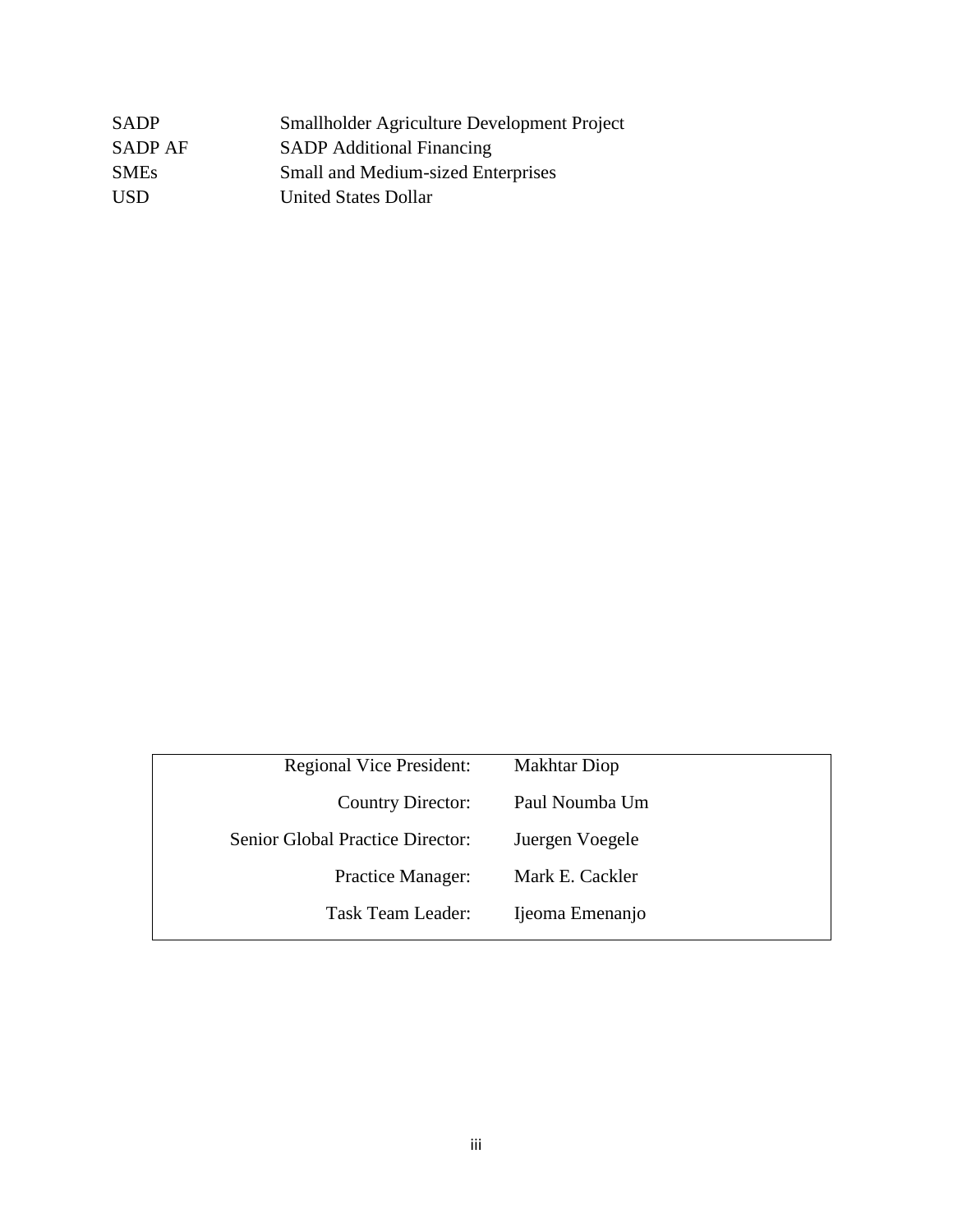#### **LESOTHO**

# **LESOTHO SMALLHOLDER AGRICULTURE DEVELOPMENT PROJECT CONTENTS**

|               |     | <b>Project Paper Data Sheet</b>                   | V  |
|---------------|-----|---------------------------------------------------|----|
| Project Paper |     |                                                   |    |
| L             |     | Introduction                                      | 1  |
|               | П.  | Background and Rationale for Additional Financing | 1  |
|               | Ш.  | <b>Proposed Changes</b>                           | 5  |
|               | IV. | <b>Appraisal Summary</b>                          | 13 |
|               | V.  | <b>World Bank Grievance Redress</b>               | 17 |
|               |     | <b>Results Framework and Monitoring</b>           | 19 |
|               |     | <b>Annex 1: Implementation Arrangements</b>       | 24 |
|               |     | Annex 2: Procurement Plan                         | 28 |
|               |     |                                                   |    |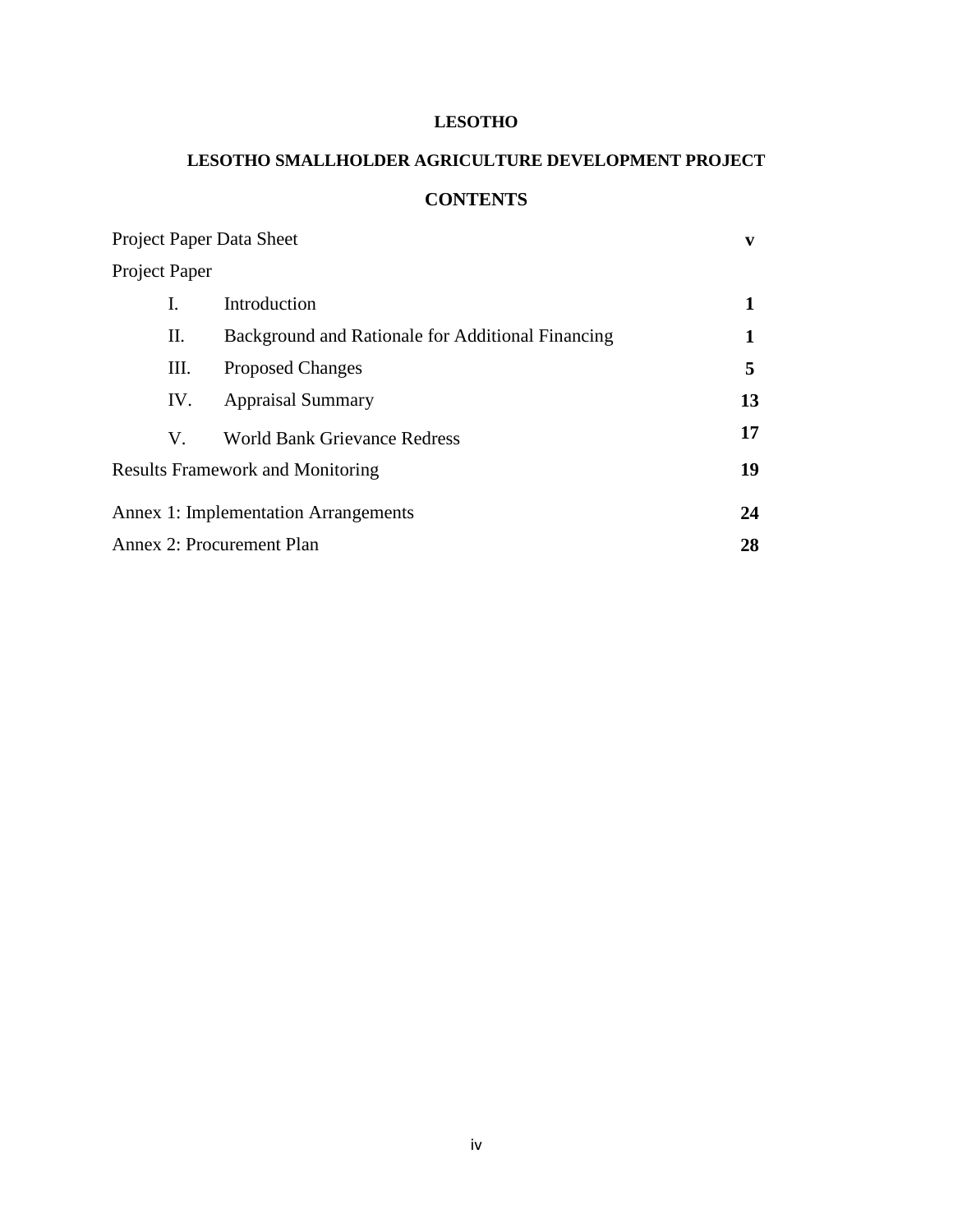# **ADDITIONAL FINANCING DATA SHEET**

## *Lesotho*

*Lesotho Smallholder Agriculture Development Project Additional Financing (P162397)*

# *AFRICA*

# *GFA13*

| <b>Basic Information - Parent</b>          |                                                            |                                                          |                         |                                                      |                                              |
|--------------------------------------------|------------------------------------------------------------|----------------------------------------------------------|-------------------------|------------------------------------------------------|----------------------------------------------|
| Parent Project ID:                         | P119432                                                    |                                                          |                         |                                                      | Original EA Category: B - Partial Assessment |
| <b>Current Closing Date:</b>               | 31-Mar-2018                                                |                                                          |                         |                                                      |                                              |
|                                            |                                                            |                                                          |                         | <b>Basic Information – Additional Financing (AF)</b> |                                              |
| Project ID:                                | <b>Additional Financing</b><br>P162397<br>Type (from AUS): |                                                          | Restructuring, Scale Up |                                                      |                                              |
| <b>Regional Vice President:</b>            | <b>Makhtar Diop</b><br>Proposed EA Category: B             |                                                          |                         |                                                      |                                              |
| <b>Country Director:</b>                   |                                                            | <b>Expected Effectiveness</b><br>Paul Noumba Um<br>Date: |                         | $10 - Jan - 2018$                                    |                                              |
| <b>Senior Global Practice</b><br>Director: | Juergen Voegele<br>Expected Closing Date: 28-Feb-2020      |                                                          |                         |                                                      |                                              |
| Practice Manager/Manager:                  | Mark E. Cackler                                            |                                                          | Report No:              |                                                      | PAD2386                                      |
| Team Leader(s):                            | Ijeoma Emenanjo                                            |                                                          |                         |                                                      |                                              |
| <b>Borrower</b>                            |                                                            |                                                          |                         |                                                      |                                              |
| <b>Organization Name</b>                   | Contact                                                    | <b>Title</b>                                             |                         | Telephone                                            | Email                                        |
| Government of Lesotho                      | Hon. Semano                                                | Minister of<br>Development                               |                         | $+26622321224$                                       | ntebohelengraliapeng@                        |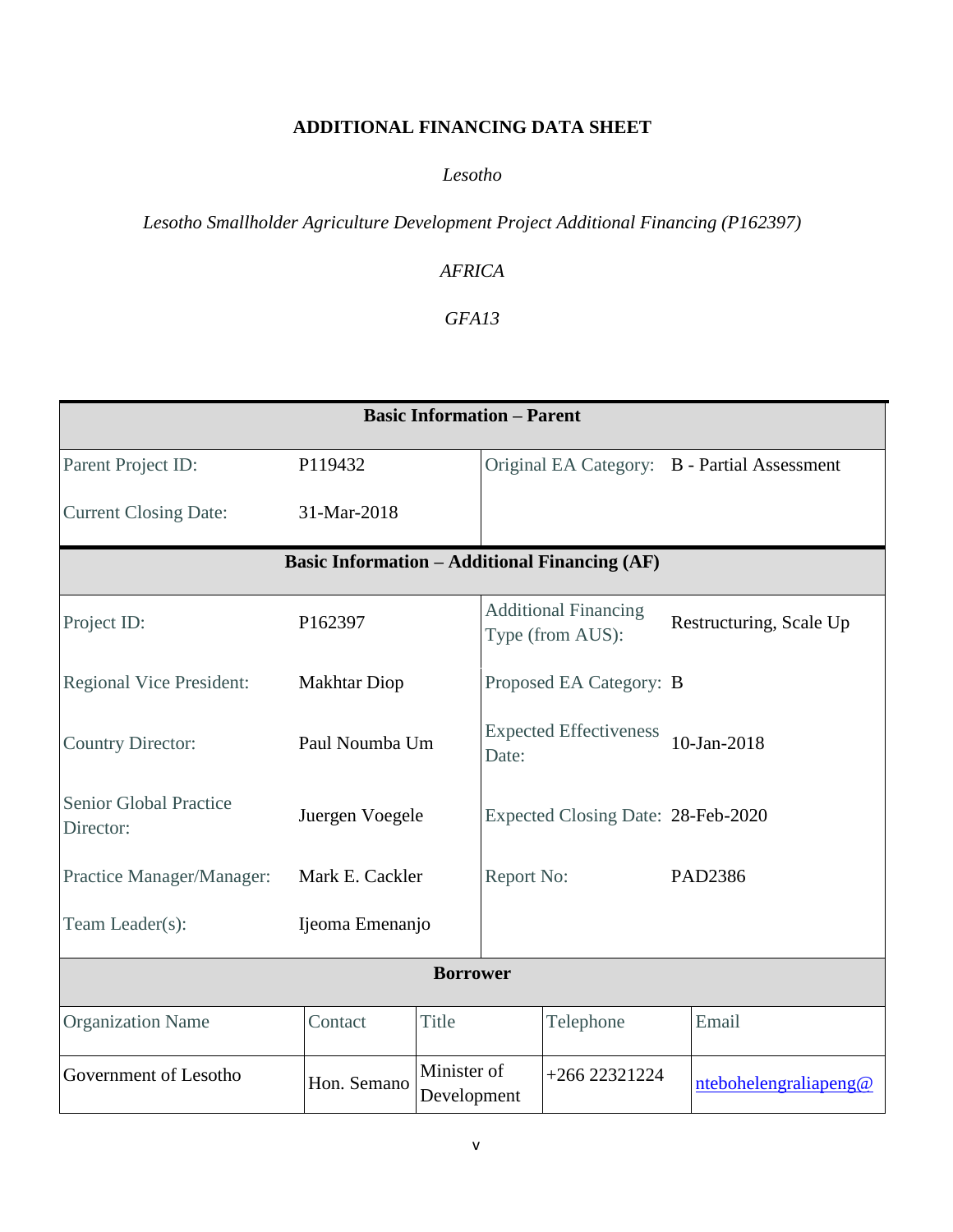|                                                                                                                                                             |                                                                                                   |               | Sekatle          | Planning             |                            | yahoo.com                    |                            |             |      |                        |
|-------------------------------------------------------------------------------------------------------------------------------------------------------------|---------------------------------------------------------------------------------------------------|---------------|------------------|----------------------|----------------------------|------------------------------|----------------------------|-------------|------|------------------------|
|                                                                                                                                                             |                                                                                                   |               |                  |                      |                            |                              |                            |             |      |                        |
|                                                                                                                                                             |                                                                                                   |               |                  |                      |                            |                              |                            |             |      |                        |
|                                                                                                                                                             | Project Financing Data - Parent (Lesotho Smallholder Agriculture Development Project-P119432) (in |               |                  | <b>USD Million</b> ) |                            |                              |                            |             |      |                        |
| <b>Key Dates</b>                                                                                                                                            |                                                                                                   |               |                  |                      |                            |                              |                            |             |      |                        |
| Project                                                                                                                                                     | Ln/Cr/TF                                                                                          | <b>Status</b> | Approval<br>Date | <b>Signing Date</b>  |                            | Effectiveness<br>Date        | Original Closing<br>Date   |             | Date | <b>Revised Closing</b> |
| P119432                                                                                                                                                     | <b>COFN-C1250</b>                                                                                 | Effective     | 19-Dec-2011      | 19-Dec-2011          |                            | 13-Mar-2012                  | 31-Mar-2018                |             |      | 31-Mar-2018            |
| P119432                                                                                                                                                     | <b>COFN-C1260</b>                                                                                 | Effective     | 19-Dec-2011      |                      | 19-Dec-2011<br>13-Mar-2012 |                              | 31-Mar-2018<br>31-Mar-2018 |             |      |                        |
| P119432                                                                                                                                                     | IDA-50170                                                                                         | Effective     | 10-Nov-2011      | 16-Nov-2011          |                            | 09-Mar-2012                  | 31-Mar-2018                |             |      | 31-Mar-2018            |
| Disbursements                                                                                                                                               |                                                                                                   |               |                  |                      |                            |                              |                            |             |      |                        |
| Project                                                                                                                                                     | Ln/Cr/TF                                                                                          | <b>Status</b> | Currency         | Original             | Revised                    | Cancelled                    | Disbursed                  | Undisbursed |      | Percent<br>Disbursed   |
| P119432                                                                                                                                                     | <b>COFN-C1250</b>                                                                                 | Effective     | <b>XDR</b>       | 3.15                 | 3.15                       | 0.00                         | 2.23                       | 0.92        |      | 70.64                  |
| P119432                                                                                                                                                     | <b>COFN-C1260</b>                                                                                 | Effective     | <b>XDR</b>       | 3.15                 | 3.15                       | 0.00                         | 2.22                       | 0.93        |      | 70.63                  |
| P119432                                                                                                                                                     | IDA-50170                                                                                         | Effective     | <b>XDR</b>       | 6.30                 | 6.30                       | 0.00                         | 5.07                       | 1.23        |      | 80.51                  |
|                                                                                                                                                             |                                                                                                   |               |                  |                      |                            |                              |                            |             |      |                        |
| Project Financing Data - Additional Financing Lesotho Smallholder Agriculture Development Project<br><b>Additional Financing (P162397) (in USD Million)</b> |                                                                                                   |               |                  |                      |                            |                              |                            |             |      |                        |
| [1]                                                                                                                                                         | Loan $\lceil$ $\rceil$                                                                            | Grant         | $\lceil \rceil$  | <b>IDA</b> Grant     |                            |                              |                            |             |      |                        |
| [X]                                                                                                                                                         | Credit $[$ $]$                                                                                    |               | Guarantee [ ]    | Other                |                            |                              |                            |             |      |                        |
|                                                                                                                                                             | <b>Total Project Cost:</b>                                                                        |               | 10.00            |                      |                            | <b>Total Bank Financing:</b> | 10.00                      |             |      |                        |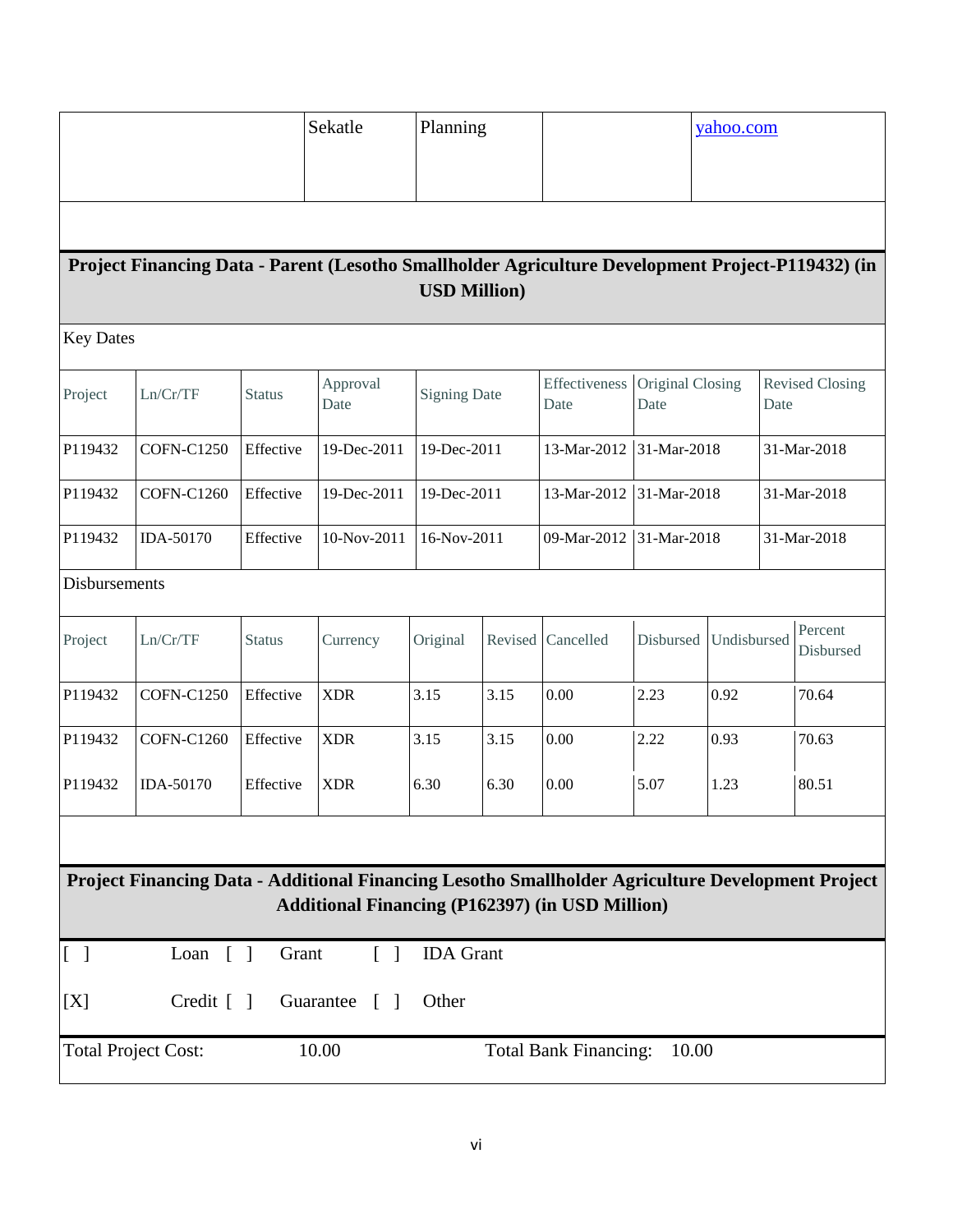| Financing Gap:                                                                       | 0.00                                              |                                         |                         |                |               |
|--------------------------------------------------------------------------------------|---------------------------------------------------|-----------------------------------------|-------------------------|----------------|---------------|
| Financing Source - Additional Financing (AF)                                         |                                                   |                                         |                         |                | <b>Amount</b> |
| International Development Association (IDA)                                          |                                                   |                                         |                         |                | 10.00         |
| Total                                                                                |                                                   |                                         |                         |                | 10.00         |
| <b>Policy Waivers</b>                                                                |                                                   |                                         |                         |                |               |
| Does the project depart from the CAS in content or in other significant<br>respects? |                                                   |                                         |                         | N <sub>o</sub> |               |
| Explanation                                                                          |                                                   |                                         |                         |                |               |
| Does the project require any policy waiver $(s)$ ?                                   |                                                   |                                         |                         | N <sub>o</sub> |               |
| Explanation                                                                          |                                                   |                                         |                         |                |               |
|                                                                                      |                                                   | <b>Team Composition</b>                 |                         |                |               |
| <b>Bank Staff</b>                                                                    |                                                   |                                         |                         |                |               |
| <b>Name</b>                                                                          | Role                                              | <b>Title</b>                            | Specialization          |                | Unit          |
| Ijeoma Emenanjo                                                                      | <b>Team Leader</b><br>(ADM)<br>Responsible)       | <b>Natural Resources</b><br>Mgmt. Spec. | Agriculture             |                | GFA13         |
| Chitambala John Sikazwe                                                              | Procurement<br>Specialist<br>(ADM<br>Responsible) | Senior<br>Procurement<br>Specialist     | Procurement             |                | GGO01         |
| Tandile Gugu Zizile Msiwa                                                            | Financial<br>Management                           | <b>Sr Financial</b><br>Management       | Financial<br>Management |                | GGO25         |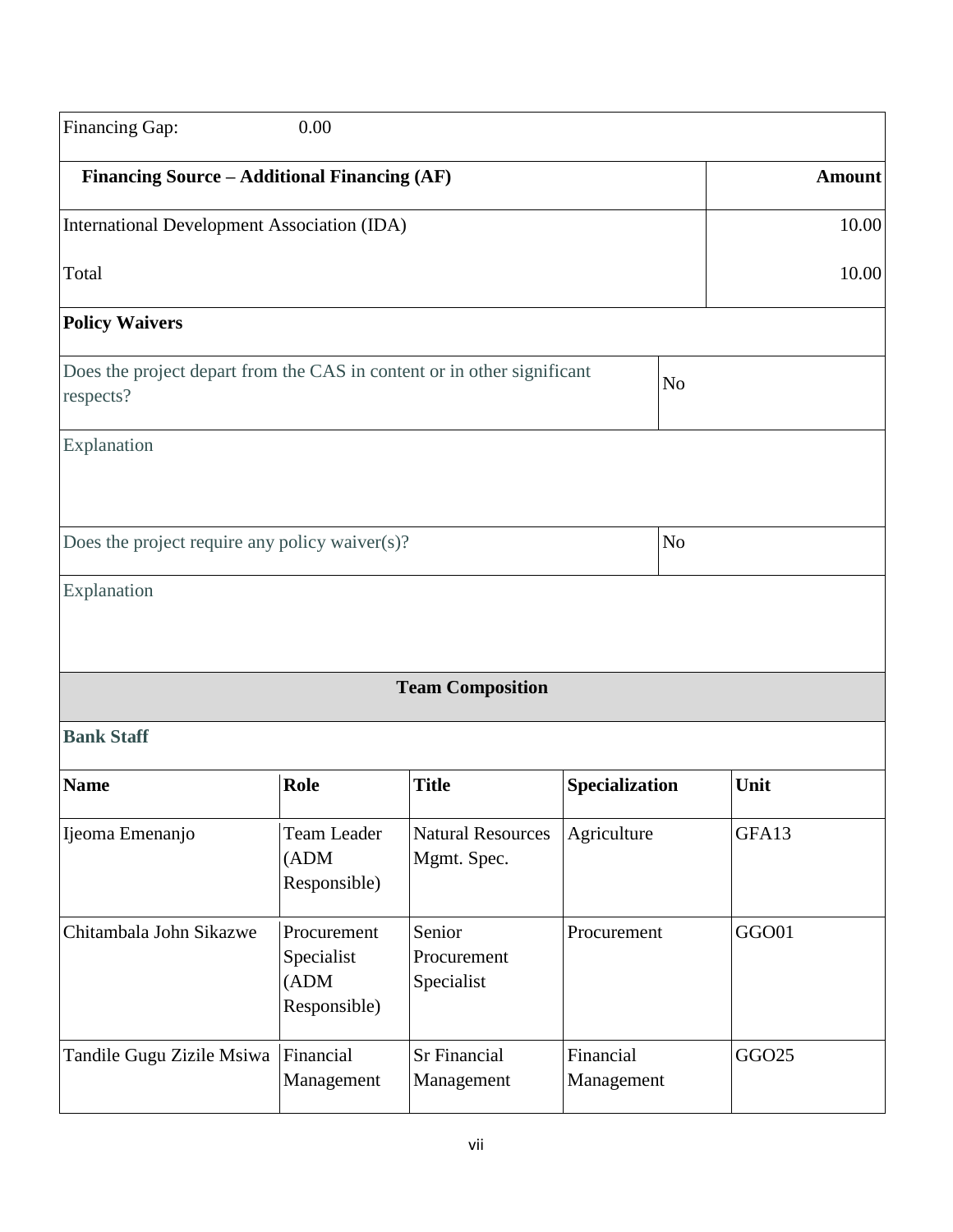|                              | Specialist               | Specialist                            |                          |                             |              |
|------------------------------|--------------------------|---------------------------------------|--------------------------|-----------------------------|--------------|
| Guo Li                       | <b>Team Member</b>       | Senior Agriculture<br>Economist       |                          | Agricultural<br>Economics   | GFA13        |
| Emelyne Calimoutou           | <b>Team Member</b>       |                                       | <b>Legal Analyst</b>     | Legal                       | <b>LEGAM</b> |
| George Ferreira Da Silva     | <b>Team Member</b>       |                                       | <b>Finance Analyst</b>   | Disbursement                | <b>WFALA</b> |
| Jean O Owino                 | <b>Team Member</b>       |                                       | <b>Finance Analyst</b>   | Disbursement                | <b>WFALA</b> |
| Kisa Mfalila                 | Safeguards<br>Specialist | Senior<br>Environmental<br>Specialist |                          | Environmental<br>Safeguards | GEN01        |
| Majbritt Fiil-Flynn          | Safeguards<br>Specialist | Consultant                            |                          | Social Safeguards           | GSU07        |
| Oluyomi Omowunmi<br>Osimokun | <b>Team Member</b>       | Consultant                            |                          |                             | GFA13        |
| <b>Locations</b>             |                          |                                       |                          |                             |              |
| Country                      |                          |                                       | <b>Location</b>          |                             |              |
| Lesotho                      |                          |                                       | <b>Mafeteng District</b> |                             |              |
| Lesotho                      |                          |                                       | Leribe District          |                             |              |
| Lesotho                      |                          | Butha-Buthe                           |                          |                             |              |
| Lesotho                      |                          | Berea                                 |                          |                             |              |
| Lesotho                      |                          | rural Maseru                          |                          |                             |              |
| Lesotho                      |                          |                                       | Mohale's Hoek            |                             |              |
| Lesotho                      |                          |                                       | Quthing                  |                             |              |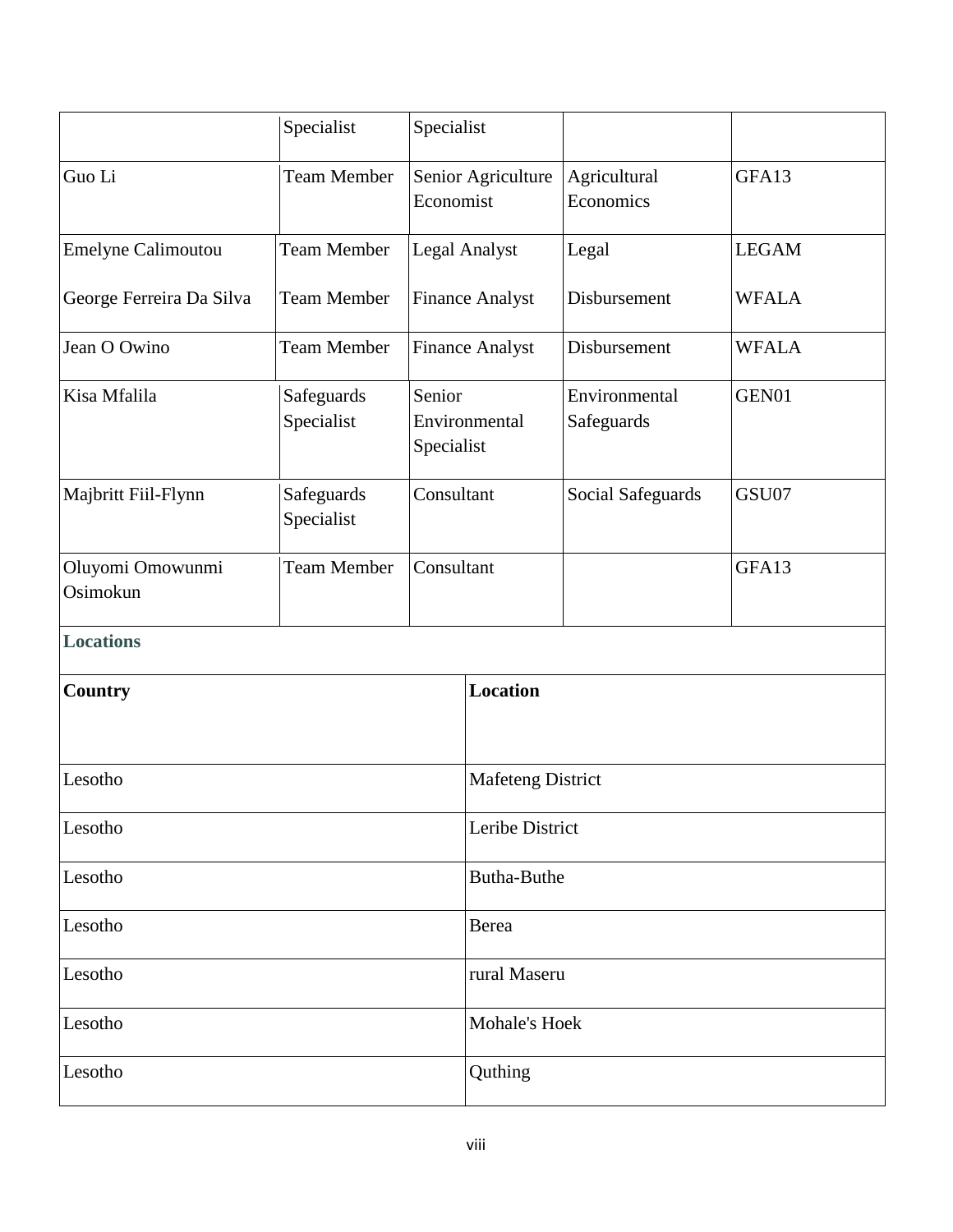| <b>Institutional Data</b>                                                                  |
|--------------------------------------------------------------------------------------------|
| Parent (Lesotho Smallholder Agriculture Development Project-P119432)                       |
| <b>Practice Area (Lead)</b>                                                                |
| Agriculture                                                                                |
| <b>Contributing Practice Areas</b>                                                         |
| Climate Change, Water.                                                                     |
| Additional Financing for the Lesotho Smallholder Agriculture Development Project (P162397) |
| <b>Practice Area (Lead)</b>                                                                |
| Agriculture                                                                                |
| <b>Contributing Practice Areas</b>                                                         |
| Climate Change, Water.                                                                     |
| <b>Consultants (Will be disclosed in the Monthly Operational Summary)</b>                  |
| Consultants Required? No consultants are required                                          |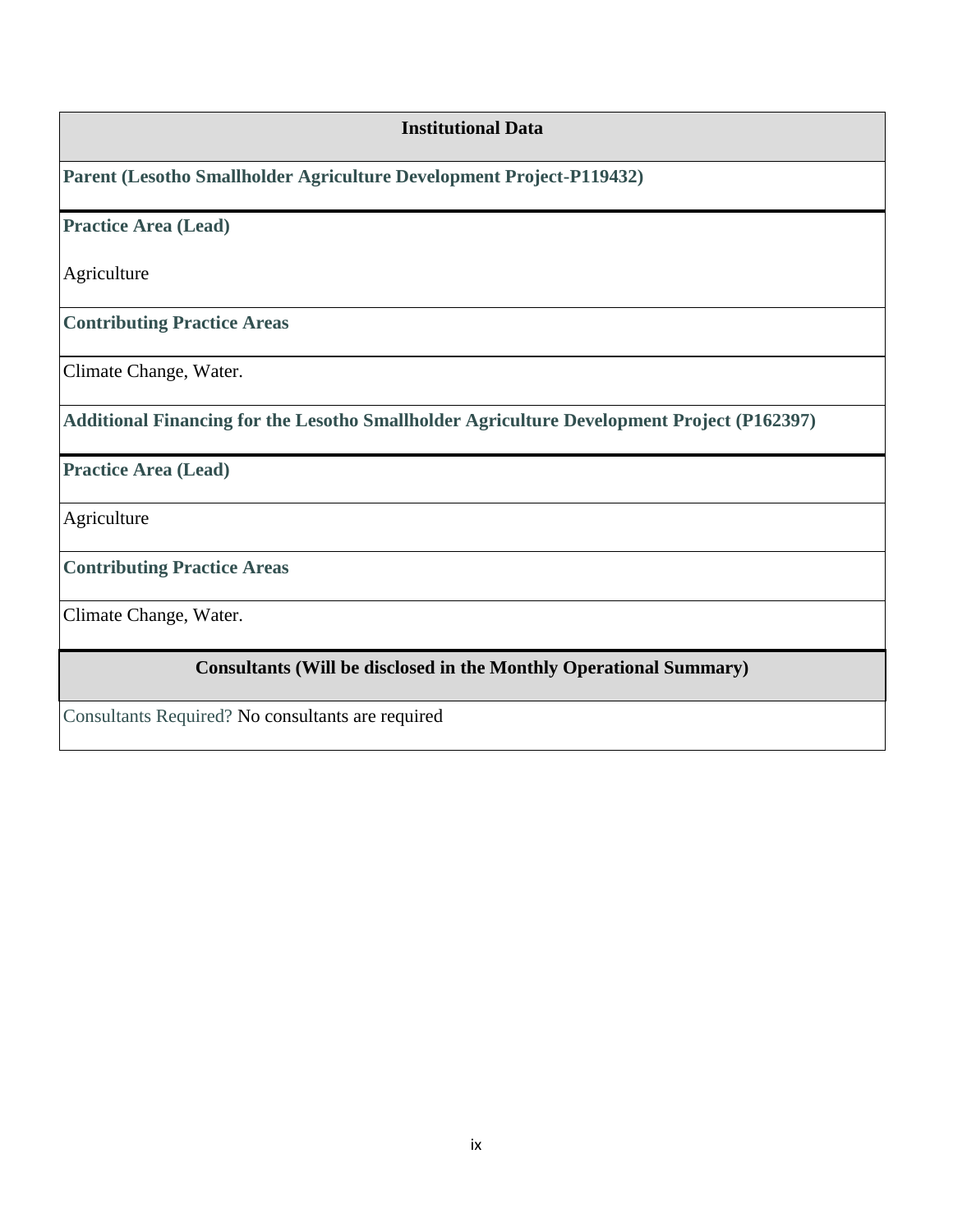## **I. Introduction**

- 1. This Project Paper seeks the approval of the Executive Directors to provide an Additional Financing (AF) for US\$10 million in IDA to support the Lesotho: Smallholder Agriculture Development Project (P119732).
- 2. The proposed AF offers a vehicle to improve smallholder agricultural productivity in other districts in Lesotho – reinforcing a key component of the Country Partnership Framework (CPF, 2016-2020) pillar on private sector jobs, in line with Lesotho's National Strategic Development Plan. The AF provides combined multi-faceted support in the form of technical advisory services, improved technology, and investment capital that are key to meeting the government's goals in the new districts. The AF will be allocated to expand project activities to three additional border districts with good potential and accessibility to markets, namely rural Maseru, Mohale's Hoek and Quthing. The addition of these three districts will result in all of the more productive lowlands and foothill areas being included in the project. It is expected that at least an additional 18,000 beneficiaries will benefit from the AF in addition to the 55,000 already reached under the Smallholder Agriculture Development Project (SADP).

## **II. Background and Rationale for Additional Financing in the amount of US\$10 million**

## **A. Country Context**

- 3. **The Kingdom of Lesotho is a small mountainous country characterized by extensive land degradation and erratic climatic conditions.** It has a population of 2.1 million people of whom around 57 percent live below the poverty line and 34 percent fall below the extreme poverty line (CPF, 2016). The country is also beset with high unemployment rates and a high incidence of HIV/AIDS. This interaction of socio-economic factors and environmental constraints results in low agricultural productivity with annual maize yields averaging only 800 kg/ha, since 2011, leading to food and nutrition insecurity (FAO, 2016).
- 4. **Variations in the Kingdom's topography and micro-climate shape its ecological zones the lowlands, the foothills, the highlands, and the Senqu (Orange) River Valley.** Annual precipitation is highly variable, both temporally and spatially, ranging from 500 mm to 760 mm. Temperatures are also highly variable, ranging from –10°C to 30°C. Agriculture accounts for less than 10 percent of the country's gross domestic product, but it provides employment for as many as 63 percent of the country's population. The crop sector's contribution to agriculture GDP declined by 17.2 percent in 2015, with the main crops of maize, sorghum, and wheat planted on more than 85 percent of the cultivated area. Livestock contributes 30 percent of total agricultural output, including domestic production of pigs and poultry and extensive production of wool and mohair on rangelands in the hill and highland areas.
- 5. **The Intergovernmental Panel on Climate Change categorizes Lesotho as one of the countries highly vulnerable to the impacts of climate change.** The country has a temperate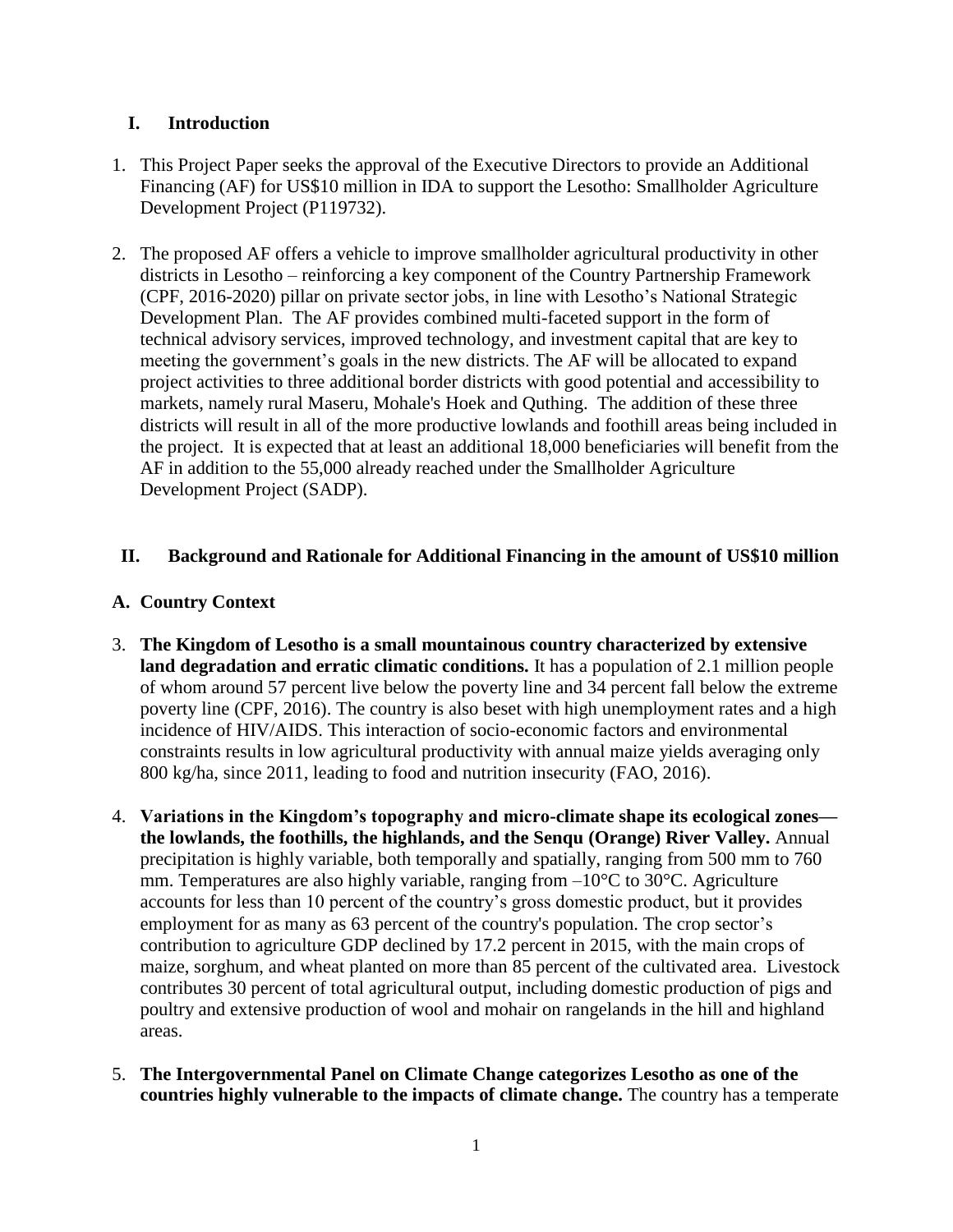climate with subalpine characteristics, having four distinct seasons, and experiences regular droughts, floods, frosts, snow, hailstorms, and strong winds. Frequent droughts result in poor harvests and large livestock losses for rural farmers. Dry spells also create food shortages and can lead to an increase in invasive plants and destructive insects. Strong winds and floods also pose devastating threats to Lesotho's agricultural sector; as a result, there are large swings in output, with maize yields ranging from a high of more than 1.5 t/ha in 1977 to only 170 kg/ha in 2011.

- 6. **The impact of climate change on crop and livestock production systems, and consequently livelihoods, may be severe if existing cropping and land use systems remain unchanged.** Lesotho is over-reliant on rain-fed agriculture for food production and has a large rural population engaged in undiversified subsistence farming. Climate change and increasing climate variability may be reflected in reduced crop yields and increased incidence of crop failure. There is also likely to be a decrease in forage production and a decline in the carrying capacity of the rangelands, which will have negative impacts on livestock production resulting from reduced animal vigor and fertility. As animal production conditions deteriorate, the quality of animal products, especially wool may decline. Furthermore, there may be a higher incidence of livestock pests and diseases which will have negative implications for animal production.
- 7. **Less than 1 percent of crop production in Lesotho is under irrigation and almost all subsistence and smallholder farming is rain-fed.** The development of medium to larger irrigation schemes is expensive and may not be suitable due to the demanding topography and geology, and lack of local scheme management skills and experience is a serious limitation. The fragile soils also demand very careful irrigation management. While water is available, it is being allocated for other purposes and farmers have yet to productively exploit their country's water resources. Small-scale water harvesting schemes are seriously lacking and yet these remain viable adaption options for smallholders in the face of expected climate change impacts on water resources.
- 8. **The commercial farming sector in Lesotho remains underdeveloped**. Full-time commercial farmers are still few in number, and specialized agribusiness firms are equally scarce. Lesotho stands in stark contrast with neighboring South Africa, where production, processing, and distribution of food is carried out by commercial producers and agribusiness firms.
- 9. **Opportunities continue to exist in Lesotho for developing commercially viable smallholder agriculture.** Demographic changes, compounded by rising incomes and accelerating urbanization, and improved access to South African markets, are fueling changes in consumption patterns that are creating new opportunities for agricultural producers and processors. Local and regional demand is projected to continue to strengthen in the coming years for *fresh fruits and vegetables*; for *meat and processed livestock products*  (sold through local market stalls, small and medium-scale butcheries, and large-scale meat wholesalers); for *milk and dairy products;* and, for *processed foods and products* (dried fruits, processed meat and animal feed).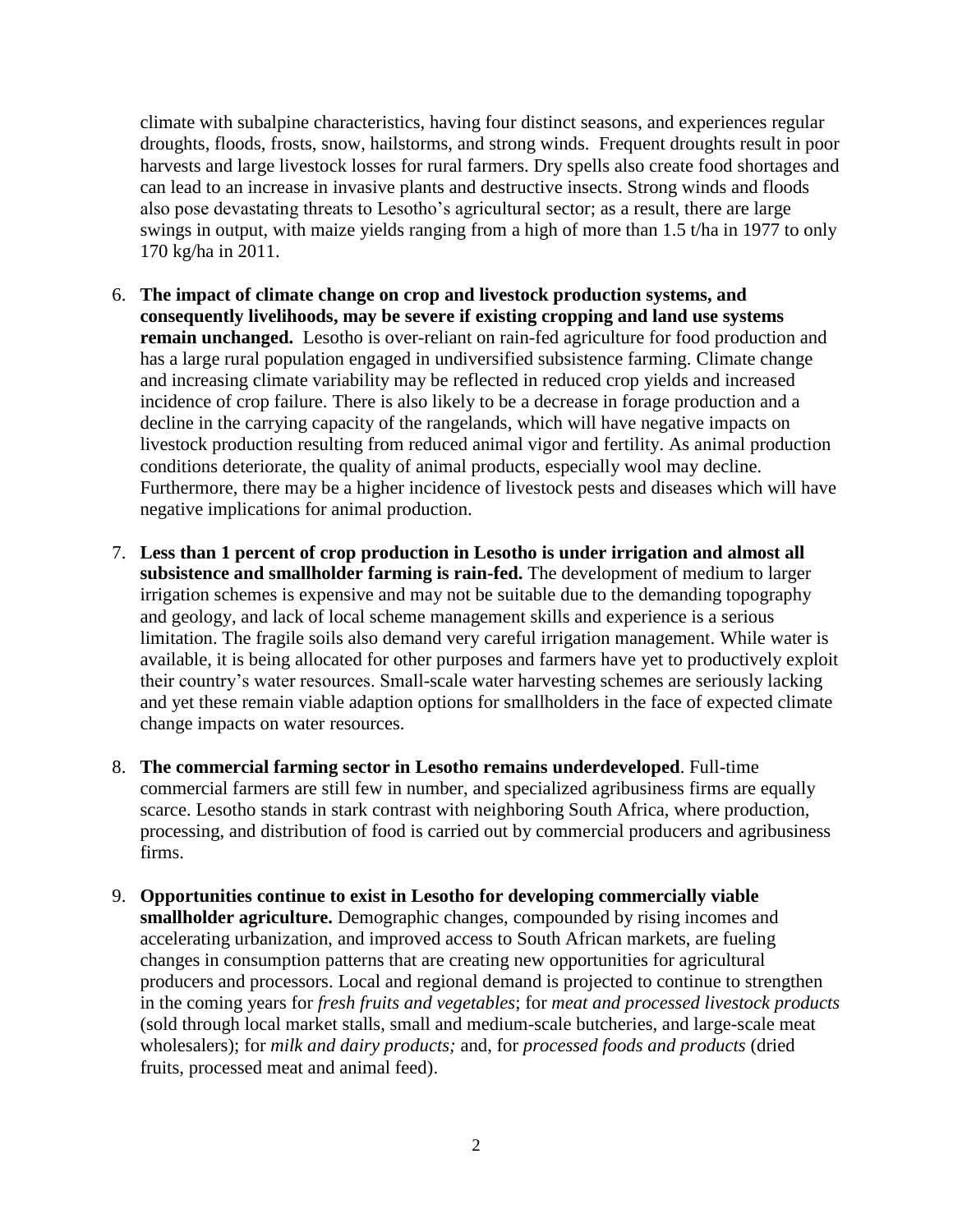- 10. **Continued support to smallholders and close coordination at the national, district and community levels is still needed.** Strategies for strengthening smallholder capacity must take into account the communities' stated needs and aspirations and align them with targeted innovations to create resilience and sustainability. However, guidance is needed to help farmers gradually re-orientate their farming approaches to produce for markets and to be resilient to the imminent impacts of climate change in fragile and highly vulnerable production systems.
- 11. **Two options for scaling-up the SADP were considered:** (i) increase counterpart funding; and (ii) additional IDA 18 financing. Given fiscal restrictions, the Government of Lesotho is unable to increase counterpart funding for the SADP. Therefore, additional IDA 18 financing was identified as the most appropriate mechanism to enable expansion of the SADP's activities to new districts. With the AF, the SADP's objectives, which include increasing marketed output among project beneficiaries in Lesotho's smallholder agriculture sector, can be expanded to additional districts in the country, contributing to government efforts to develop smallholder agriculture. The proposed scale-up can be completed by February 28, 2020 – representing a cumulative implementation period of less than ten years. The original closing date is March 31, 2018.
- 12. **The AF for the Smallholder Agricultural Development Project will continue to support smallholder farmers in targeted areas of Lesotho –** Botha-Bothe, Leribe, Berea, and Mafeteng, rural Maseru, Mohale's Hoek, and Quthing **–** with the goal of helping them exploit opportunities to increase their productivity in a changing climate and diversify into marketoriented agriculture, and to improve the enabling environment for agribusiness activities. Project support will continue to be driven by market opportunities and perceived commercial viability of enterprises and products. The three additional border districts (rural Maseru, Mohale's Hoek, and Quthing), with good potential and accessibility to markets, have a rural population of almost 500,000 people (about 100,000 households); a cropped area of about 80,000 ha; and ready access to Maseru and South African markets due to their location along the border. The addition of these three districts will result in all of the more productive lowlands and foothill areas being included in the project. It is expected that at least an additional 18,000 beneficiaries will benefit from the AF in addition to the 55,000 already reached under SADP.
- 13. **The overall zones of intervention for this project have been identified and prioritized to complement current activities supported under SADP** and to consolidate and support the achievements under SADP. SADP supports smallholder farmers in targeted areas of Lesotho, with the goal of helping them exploit opportunities to diversify into market-oriented agriculture. SADP is driven by market opportunities and the perceived commercial viability of enterprises. The proposed AF will focus on continuing to increase the capacity of farmers in Lesotho, smallholder and commercial, to build more productive climate resilient commercial agricultural systems.
- 14. **The incremental benefits of this AF are expected to be extensive.** For example, by initiating the process of discussing food quality and safety standards in Lesotho, the GoL and the international community can begin to finance and provide the focused expertise and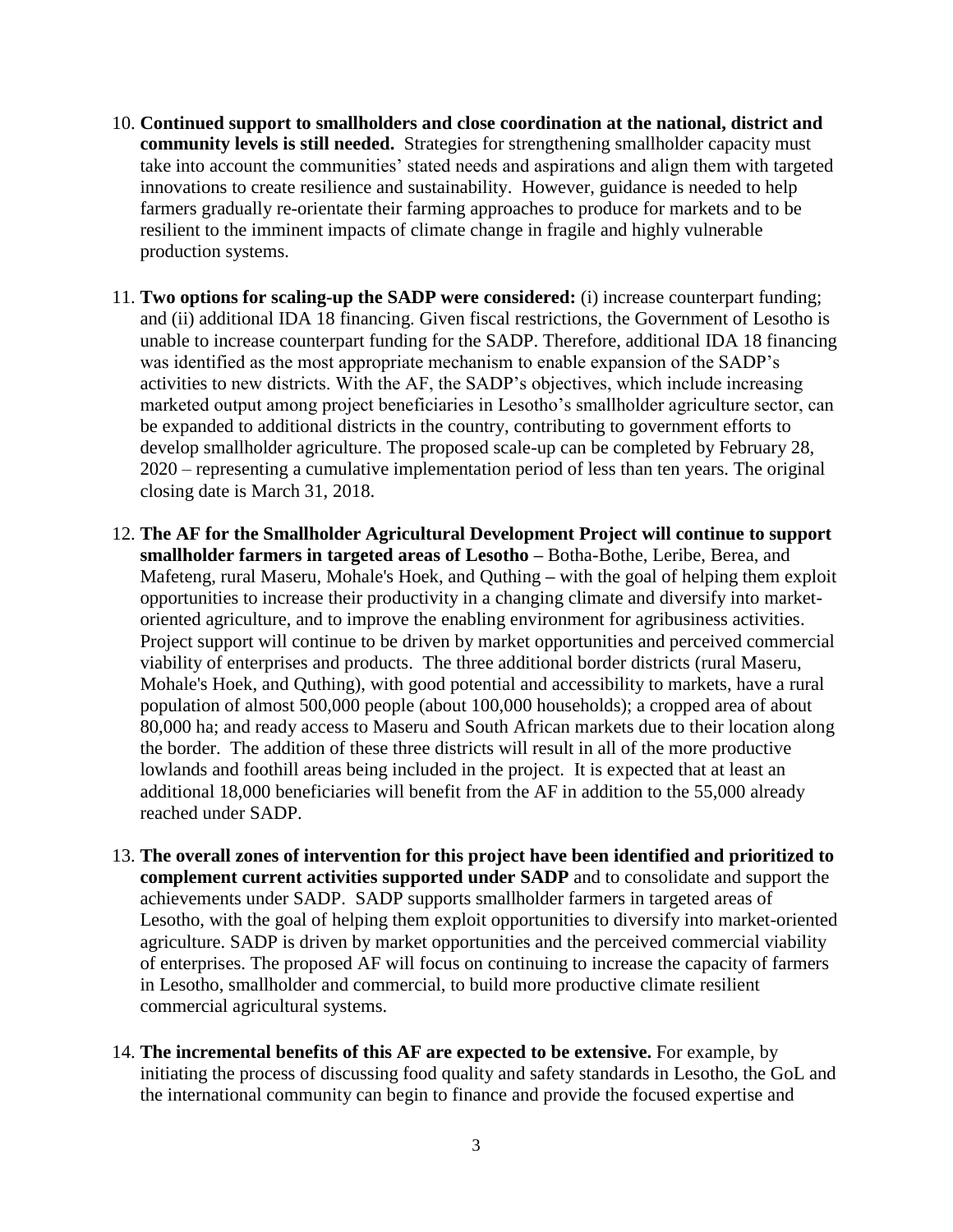funds needed to undertake actions in setting standards and strengthen capacity to enforce them.

## **B. Sectoral and Institutional Context**

#### **Sectoral context:**

- 15. **Rural and agricultural sector.** Manufacturing and mining contribute the largest shares to GDP in Lesotho, but agriculture remains important as a major provider of employment and source of food. About 70-80 percent of Lesotho's people live in rural areas, and more than three-quarters of these are engaged in agriculture – mostly traditional, low input, low output, rain-fed cereal production and extensive animal grazing. In the past, remittances from mineworkers were a major source of rural livelihoods, providing vital cash needed to purchase agricultural inputs and productive assets or to invest in household assets and housing, but remittances have declined steadily over the past decade as the number of Basotho employed in the South African mining sector has declined substantially from more than 100,000 20 years ago to less than 30,000 at present. Despite the economic growth that has been achieved in recent years, income-generating opportunities remain limited and are generally confined to urban areas and wage employment in the industrial sector especially in garment production.
- 16. Because the urban economy has limited ability to absorb new labor market entrants, the rural economy in general and agriculture in particular will continue to play a major role in Lesotho's development strategy for the foreseeable future. Agricultural development faces a number of challenges; however, most significant are difficult agro-climatic conditions and limited availability of irrigable arable land. The country's limited production potential is not fully exploited due to poor farming practices, limited use of quality seeds, inappropriate crop selection and lack of diversification. Agricultural productivity is further undermined by unsustainable land management practices that in many cases have led to declining soil fertility and severe soil erosion. If agriculture were commercially viable, these constraints could likely be overcome through well-targeted investments, but the development of marketoriented crop and livestock production enterprises faces a number of constraints such as limited small-scale irrigation, lack of access to finance, and limited supply of produce of the required quality.

## **Institutional Context:**

17. **The successful transformation of Lesotho's smallholder agricultural sector will continue to depend on sustained support in the form of technical advisory services, improved technology, and investment capital, among other factors.** This support has come from three main sources: (i) public service providers, (ii) producer organizations, trade associations, and other industry groups; (iii) NGOs and donor-funded programs. SADP will continue to benefit from the current institutional arrangement of having the PMU embedded within the main service provider in this sector the Ministry of Agriculture and Food Security (MAFS), which has proven efficient as an implementation and communication strategy. The Ministry of Forestry, Range and Soil Conservation continue to be implementing partners in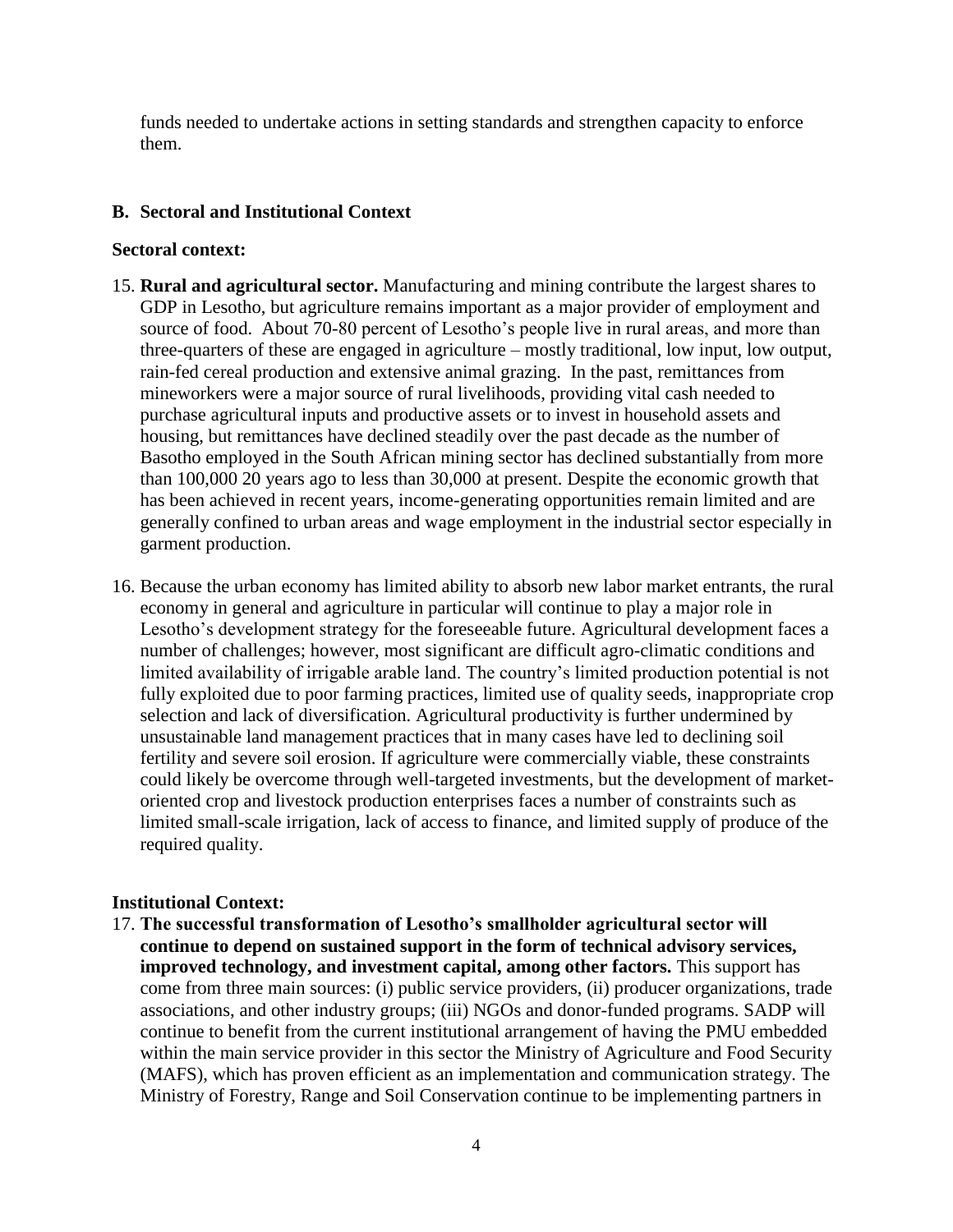NRM projects along with the Ministry of Water Affairs. Producer groups such as piggery and poultry associations, as well as wool and mohair grower's associations are also important partners and can prove instrumental in setting standards, prices and spreading knowledge towards increasing marketed output; however, much still needs to be done for this to be realized. NGOs and donors provide services in support of agricultural development. Most technological innovations continue to be introduced by both national and international NGOs, donor-funded projects and programs, and by private entrepreneurs in some cases.

## **C. Relationship to CPF**

## **Higher Level Objectives to which the Project Contributes**

- 18. The project will contribute to the World Bank's twin goals "ending extreme poverty and promoting shared prosperity," which is consistent with the goals of the Government of Lesotho (GoL) Vision 2020 and with Sustainable Development Goals 1, 2, 8 and 13. The AF will directly support the objectives proposed in the 2016 World Bank Country Partnership Framework (Report Number 106720). As highlighted in the CPF, the AF will build on, and expand geographically successful experiences and viable models in activities such as cash crops, livestock, and agro-processing. These models have demonstrated potential in terms of raising productivity, introducing nutrition-dense foods into communities, strengthening farmers' capacity, fostering stronger marketing linkage, substituting imports from South Africa, creating job opportunities, and improving gender equity in rural communities.
- 19. The proposed AF is in line with relevant government strategies, including the Vision 2020, the Agricultural Sector Strategy (2003), the Lesotho Food Security Policy (2005) and the National Action Plan for Food Security (2007-2017), and the National Strategic Development Plan 2013-2017 (NSDP).

## **III. Proposed Changes**

#### **Summary of Proposed Changes**

Three additional border districts with good potential and accessibility to markets will be added, namely rural Maseru, Mohale's Hoek and Quthing. These three districts have a rural population of almost 500,000 people; a cropped area of about 80,000 ha; and ready access to Maseru and South African markets due to their location along the border. Agricultural Investment Plans (AIPs) will be discontinued due to lack of significant uptake and success in SADP. The AF will focus its investments on the more successful Competitive Grants Program (CGP) which was used as the mechanism to deliver support for productive investments by farmer groups. Contracts focusing on climate smart agriculture will be provided to local private operators to support Climate Smart Agriculture initiatives. Topics will be drawn from common themes that continue to require innovative solutions. Examples of new technologies likely to be supported through the project include: stress tolerant horticulture, conservation agriculture, small-scale irrigation and water harvesting, improved homestead gardening, and sustainable processing technologies. This subcomponent may also support: (i) the finalization of the Lesotho Irrigation Masterplan, which has been in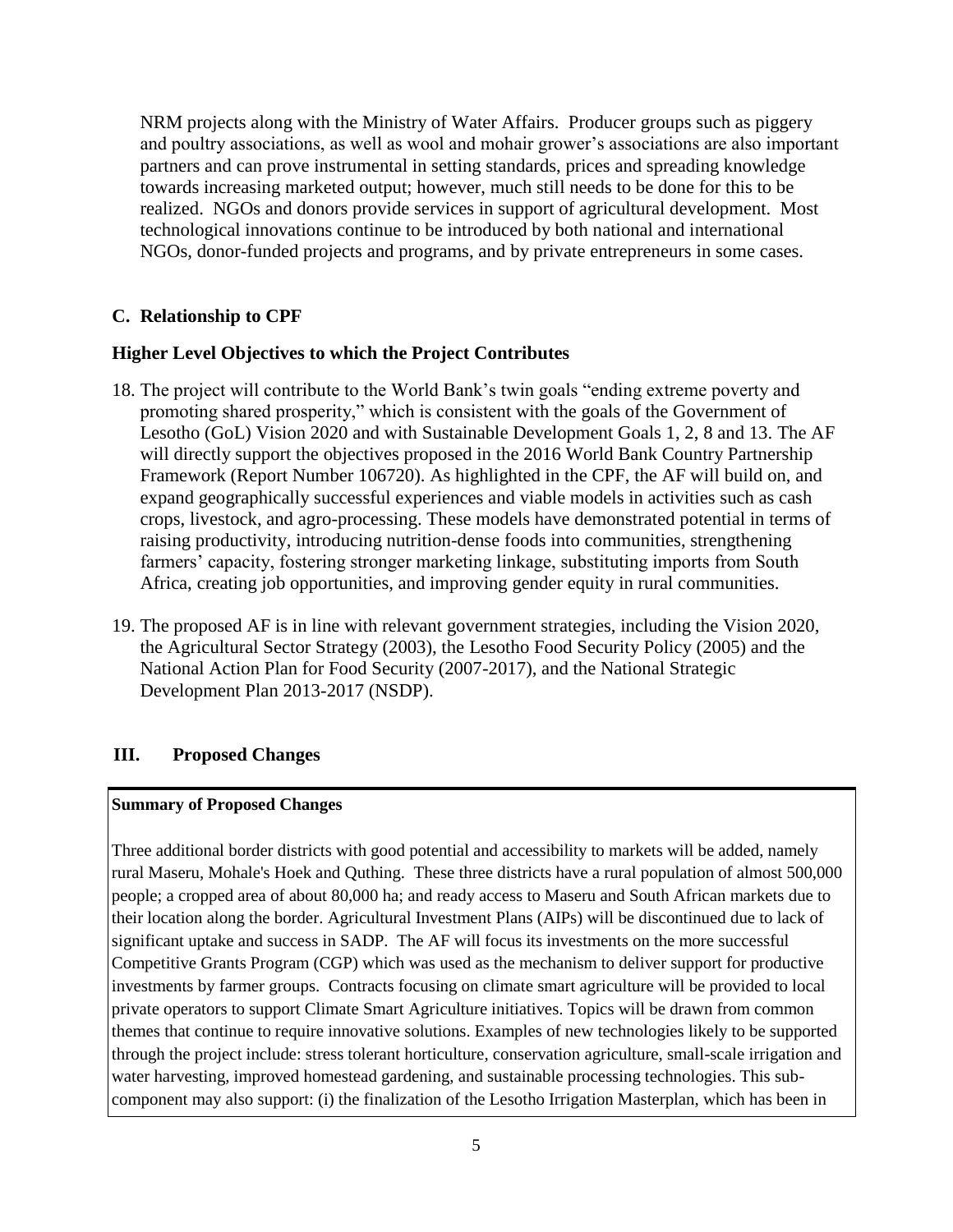draft since 2002; and, (ii) the participation of key project and GoL staff in co-financed international study tours.

All procurement to be financed under the proposed project will be carried out in accordance with the World Bank's New Procurement Framework (NPF) that became effective from July 1, 2016 (in particular the Procurement Regulations for IPF Borrowers, July 2016) and the provisions stipulated in the Legal Agreement. The Project will carry out implementation in accordance with the 'Guidelines on Preventing and Combating Fraud and Corruption in Projects Financed by IBRD and IDA and Grants', dated July 1, 2016 (the Anticorruption Guidelines).

| Change in Implementing Agency                | Yes [<br>$\left\lfloor \right.$ No $\left[ \right.$ X $\left. \right]$      |
|----------------------------------------------|-----------------------------------------------------------------------------|
| Change in Project's Development Objectives   | Yes $[X]$ No $[]$                                                           |
| Change in Results Framework                  | Yes $[X]$ No $[$ ]                                                          |
| Change in Safeguard Policies Triggered       | Yes $[$<br>$\left  \right.$ No $\left[ \right.$ X $\left. \right]$          |
| Change of EA category                        | Yes [<br>$\left\vert \right.$ No $\left[ \right.$ X $\left. \right]$        |
| Other Changes to Safeguards                  | Yes $\lceil$<br>$\left\lceil \right.$ No $\left[ X \right]$                 |
| Change in Legal Covenants                    | Yes $\lceil$<br>$\left\vert \right.$ No $\left[ \right.$ X $\left. \right]$ |
| Change in Loan Closing Date(s)               | Yes $[X]$ No $[$                                                            |
| <b>Cancellations Proposed</b>                | Yes [<br>$\left\vert \right.$ No $\left[ \right.$ X $\left. \right]$        |
| <b>Change in Disbursement Arrangements</b>   | Yes $[$<br>$\vert$ No $\vert$ X $\vert$                                     |
| Reallocation between Disbursement Categories | Yes [<br>$\vert$ No $\vert$ X $\vert$                                       |
| <b>Change in Disbursement Estimates</b>      | Yes [<br>$\vert$ No $\vert$ X $\vert$                                       |
| Change to Components and Cost                | Yes $[X]$ No $\lceil$<br>$\Box$                                             |
| Change in Institutional Arrangements         | Yes [<br>] No $[X]$                                                         |
| Change in Financial Management               | Yes [<br>$\left\vert \right.$ No $\left[ \right.$ X $\left. \right]$        |
| Change in Procurement                        | Yes $[X]$ No $[$ ]                                                          |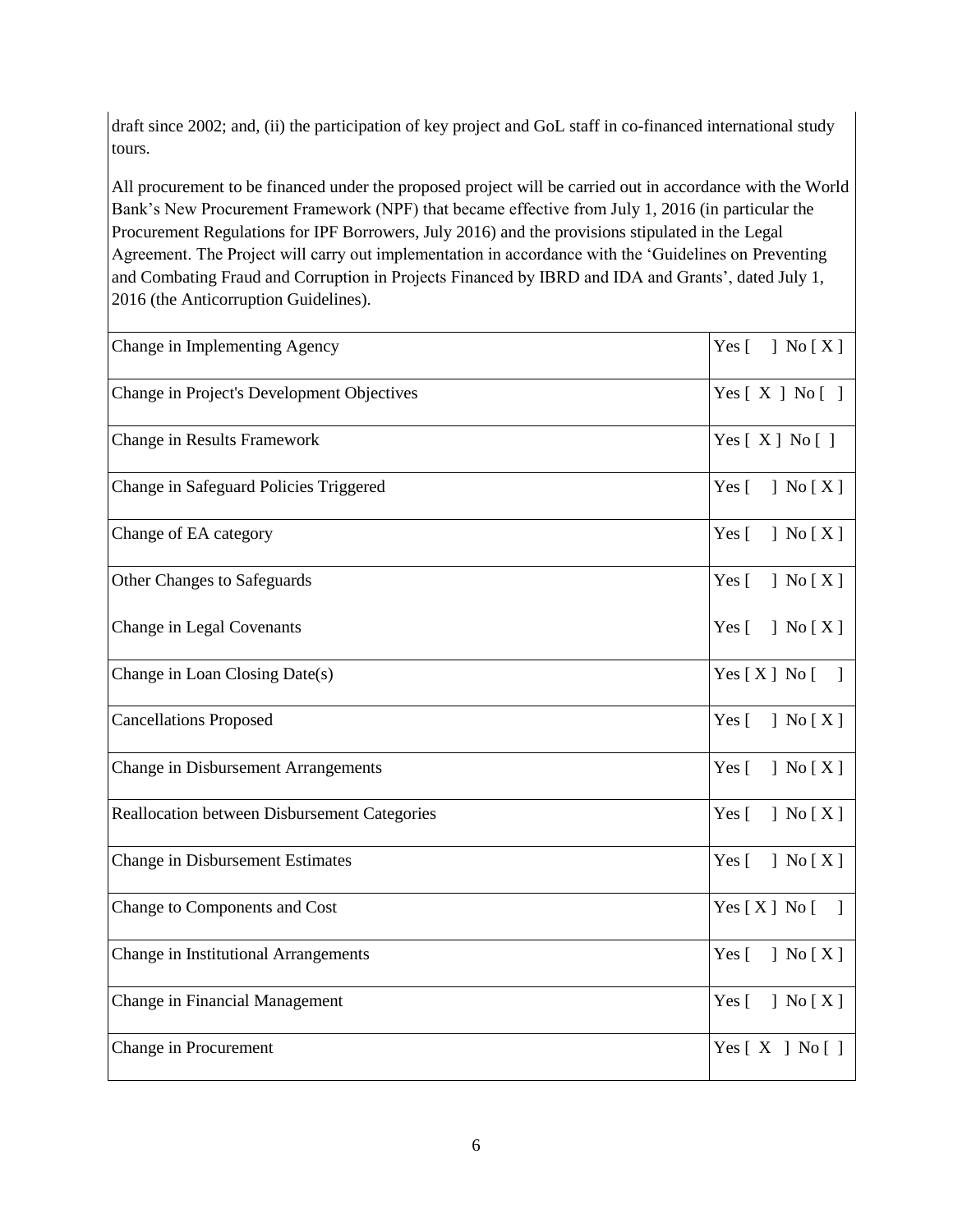| Change in Implementation Schedule | Yes [ X ] No [ ] |
|-----------------------------------|------------------|
| Other Change $(s)$                | $Yes$ [ ] No [X] |

#### **Development Objective/Results**

#### **Project's Development Objectives**

Original PDO

To increase marketed output among project beneficiaries in Lesotho's smallholder agriculture sector.

Current PDO

Increase in marketed output among project beneficiaries in Lesotho's smallholder agriculture sector and, in the event of an Eligible Crisis or Emergency, to provide immediate and effective response to said Eligible Crisis (consistent with the PDO that was changed during parent project restructuring in July 2016).

#### **Change in Project's Development Objectives**

Explanation:

New language (as per guidance) for use in all the projects that have the CERC component

Proposed New PDO - Additional Financing (AF)

Increase in marketed output among project beneficiaries in Lesotho's smallholder agriculture sector and, to improve the Recipient's capacity to respond promptly and effectively to an Eligible Crisis or Emergency.

#### **Change in Results Framework**

Explanation:

Years added to the Framework to cover the AF.

**Compliance** 

**Conditions**

| $\alpha$ f Fund<br><b>Source</b> | Name                      | m<br>`vne           |
|----------------------------------|---------------------------|---------------------|
| <b>IDA</b>                       | <sup>A</sup> .<br>Section | <b>Disbursement</b> |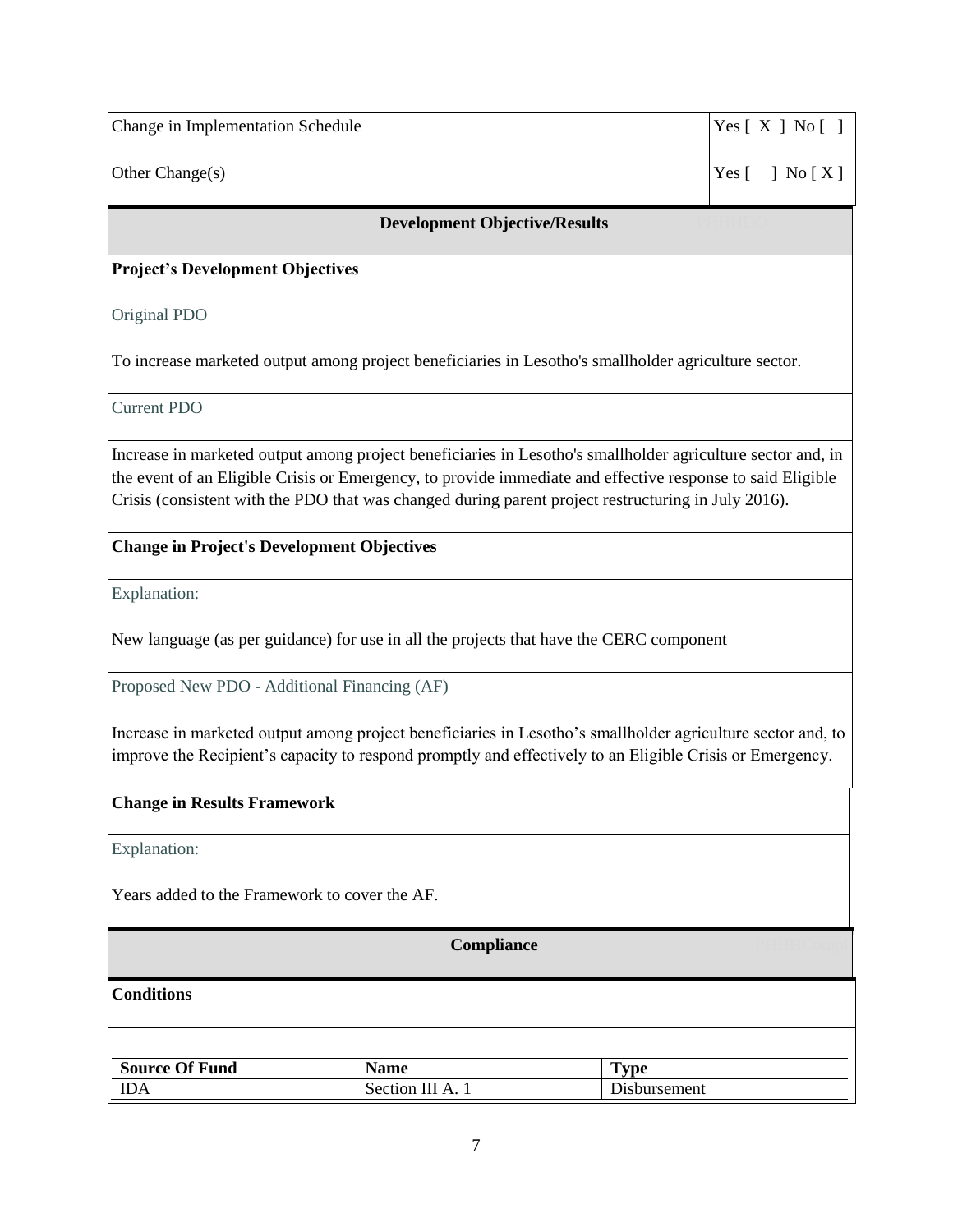# **Description of Condition** Without limitation upon the provisions of Article II of the General Conditions and in accordance with the Disbursement and Financial Information Letter, the Recipient may withdraw the proceeds of the Credit to finance Eligible Expenditures; in the amount allocated and, if applicable, up to the percentage set forth against each Category in the Financing Agreement. **Source Of Fund Name Type** IDA Section I A. 2.a Disbursement **Description of Condition**

Notwithstanding the provisions of Section III A, no withdrawal shall be made for payments made prior to the Signature Date.

| <b>Source Of Fund</b>                                                                  | <b>Name</b>           | $\mathbf{T}_{\mathbf{VDE}}$ |
|----------------------------------------------------------------------------------------|-----------------------|-----------------------------|
| <b>IDA</b>                                                                             | Section III A.<br>2.h | Disbursement                |
| $D_{\text{nonline}}$ $\mathcal{L}_{\text{out}}$ of $\mathcal{L}_{\text{out}}$ distance |                       |                             |

**Description of Condition**

Notwithstanding the provisions of Section III A, no withdrawal shall be made under Category (4), for Emergency Expenditures, under Part D of the Project, unless and until the Association is satisfied, and notified the Recipient of its satisfaction, that all of the conditions under this sub-section have been met.

 $Risk$ 

| <b>Risk Category</b>                                            | Rating (H, S, M, L) |
|-----------------------------------------------------------------|---------------------|
| 1. Political and Governance                                     | Substantial         |
| 2. Macroeconomic                                                | High                |
| 3. Sector Strategies and Policies                               | Substantial         |
| 4. Technical Design of Project or Program                       | Moderate            |
| 5. Institutional Capacity for Implementation and Sustainability | Substantial         |
| 6. Fiduciary                                                    | Substantial         |
| 7. Environment and Social                                       | Substantial         |
| 8. Stakeholders                                                 | Low                 |
| 9. Size of local market and competition from South Africa       | Substantial         |
| <b>OVERALL</b>                                                  | Substantial         |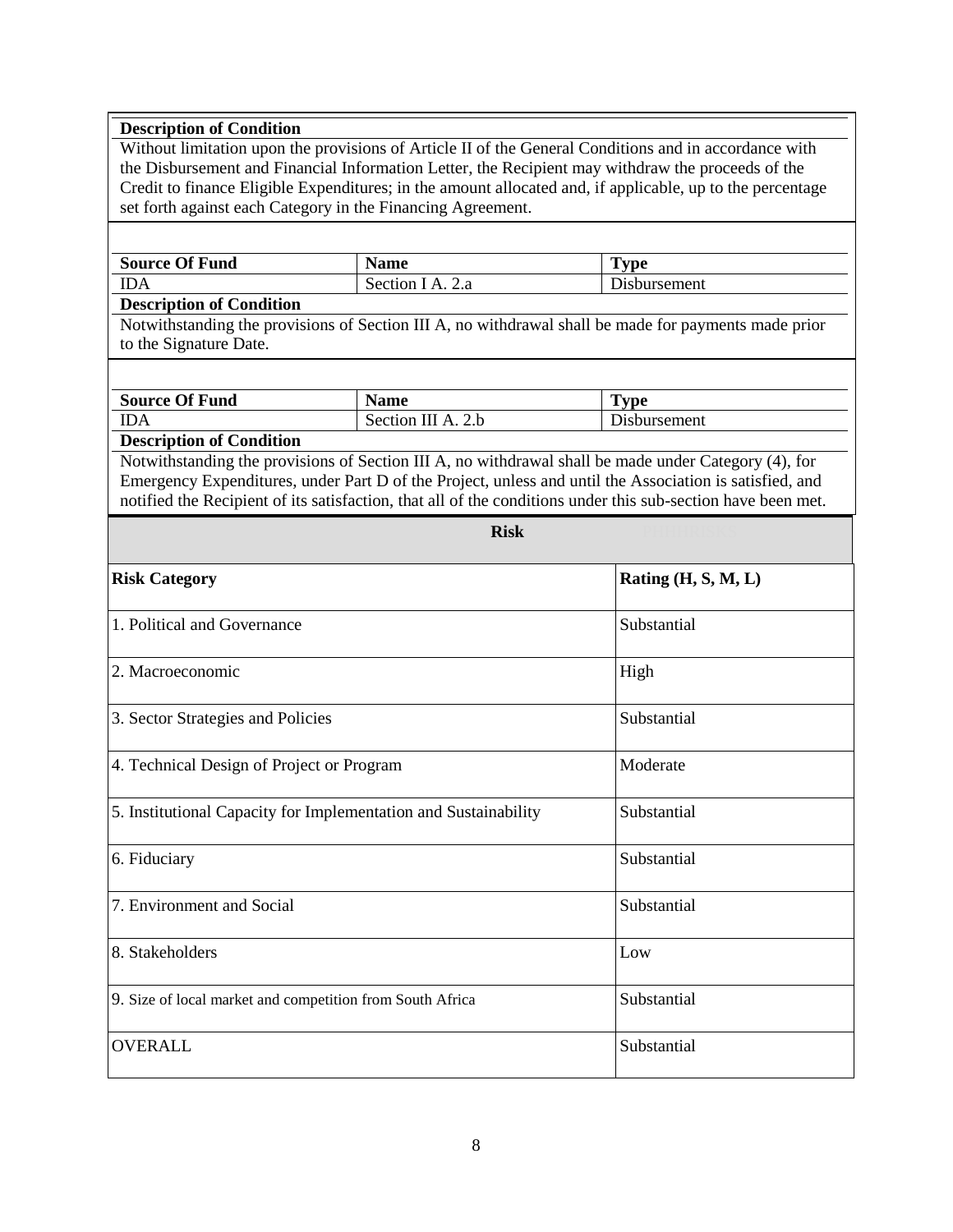#### **Finance**

## **Loan Closing Date - Additional Financing (Lesotho Smallholder Agriculture Development Project Additional Financing - P162397)**

| <b>Proposed Additional Financing Loan Closing Date</b><br><b>Source of Funds</b> |
|----------------------------------------------------------------------------------|
|----------------------------------------------------------------------------------|

International Development Association (IDA) 28-Feb-2020

## **Loan Closing Date(s) - Parent (Lesotho Smallholder Agriculture Development Project - P119432)**

Explanation:

The project closing date will change to February 28, 2020 – an overall implementation period of less than ten years.

| Ln/Cr/TF                   | <b>Status</b> | <b>Original Closing</b><br>Date | <b>Current Closing</b><br>Date | <b>Proposed Closing Previous Closing</b><br>Date | Date(s)       |
|----------------------------|---------------|---------------------------------|--------------------------------|--------------------------------------------------|---------------|
| COFN-<br>C <sub>1250</sub> | Effective     | 31-Mar-2018                     | 31-Mar-2018                    | 28-Feb-2020                                      | $31-Mar-2018$ |
| COFN-<br>C <sub>1260</sub> | Effective     | 31-Mar-2018                     | 31-Mar-2018                    | 28-Feb-2020                                      | $31-Mar-2018$ |
| <b>IDA-50170</b>           | Effective     | 31-Mar-2018                     | 31-Mar-2018                    | 28-Feb-2020                                      | $31-Mar-2018$ |

# **Allocations - Additional Financing (Lesotho Smallholder Agriculture Development Project Additional Financing - P162397)**

| <b>Source of</b><br><b>Fund</b> | <b>Currency</b> | <b>Category of</b><br><b>Expenditure</b>                                              | <b>Allocation</b> | Disbursement % (Type<br><b>Total</b> ) |  |
|---------------------------------|-----------------|---------------------------------------------------------------------------------------|-------------------|----------------------------------------|--|
|                                 |                 |                                                                                       | <b>Proposed</b>   | <b>Proposed</b>                        |  |
| <b>IDA</b>                      | <b>USD</b>      | Goods, works, non-<br>consulting services, and<br>consulting services and<br>Training | 5,000,000.00      | 100.00                                 |  |
| <b>IDA</b>                      | <b>USD</b>      | <b>Operating Costs</b>                                                                | 350,000.00        | 100.00                                 |  |
| <b>IDA</b>                      | <b>USD</b>      | Goods, works, non-                                                                    | 4,650,000.00      | 100.00                                 |  |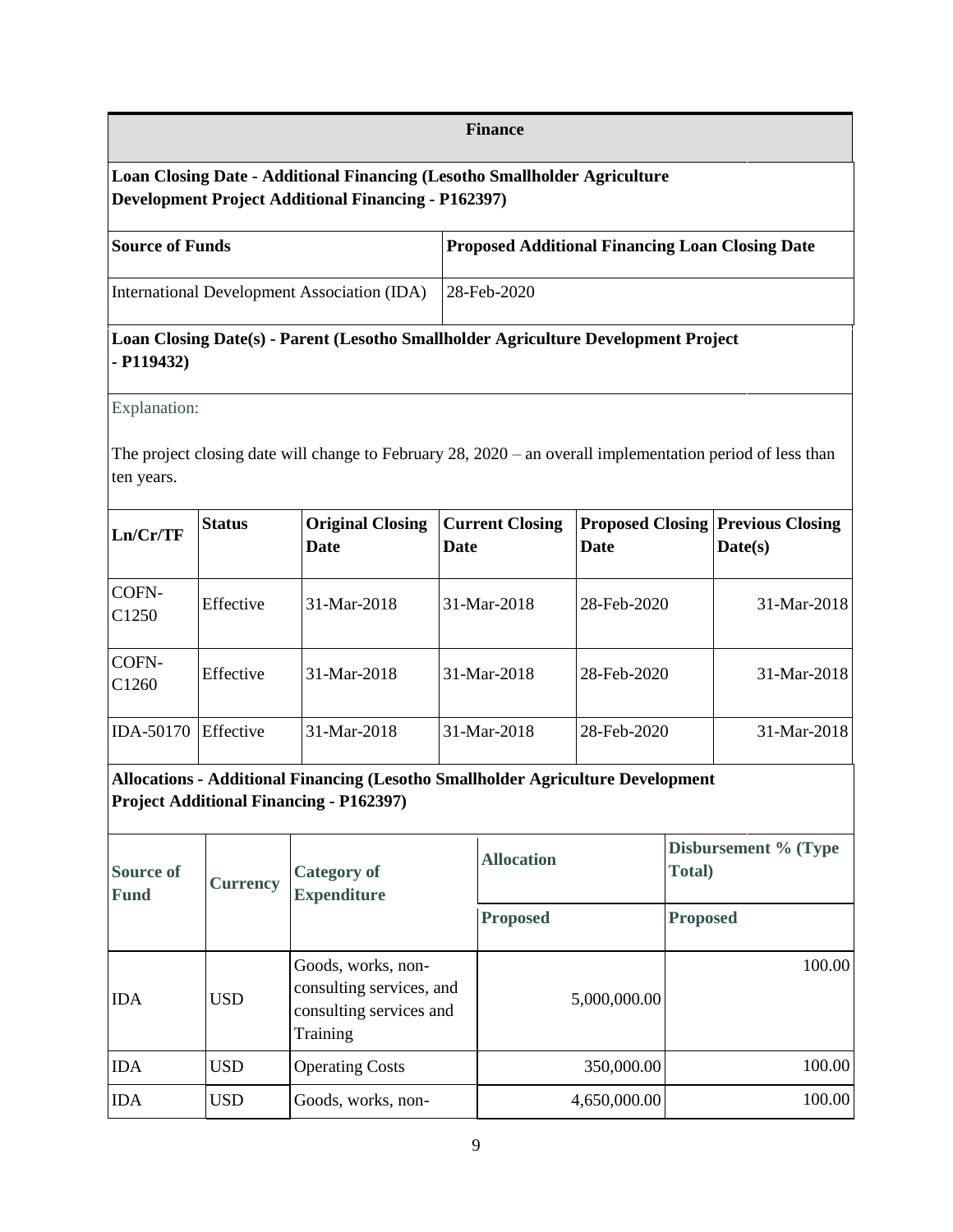|            |            | <b>Total:</b>                                                                    | 10,000,000.00 |        |
|------------|------------|----------------------------------------------------------------------------------|---------------|--------|
| <b>IDA</b> | <b>USD</b> | <b>Emergency Expenditures</b><br>under Part D of the<br>Project                  | 0.00          | 100.00 |
|            |            | consultant services,<br>consulting services and<br>Training under Sub-<br>Grants |               |        |

**Components**

#### **Change to Components and Cost**

The AIPs have been discontinued under component 2 and the focus of that component will now be on Climate-Smart Packages (see description below).

Component 1: **Increasing Agricultural Market Opportunities.** (US\$5.00 million). This component is to support Lesotho's developing agricultural business sector to contribute to increased commercialization of smallholder agriculture. The main beneficiaries will be small and medium-sized agro-based businesses, rural entrepreneurs, and farmer associations having the potential to expand their market-related activities, thereby providing improved market opportunities for smallholder farmers. This component will invest in the following activities:

i. **Promotion of innovative agri-business initiatives.** Provision of sub-grants to support the introduction, testing and demonstration of new business initiatives and technological innovations, especially those with a focus on Climate-Smart Agriculture.

ii. **Market linkage development.** Provision of support to targeted farmer groups and government agencies with the goal of improving food standards and safety, developing and strengthening links between agricultural producers and markets, reducing market transaction costs and aligning production decisions with business and market opportunities.

Sub-Component 1.1: **Promotion of Innovative Agri-Business Initiatives.** (US\$3.59 million). Grants will continue to be provided to small rural businesses, registered associations and cooperatives to introduce, test and demonstrate technological innovations and business initiatives, with technical assistance provided by service providers including extension staff. Support for training of trainers (service providers) will also be provided under this sub-component. The selection criteria will be reviewed to ensure that commercial small farmer groups at the community level are eligible for consideration under this program. The main objective of this sub-component is to support the CGP, the introduction, testing and demonstration of new business initiatives and technological innovations by small and medium agriculture-related and rural businesses, registered associations and cooperatives. The business initiatives and innovations will focus on measures to increase competitiveness, improve market access, add value, and improve service provision,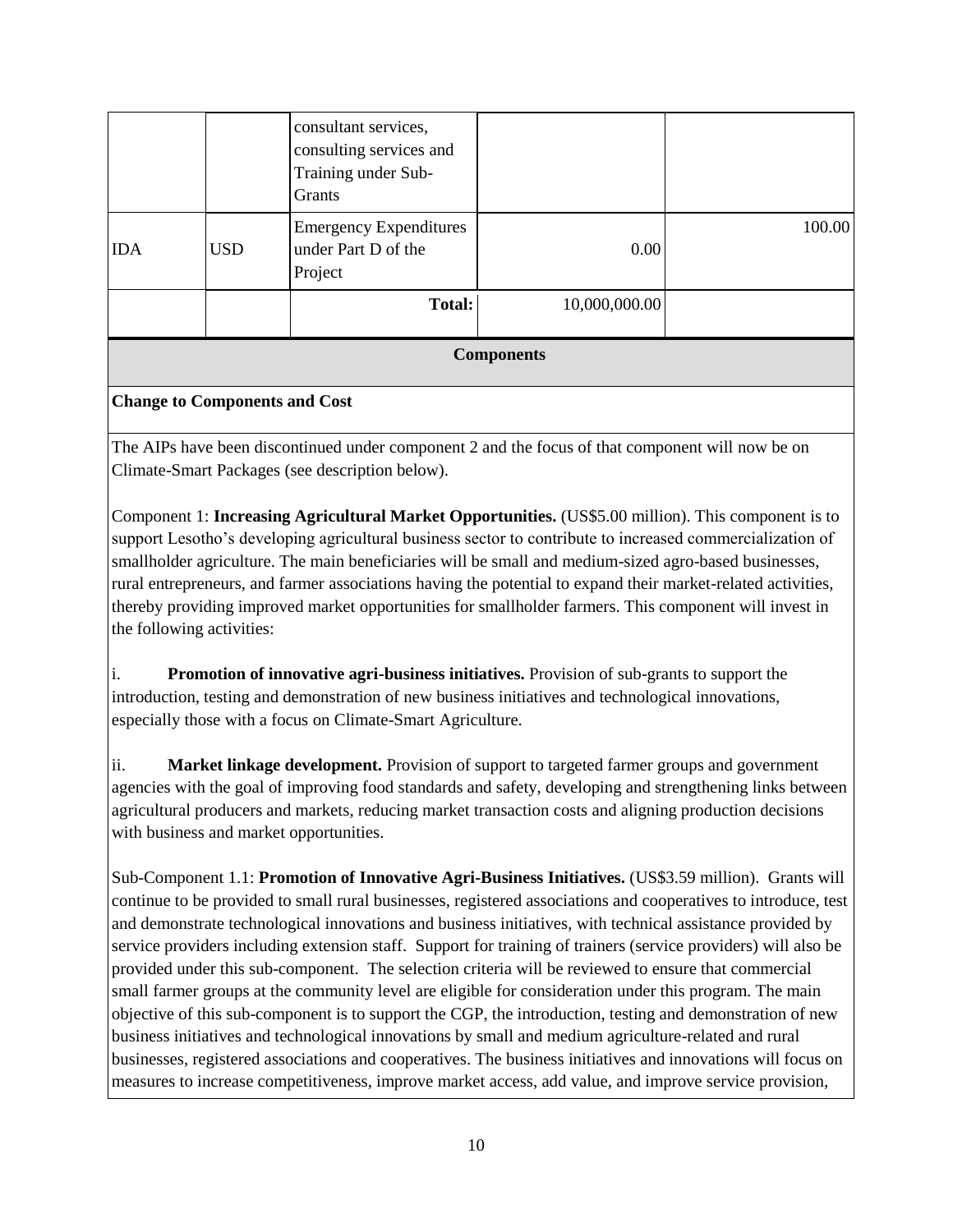thereby increasing opportunities and demand for local smallholder produce. Grants will be awarded based on proposals received from applicants and chosen through a competitive selection process. Focusing on the demand-driven approach will ensure that proposals are relevant to the applicants' expressed needs and that winning applicants are the most entrepreneurial and innovative. The grants in the AF will focus particularly on the new project districts, value chain improvement and downstream initiatives and youth empowerment/business initiatives.

Sub-Component 1.2: **Market Linkage Development.** (US\$1.41 million). In addition to continuing the district trade fairs, round tables and mentoring services programs, the AF will also focus on addressing enabling factors that have been identified as essential for driving further development of the agribusiness and agro-industries sectors. Specifically, value chains such as: improving linkages to appropriate rural and agricultural finance and risk management products; specific regulatory provisions; consistent trade policies and access to global markets; adequate infrastructural facilities and utilities (particularly rural roads and storage facilities); and capacity for complying with international food quality and safety standards. The main objective of this sub-component is to: (i) improve the enabling environment for agribusiness in Lesotho; (ii) develop and improve links between agricultural producers and markets; (iii) reduce market transaction costs; by for example, investing in crop processing facilities in all project districts, beginning with two test centers; and, (iv) align production decisions with business and market opportunities. This will be achieved by setting up market linkage mechanisms and providing for improved information flow and responsiveness between all actors in the market chain. The sub-component will target government agencies responsible for agriculture standards, commodity-based farmer associations, district and local apex associations, registered farmer cooperatives, informal farmer organizations or producer interest groups, market intermediaries, agri-businesses, input suppliers and other market participants, etc.

Component 2: **Increasing Market-oriented Smallholder Production- Climate Smart Packages for Smallholders.** (US\$3.3 million). The Agricultural Investment Plans (AIPs) at the agriculture sub-center level were a core part of the SADP design, with funding provided for training and extension services, support for productive investments by farmer groups, and natural resource management (NRM) interventions. However, during SADP implementation, the mechanism for supporting productive investments under the AIPs was placed under the CGP system to simplify procedures and increase uptake, while uptake of the NRM interventions was low and discontinued towards the end of SADP partly due to complicated inter-ministerial implementation arrangements. The AF will focus its investments on the more successful CGP which was used as the mechanism to deliver support for productive investments by farmer groups. Support for training and advisory services will continue under the CGP and market linkage development sub-components, while small-scale irrigation improvements formerly under the AIP subcomponent will be included under sub-component 2.2. To take advantage of specific expertise or approaches that are available among non-state actors but not in the government system, contracts will continue to be provided to locally-based NGOs and private operators to support the introduction, adaptation and dissemination of Climate-smart agriculture (CSA) technologies, coupled with training and support. CSA is an integrative approach to address these interlinked challenges of food security and climate change, that explicitly aims for three objectives (triple-wins): (i) sustainably increasing agricultural productivity, to support equitable increases in farm incomes, food security and development; (ii) adapting and building resilience of agricultural and food security systems to climate change at multiple levels; and, reducing greenhouse gas emissions from agriculture (including crops, livestock and fisheries). Examples of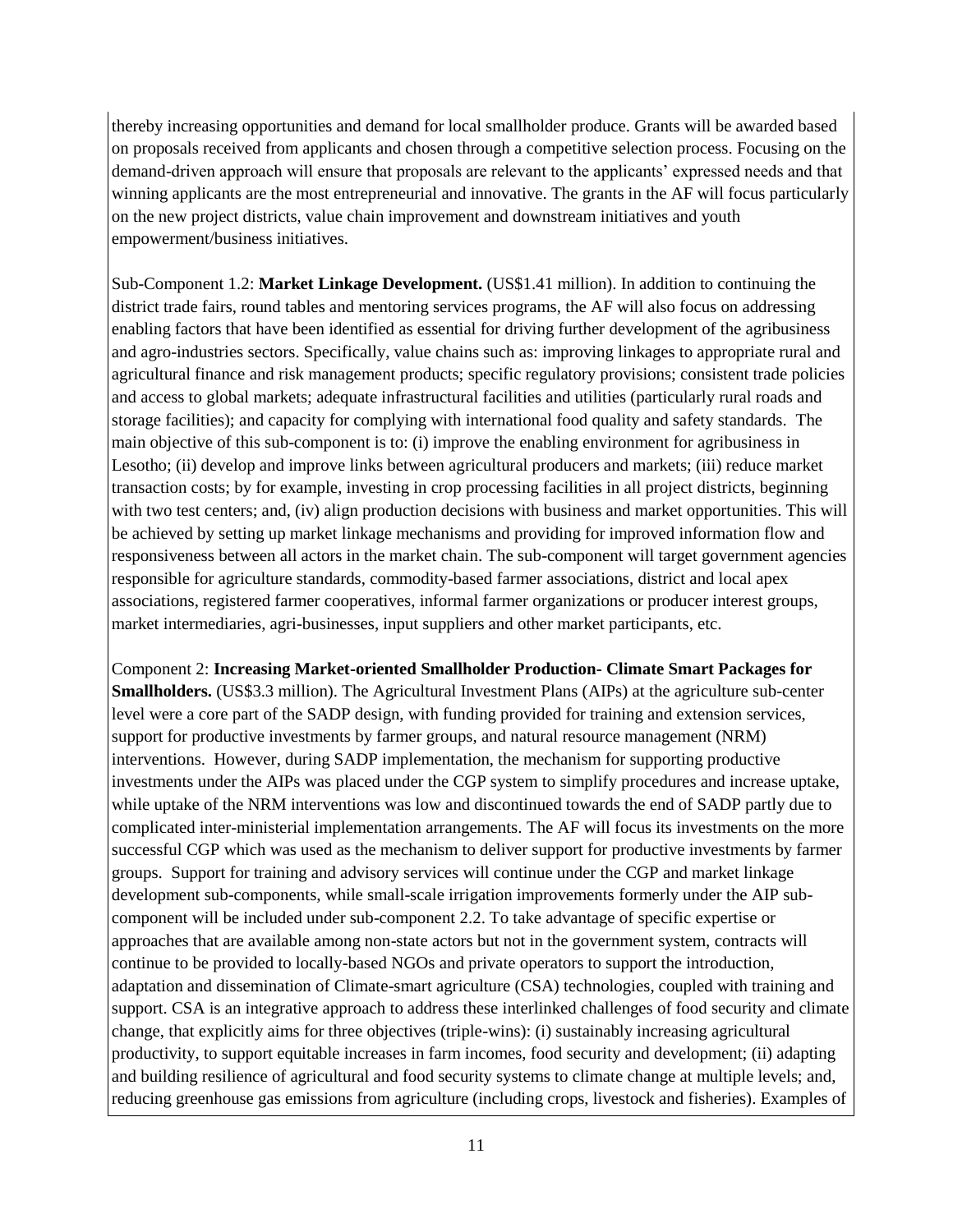technologies/practices likely to be supported through the project include: conservation agriculture, stress tolerant horticulture, water harvesting, small-scale irrigation systems and water harvesting, livestock feeding and improvement, and small-scale processing technologies. This will ensure that the project supports technologies that not only boost productivity, but also enhance resilience to climate change and help mitigate its consequences – the triple win of CSA. This sub-component will also support: (i) the finalization of the Lesotho Irrigation Masterplan, which has been in draft since 2002; and, (ii) the participation of key project and GoL staff in co-financed international study tours.

Component 3: **Project Management.** (US\$ 1.7 million). The objective of this component is to manage and use resources in accordance with the project's objectives and procedures. The PMU established in MAFS will be strengthened with additional officers (e.g. a climate smart officer, a communications office, a valuechains consultant and an irrigation consultant) once the AF is effective. An effective inter-sectoral administrative system will be set-up to ensure coordination between the project, other initiatives and national institutions.

Component 4: **Contingent Emergency Response Component (CERC).** (US\$ 0.00 million equivalent). This component, with a zero-dollar allocation, is included under the project in accordance with OP10, paragraphs 12 and 13, for situations of urgent need of assistance. This will allow for rapid reallocation of project proceeds in the event of a natural or man-made disaster or crisis that has caused or is likely to imminently cause a major adverse economic and/or social impact.

| <b>Current Component</b><br><b>Name</b>                               | <b>Proposed Component</b><br><b>Name</b>                              | <b>Current Cost</b><br>(US\$M) | <b>Proposed Cost</b><br>(US\$M) | <b>Action</b>  |
|-----------------------------------------------------------------------|-----------------------------------------------------------------------|--------------------------------|---------------------------------|----------------|
| <b>Increasing Agricultural</b><br><b>Market Opportunities</b>         | <b>Increasing Agricultural</b><br><b>Market Opportunities</b>         | 4.30                           |                                 | 9.30 Revised   |
| <b>Increasing Market</b><br><b>Oriented Smallholder</b><br>Production | <b>Increasing Market</b><br><b>Oriented Smallholder</b><br>Production | 3.80                           |                                 | 7.10 Revised   |
| Project Management                                                    | Project Management                                                    | 1.40                           |                                 | 3.10 Revised   |
| <b>Contingent Emergency</b><br><b>Response Component</b><br>(CERC)    | <b>Contingent Emergency</b><br><b>Response Component</b><br>(CERC)    | 0.00                           |                                 | 0.00 No Change |
|                                                                       | <b>Total:</b>                                                         | 9.50                           | 19.50                           |                |
|                                                                       |                                                                       |                                |                                 |                |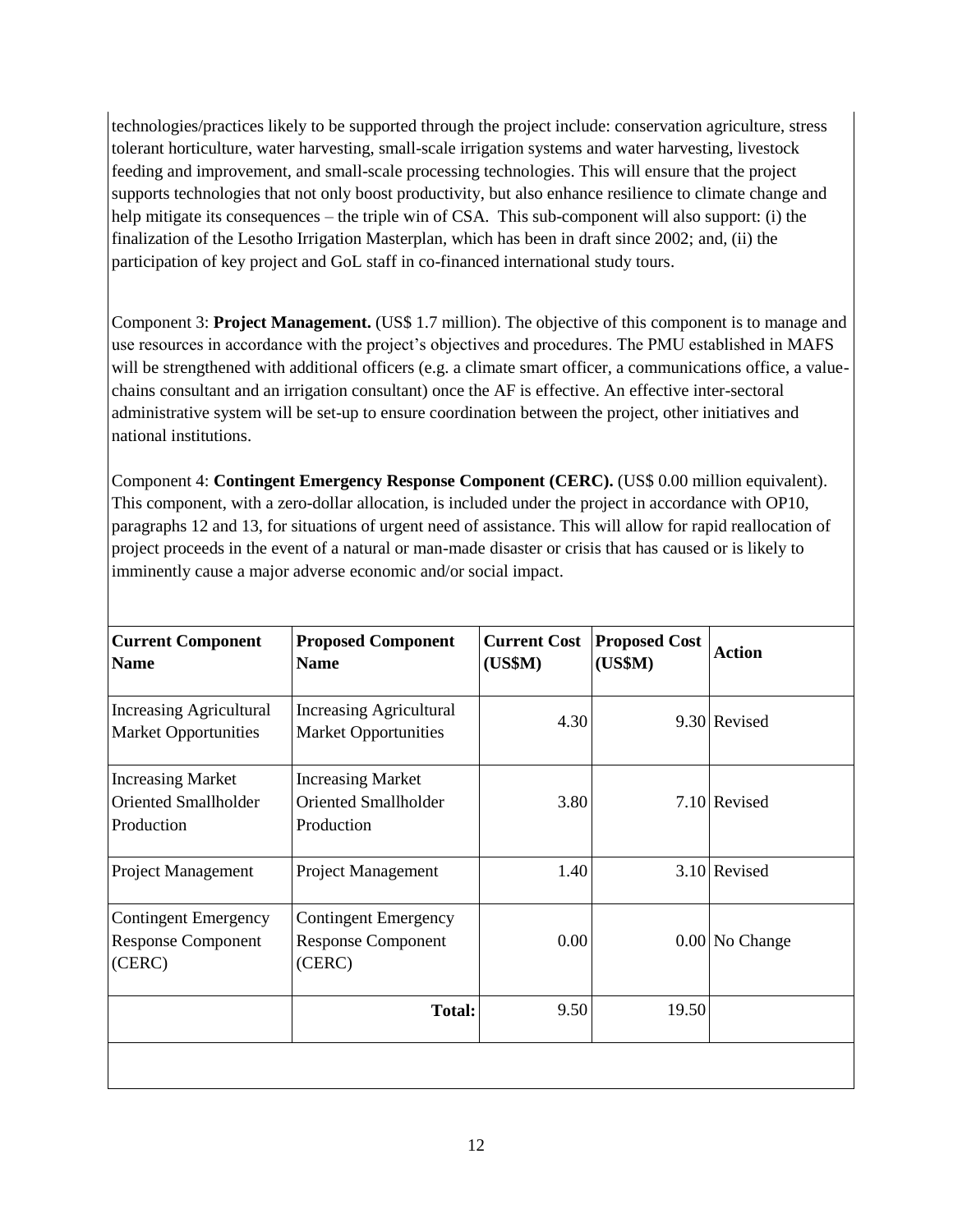# **IV. Appraisal Summary**

#### **Economic and Financial Analysis**

#### Explanation:

The economic benefits to be generated by the AF are expected to come mainly from new rural business activities and from additional production by farmer groups partly realized through underutilized labor resources in the project areas. Incremental benefits are likely to result from improved access to markets and concomitant productivity increases, particularly in high value crops, and partly from increased investment in livestock production activities.

To minimize the risk of implementation problems, the AF design has been kept simple. The AF includes only two technical components which are designed to promote increased commercialization of the agriculture sector, at the agri-business level and at the smallholder level, respectively. In addition, the focus of the project is limited to seven districts, including the four covered under the parent project, all of which have reasonably good production potential and market access. Restricting the focus of the project in this way will facilitate monitoring and allow the PMU and MAFS to provide closer implementation support.

Comparative production advantages - for most cereals, Lesotho cannot be considered to have a particular comparative advantage but due to high altitudes and favorable weather conditions Lesotho can bring fruits and vegetables into the market at non-traditional periods of the year. The AF will finance a follow-up to the value chain study to look into the competitive advantages in the vegetable and livestock sectors, which will inform the 2nd round of competitive and CSA grants under the project. Productivity of field crops is low due to unfavorable climate and soil conditions and most importantly due to very poor management and production technologies. This makes cereal crops produced in Lesotho comparatively expensive, particularly compared to South Africa. On the positive side, disease incidence in livestock production is lower due to the extensive production methods and the relative remoteness from other major production centers. The production inputs and input costs for ruminant livestock based on widely available free grass and pasture resources would suggest better conditions.

#### **Technical Analysis**

#### Explanation:

The activities to be supported under the project have been extensively discussed and agreed with Government officials and other stakeholders and partners. The proposed technical design elements are sound and take into account experiences with similar interventions implemented within Lesotho and also in other countries in the region. The designs of the CGP and the CSA Packages are based on good practices and incorporate lessons learned from competitive grant programs that have been implemented in other regions. CGPs have been used successfully to encourage rural businesses and agricultural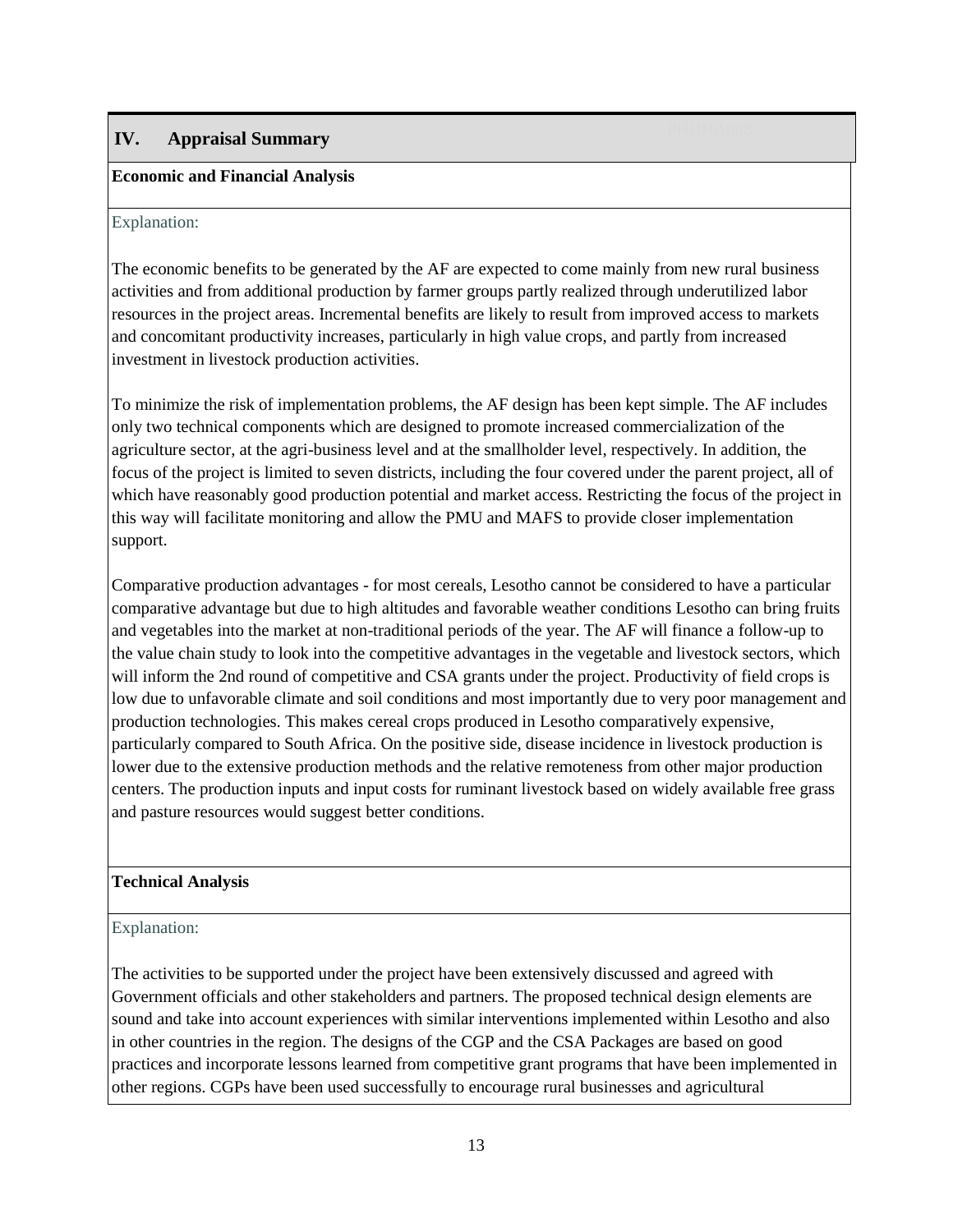entrepreneurs to introduce and test innovative technologies and business models, and thereby contributing to increased commercialization of the agricultural sector. Under these activities, the built-in linkages with a range of service providers and technology dissemination and information activities have shown to successfully demonstrate good practice examples to a broad audience and resulted in innovation activity beyond the boundaries of the project itself.

The demand-driven and competitive approach of the CGP increases the likelihood that the winning proposals will be not only be innovative but also relevant to the needs of the beneficiaries. To complement this activity, the project will also support the generation and dissemination of improved market information and facilitation, as well as providing training and technical assistance for business planning, management and marketing to support Lesotho's small businesses and associations.

#### Procurement

As at 21 November 2016 the Procurement ISR rating was Satisfactory and the implementing agency risk rating was Moderate. Procurements under the Additional Financing are the same in type and scope as those under SADP. The procurement arrangements under the Additional Financing will change and the AF will use the new procurement framework.

#### **Social Analysis**

Explanation: The project will work with smallholder farmers and farmer groups, with a primary focus on those that have the basic resources and motivation required to successfully improve agricultural productivity and diversify into market-oriented agriculture. Farmer groups will be especially targeted, because they provide excellent opportunities for capturing economies of scale and mobilizing negotiating power. Not all farmers are expected to benefit directly from this approach, as it requires a strong commitment and access to a minimum level of resources. However, the project will be open to all farmers and will offer opportunities even for resource-poor, subsistence-oriented farmers. Farmers who operate at subsistence level but have an interest and potential to embark on market-oriented production will be assisted and encouraged to join groups. The very poor, for whom casual labor in the agricultural sector is a major source of income and a significant source of food, will benefit from an increase in work opportunities. The rural poverty at the national poverty line is 61.2 percent versus 39.6 percent in urban areas (World Bank Databank, 2010 data).

In Lesotho, many farmer groups, extension groups, self-help groups, and savings and credit groups are dominated by women, probably more so than in other countries due to the history of men migrating out. This is particularly the case among activities that in Lesotho have traditionally been controlled by women, such as production of pigs, poultry, and fruits and vegetables. Project beneficiaries to date have been 58 percent female, 10,946 women have benefitted from grants, but training has benefitted fewer women than men. The training gap is expected to be addressed during the last three years of implementation.

Implementation of social safeguards has been moderately unsatisfactory due to the lack of attention to screening of prospective project sites and thus related lack of identification of challenges and mitigation measures. While sub-projects have not led to any involuntary resettlement, some AIP initiatives in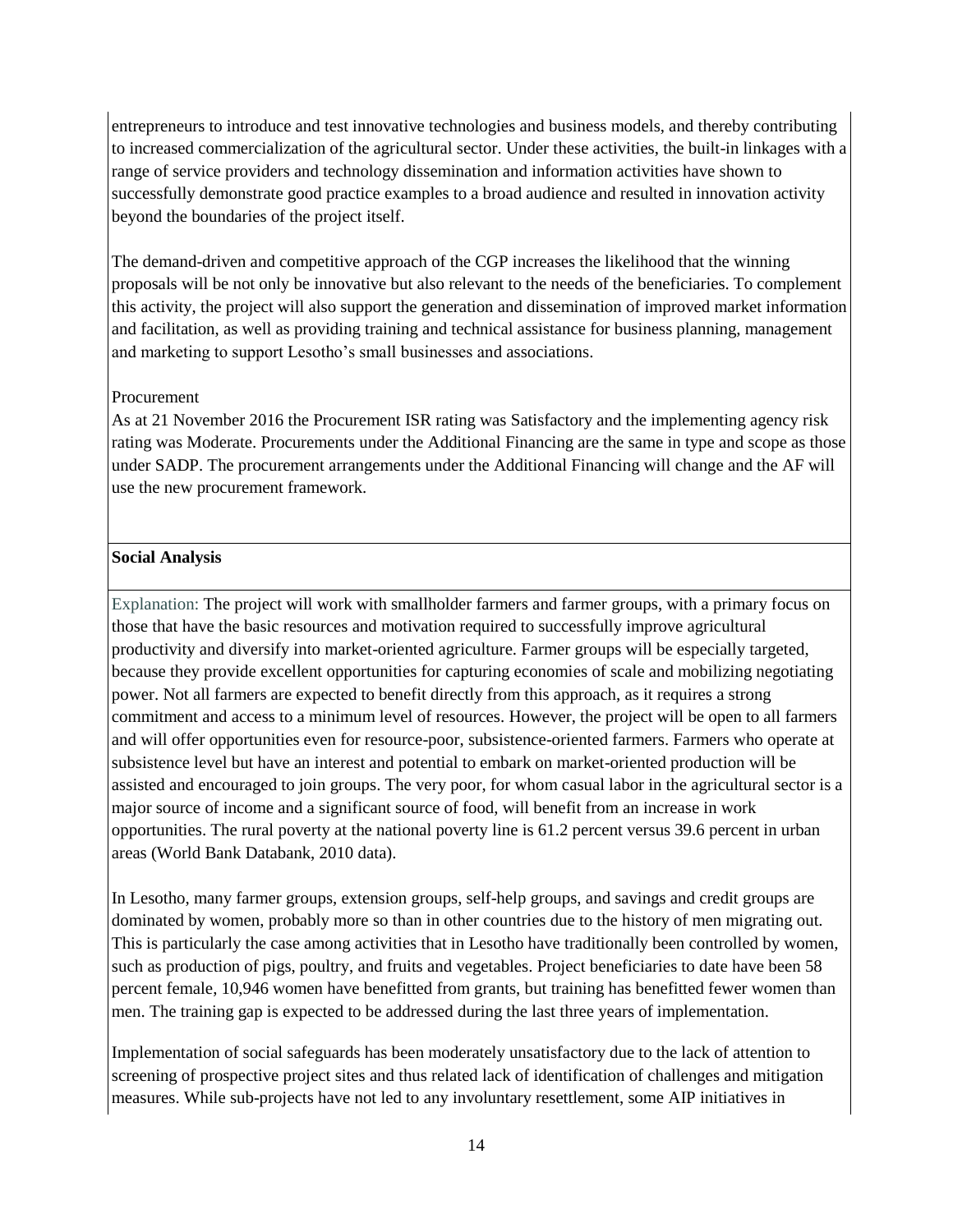particular have impacted land and water access. Little has been done to document the verification process and ensure that no exclusion of community members takes place or that project officers have ensured full informed consent, in particular of vulnerable groups. CGP applications commonly include a "Form C" land document, but these have not been verified by relevant authorities and the issuing of "Form C" documents have been subject to abuse in Lesotho. This challenge is in large part due to the lack of dedicated safeguard personnel in the PMU.

The PMU has, since May 2017, recruited a dedicated E&S specialist who will implement the E&S action plan, which includes: overseeing the screening of sub-projects to determine the level and degree of risk and impacts; and, ensuring that site-specific ESMPs are prepared and mitigation measures are implemented, monitored and reported on in the progress reports, which will strengthen the capacity of the PMU. The E&S Specialist will also ensure that animal waste management measures are fully implemented and proper pest management and water quality strategies are in place. It is expected that, with the addition of the E&S Specialist and the implementation of the action plan, the Project's safeguards rating will be upgraded to Moderately Satisfactory in November 2017.

#### **Environmental Analysis**

Explanation:

Environmental safeguard arrangements will follow the arrangements that are in place for the parent project. Activities to be carried out under the AF are derived from continuity of the current project and therefore the AF will not trigger additional safeguards policies.

#### **Risk** PHHASRISK **PHHASE**

#### Explanation:

The overall risk rating for project implementation is substantial, which corresponds to the risk associated with events that would have a high negative impact if they were to occur, but that have a low likelihood of occurring. The main risks confronting the project are described below:

**Implementation Capacity.** The AF is still confronted with weak implementation capacity in the country—within government services, and also among NGOs and in the private sector. The experience from SADP suggests that these constraints could affect the pace and quality of project implementation. Issues stemming from poor inter-ministerial collaboration and lack of coordination at central and district level led to severe delays in the implementation of SADP. To mitigate this risk, which is rated high, the project design incorporates the following measures: (a) continuous training and capacity building for participating government support services; (b) maintenance of the SADP PMU with increased technical staff numbers for the additional financing; (c) keeping the PMU within MAFS, which will continue to strengthen the skills of senior government officers; (d) continuous inclusion of performance-based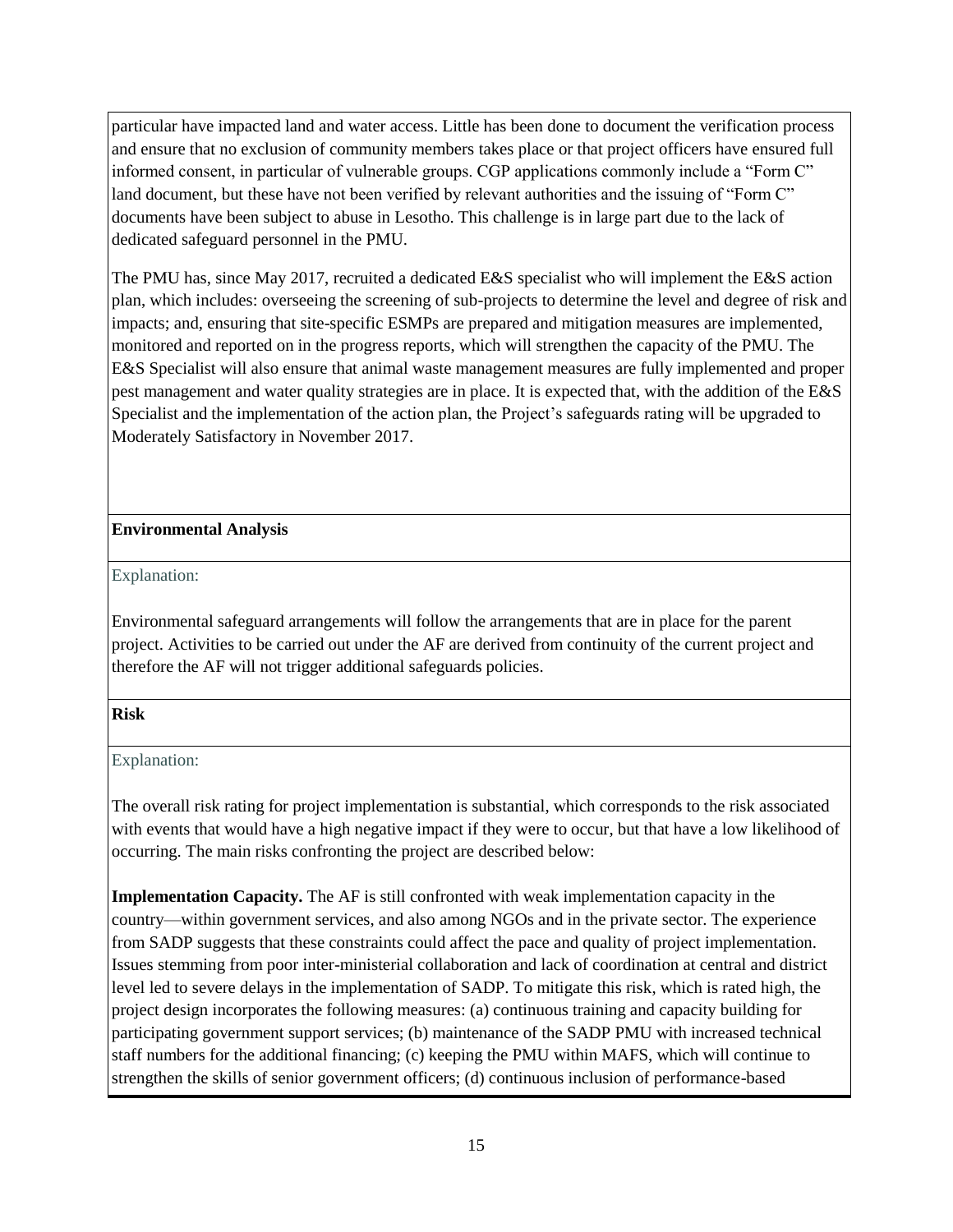elements in contracts, agreements, and memoranda of understanding; and (e) the utilization of project management mechanisms (at both national and district levels) that clearly spell out responsibilities for oversight and coordination.

**Macroeconomic.** Lesotho's gross domestic product (GDP) growth, at 3.1% in 2016 relative to 2.8% in the past year, is showing signs of recovery because of the booming tertiary sector, ongoing investment in mining and steady growth in the electricity and water sector. In the medium term, growth is expected to further improve to 3.5% and 4.6% in 2017 and 2018, respectively. However, poverty, inequality, and unemployment remain major development challenges facing Lesotho despite high literacy rates and high investment in social sectors over the years. The strategies employed by the AF are intended to boost growth and employment in the sector by: (i) improving access to finance; (ii) promoting the production of high value crops and livestock products; (iii) improving quality livestock breeding, seed production capacity and access to farm machinery as well as facilitating the development of viable distribution and marketing systems; and, (iv) Developing water harvesting infrastructure and increase irrigation capacity.

**Political and Governance.** While the MAFS will continue to be the key implementing agency of the project, there are overlapping responsibilities of various ministries, particularly on the district level and there is a risk of the staff of the other Ministries not getting fully engaged in the project activities. In the wake of elections there might be a risk of attempted political favoritism or patronage in the award of grants under Sub-component 1.1. The project aligns with governmental priorities and integrates various implementation partners and institutions. The grant program is governed by a detailed OM, with clearly delineated responsibilities, standardized selection procedure, a multi-institutional commission led by the private sector, and includes publication of awards, and a complaint handling mechanism.

**Size of local market and competition from South Africa**. Efforts by Lesotho farmers to expand their commercial activities are constrained by the small size of the local market for agricultural produce and by the widespread availability of high quality, low cost produce imported from South Africa. This poses a risk for a project that aims to support the commercialization of smallholder agriculture. Measures intended to mitigate this risk, which is rated substantial, include: (a) the provision of support and training to commercially oriented farmers and farmers groups that will help them gear production to market demands; (b) the continuation of the competitive grants program to help create market opportunities for local production, to which farmers will be able to respond; and (d) the use of demand-driven processes to ensure flexibility and to allow the project to be responsive to market requirements.

**Environmental and Social.** Some project activities will create potential environmental or social impacts. Guarding for potential impacts, the parent project has an ESMF including a pest management plan and an RF and the PMU has hired a full-time E&S Specialist. Training will be provided to the implementing agencies on safeguard issues and support provided throughout the project implementation. Specific screening for sub-projects and training will continue.

**Fiduciary.** This risk arises mainly from Financial Management. The main capacity constraints in PMU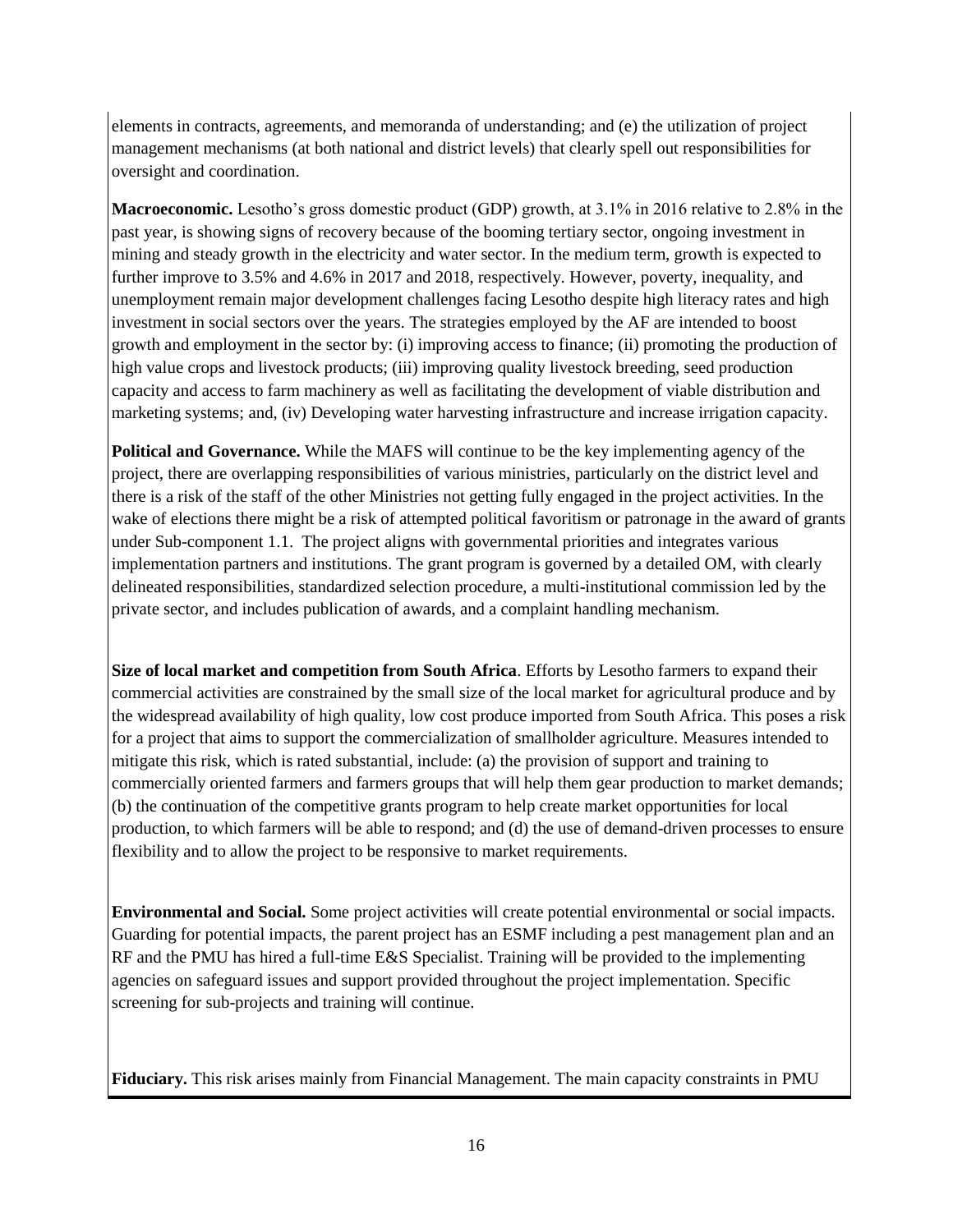was the lack of personnel depth to work on the accounting information system to prepare the accounts of the project and the limited experience of staff with knowledge of World Bank procedures. To help address the financial management capacity constraints, an assistant Project Accountant with appropriate experience and qualifications will be recruited to work within the PMU.

## **V. World Bank Grievance Redress**

20. Communities and individuals who believe that they are adversely affected by a World Bank (WB) supported project may submit complaints to existing project-level grievance redress mechanisms or the WB's Grievance Redress Service (GRS). The GRS ensures that complaints received are promptly reviewed in order to address project-related concerns. Project affected communities and individuals may submit their complaint to the WB's independent Inspection Panel which determines whether harm occurred, or could occur, as a result of WB non-compliance with its policies and procedures. Complaints may be submitted at any time after concerns have been brought directly to the World Bank's attention, and Bank Management has been given an opportunity to respond. For information on how to submit complaints to the World Bank's corporate Grievance Redress Service (GRS), please visit [http://www.worldbank.org/GRS.](http://www.worldbank.org/GRS) For information on how to submit complaints to the World Bank Inspection Panel, please visit [www.inspectionpanel.org.](http://www.inspectionpanel.org/)

#### **D. Implementing Agency Assessment**

- 21. The AF will continue to be implemented by the Project Management Unit (PMU) under the MAFS, which is responsible for day-to-day project coordination and management, including planning and budgeting, procurement, financial management, monitoring and evaluation (M&E) and implementation of project activities. Specific roles and responsibilities of the PMU include: (a) ensuring timely implementation in accordance with the Project Implementation Manual (PIM); (b) preparing Annual Work Plans and Budgets and annual Procurement Plans; (c) overseeing Project activities under its direct responsibility and of those under the responsibility of other agencies involved in Project implementation; (d) managing Project finances; (e) maintaining consolidated Project accounts; (f) ensuring adherence to the Safeguard Documents of all agencies involved in the implementation of the Project; (g) developing and maintaining a system of monitoring the Project key performance indicators; (h) ensuring coordination among stakeholders as needed; and (i) regularly updating the Project Management Committee (PMC) in the MAFS on Project progress and key issues.
- 22. The PMU is fully functioning with strong leadership and a well trained staff, which includes: a Project Manager; Monitoring and Evaluation Officer; a Competitive Grants Secretariat (Sub-component 1.1) with one Competitive Grants Officer at present; an Agri-business and Marketing Officer (Subcomponent 1.2 and 2.2); an Agriculture Investment Planning Officer (Component 2.1); an E&S Specialist; a Procurement Officer; a Project Accountant; an Accounts Clerk; and support staff (Administrative Officer, Drivers).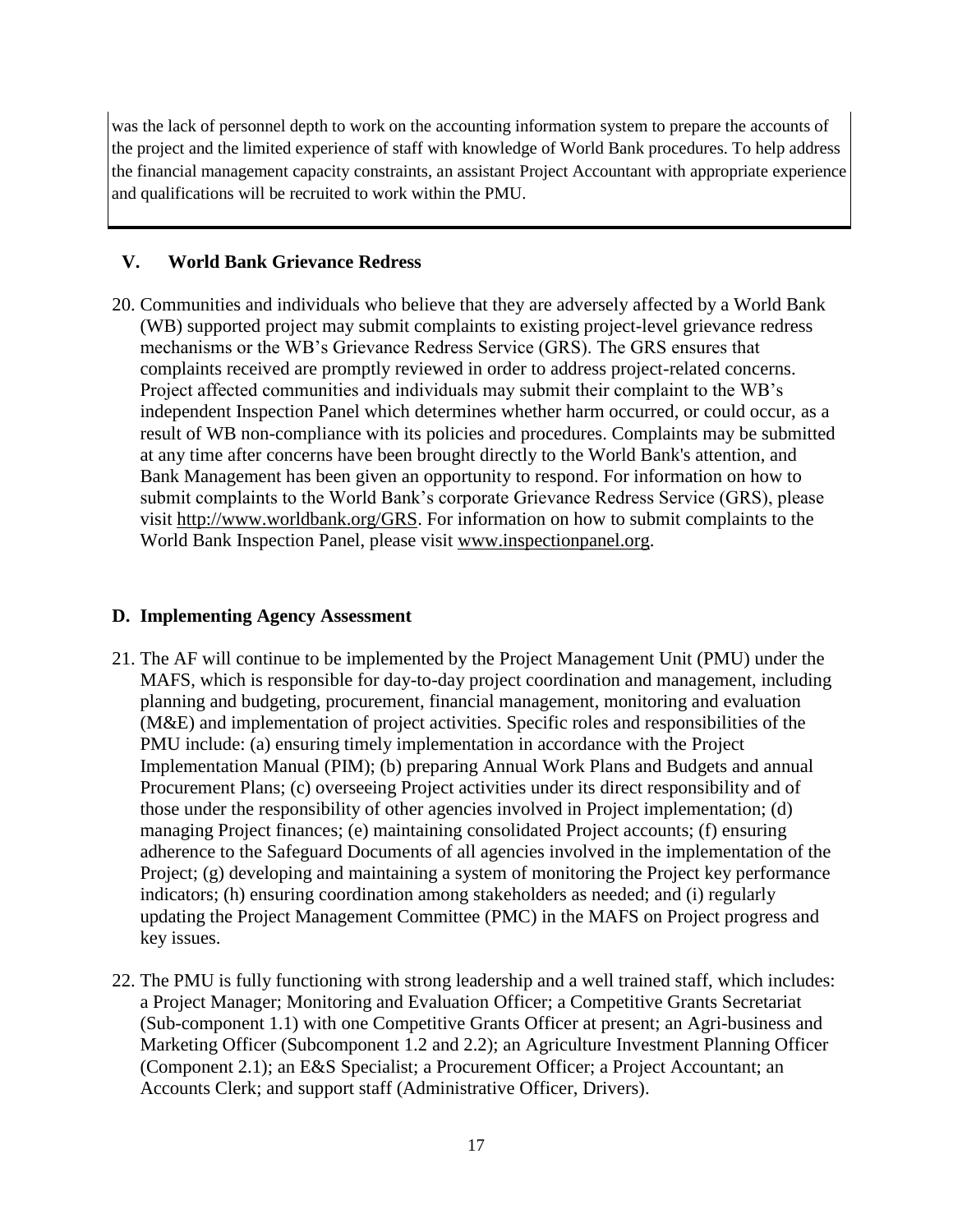23. For the AF, it is proposed that the Competitive Grants Secretariat (CGS) be staffed with two officers. The Agri-business and Marketing Officer would only be responsible for subcomponent 1.2, while a Climate Smart Agricultural Officer is hired for Component 2. It is expected that during the implementation of the AF, the District Economic Planners under MAFS will take over the roles of the Project Field Officers (PFOs) in the four SADP districts. The PFOs, were responsible for coordination and monitoring of all district-level activities. New PFOs will be recruited for the new AF districts, for a period of 3 years after which a similar handover to District Economic Planners will take place.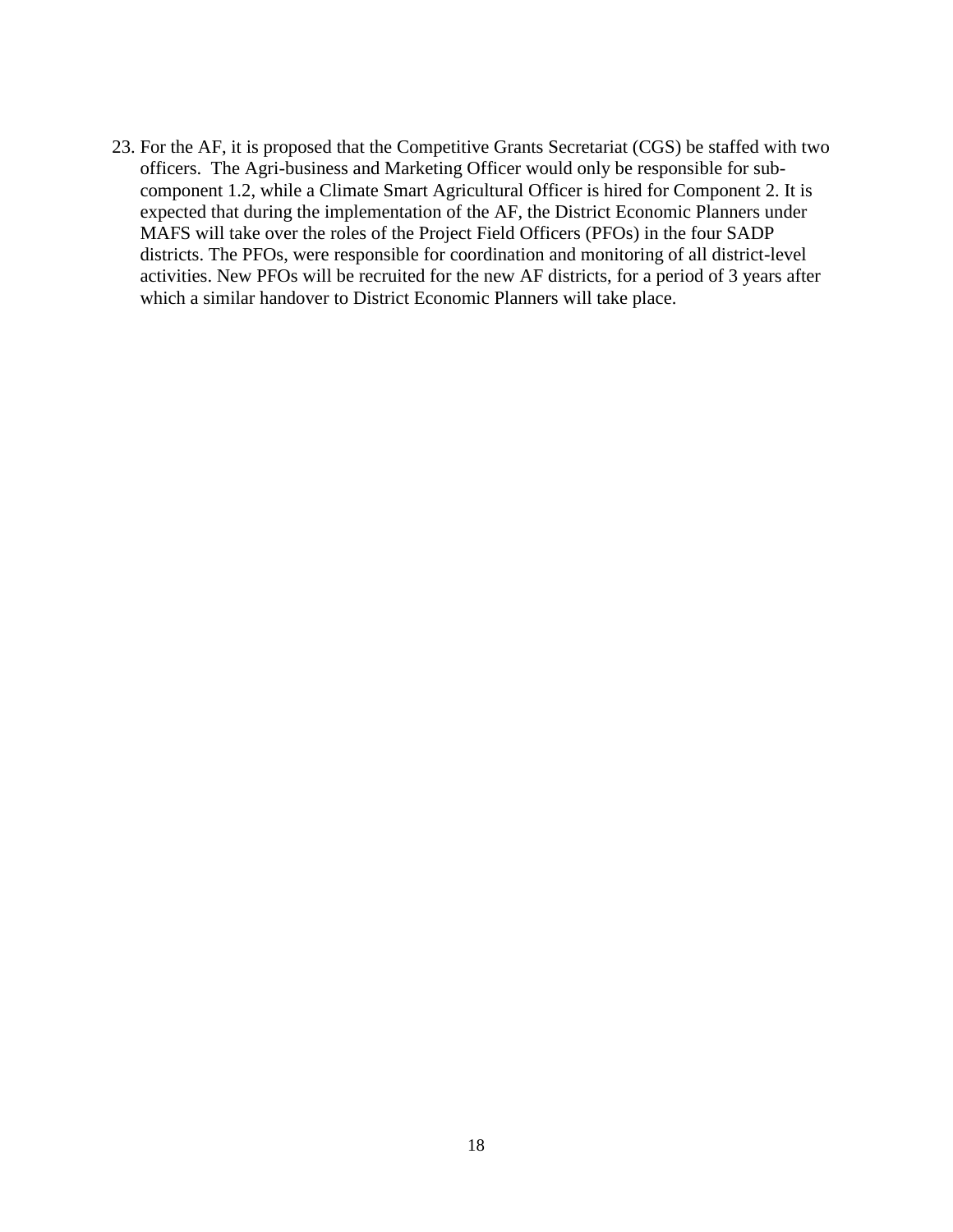## **Results Framework and Monitoring LESOTHO: Smallholder Agriculture Development Project**

|               | <b>Project Development Objective Indicators</b>       |               |                 |         |                 |                 |                   |
|---------------|-------------------------------------------------------|---------------|-----------------|---------|-----------------|-----------------|-------------------|
| <b>Status</b> | <b>Indicator Name</b>                                 | Corpor<br>ate | Unit of Measure |         | <b>Baseline</b> | Actual(Current) | <b>End Target</b> |
| No Change     | Direct project beneficiaries                          |               | Number          | Value   | 0.00            | 54338.00        | 66000.00          |
|               |                                                       |               |                 | Date    | 10-Nov-2011     | 30-May-2016     | 31-Mar-2018       |
| No Change     | Female beneficiaries                                  |               | Percentage      | Value   | 0.00            | 58.00           | 50.00             |
|               |                                                       |               | Sub Type        |         |                 |                 |                   |
|               |                                                       |               | Supplemental    |         |                 |                 |                   |
| No Change     | Household commercialization<br>level in project areas |               | Percentage      | Value   | 15.00           | 64.00           | 40.00             |
|               |                                                       |               |                 | Date    | 10-Nov-2011     | 30-May-2016     | 31-Mar-2018       |
|               |                                                       |               |                 | Comment |                 |                 |                   |
| No Change     | Change in total cash crop<br>production*              |               | Tones/year      | Value   | 0.00            |                 | 0.00              |
|               |                                                       |               |                 | Date    | 30-Sep-2016     |                 | 31-Mar-2018       |

<sup>\*&</sup>lt;br>New indicators added during the July 2016 restructuring. Baselines will be validated in November 2017.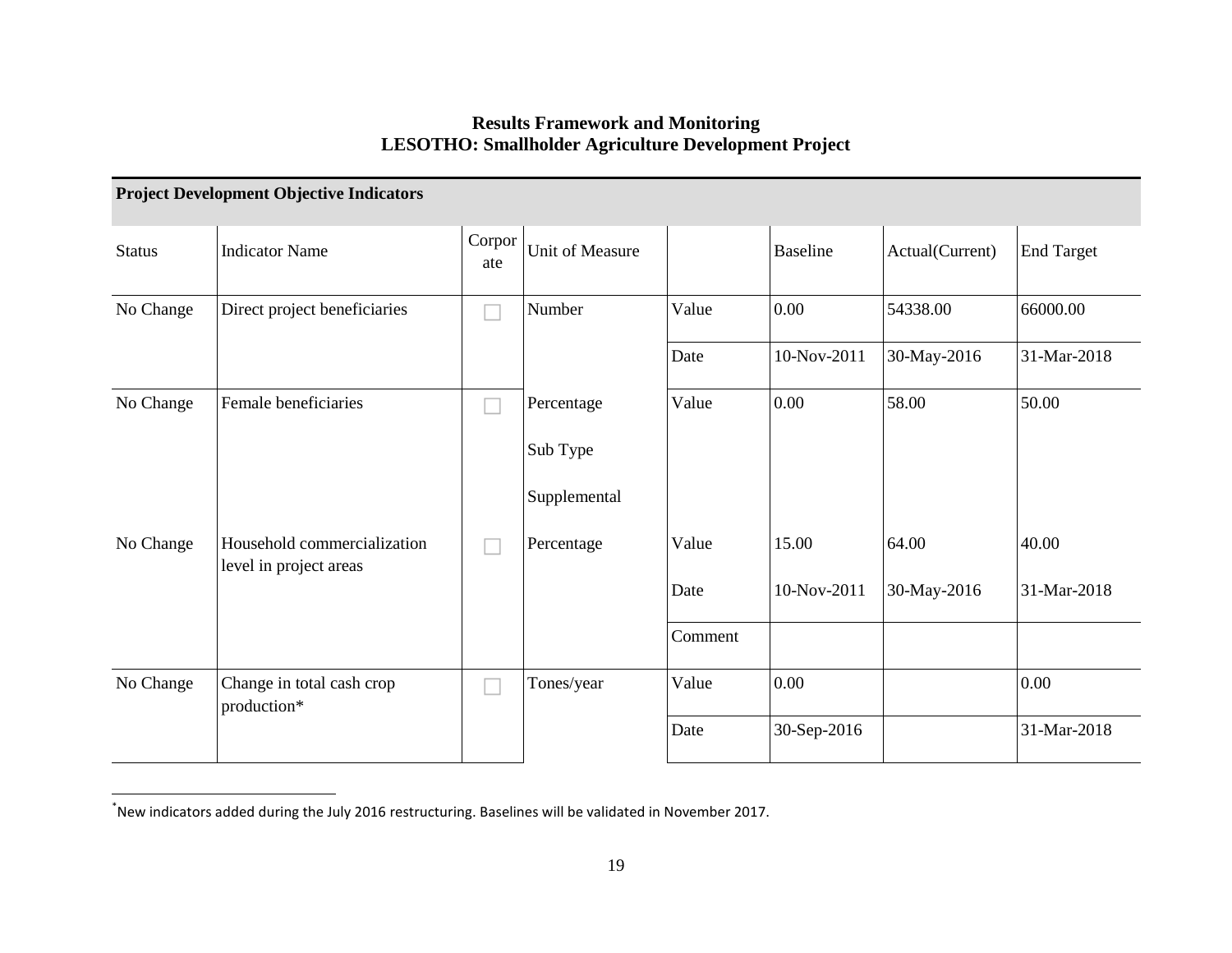|               |                                                                     |               |                        | Comment |                 |                 |                   |
|---------------|---------------------------------------------------------------------|---------------|------------------------|---------|-----------------|-----------------|-------------------|
| No Change     | Change in yields of major cash<br>crops in the target area*         |               | Tones/year             | Value   | 0.00            |                 | 0.00              |
|               |                                                                     |               |                        | Date    | 30-Sep-2016     |                 | 30-Mar-2018       |
|               |                                                                     |               |                        | Comment |                 |                 |                   |
| No Change     | Average change in smallholder<br>livestock production in the target |               | Tones/year             | Value   | 0.00            |                 | 0.00              |
|               | area (disaggregated by type)*.                                      |               |                        | Date    | 30-Sep-2016     |                 | 30-Mar-2018       |
|               |                                                                     |               |                        | Comment |                 |                 |                   |
|               | <b>Intermediate Results Indicators</b>                              |               |                        |         |                 |                 |                   |
| <b>Status</b> | <b>Indicator Name</b>                                               | Corpor<br>ate | <b>Unit of Measure</b> |         | <b>Baseline</b> | Actual(Current) | <b>End Target</b> |
| No Change     | Client days of training provided<br>under the Competitive Grants    |               | Number                 | Value   | 0.00            | 12103.00        | 30000.00          |
|               |                                                                     |               |                        |         |                 |                 |                   |
|               | Program Component                                                   |               |                        | Date    | 10-Nov-2011     | 30-Jun-2015     | 31-Mar-2018       |
|               |                                                                     |               |                        | Comment |                 |                 |                   |
| No Change     | Client days of training provided:                                   |               | Number                 | Value   | 0.00            | 7185.00         | 15000.00          |
|               | Female clients                                                      |               | Sub Type               | Date    | 10-Nov-2011     | 30-Jun-2015     | 31-Mar-2018       |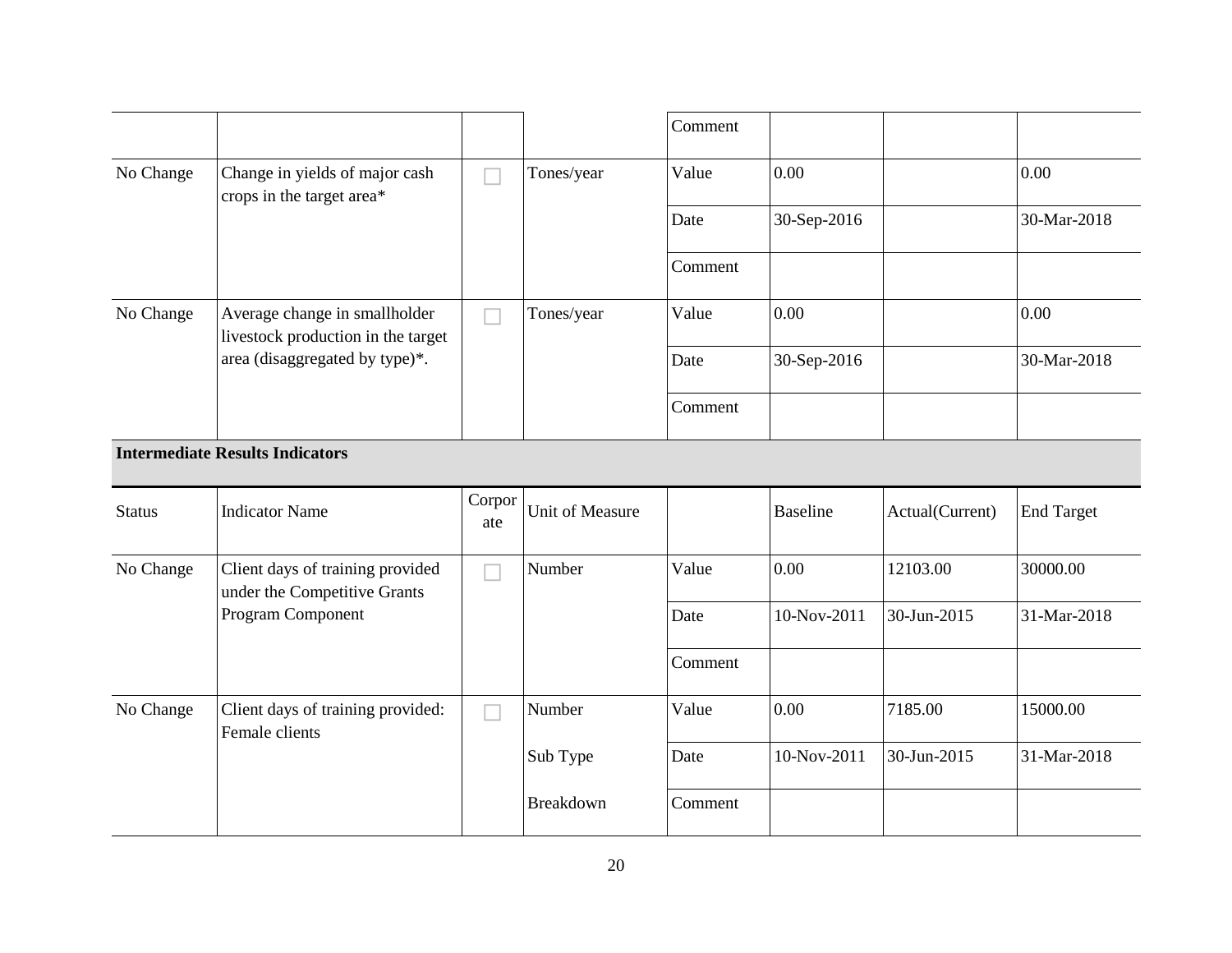| No Change | Client days of training provided :<br><b>Male Clients</b>                                                               |  | Number       | Value   | 0.00        | 4918.00     | 15000.00    |
|-----------|-------------------------------------------------------------------------------------------------------------------------|--|--------------|---------|-------------|-------------|-------------|
|           |                                                                                                                         |  | Sub Type     | Date    | 10-Nov-2011 | 30-Jun-2015 | 31-Mar-2018 |
|           |                                                                                                                         |  | Breakdown    | Comment |             |             |             |
| No Change | If the CERC is triggered: number<br>of beneficiaries benefiting from                                                    |  | Number       | Value   | 0.00        |             | 5000.00     |
|           | emergency response and recovery<br>activities*.                                                                         |  |              | Date    | 28-Oct-2016 |             | 31-Mar-2018 |
|           |                                                                                                                         |  |              | Comment |             |             |             |
| No Change | Number of new business contracts<br>between farmer groups and the                                                       |  | Number       | Value   | 0.00        |             | 20.00       |
|           | private sector as a result of the<br>projects market facilitation<br>activities*.                                       |  |              | Date    | 28-Oct-2016 |             | 31-Mar-2018 |
|           |                                                                                                                         |  |              | Comment |             |             |             |
| No Change | Targeted beneficiaries who have<br>adopted improved production<br>technologies / farming practices<br>in targeted areas |  | Number       | Value   | 234.00      | 372.00      | 3000.00     |
|           |                                                                                                                         |  |              | Date    | 10-Nov-2011 | 30-Jun-2015 | 31-Mar-2018 |
|           |                                                                                                                         |  |              | Comment |             |             |             |
| No Change | Female beneficiaries                                                                                                    |  | Percentage   | Value   | 20.00       | 24.00       | 50.00       |
|           |                                                                                                                         |  | Sub Type     |         |             |             |             |
|           |                                                                                                                         |  | Supplemental |         |             |             |             |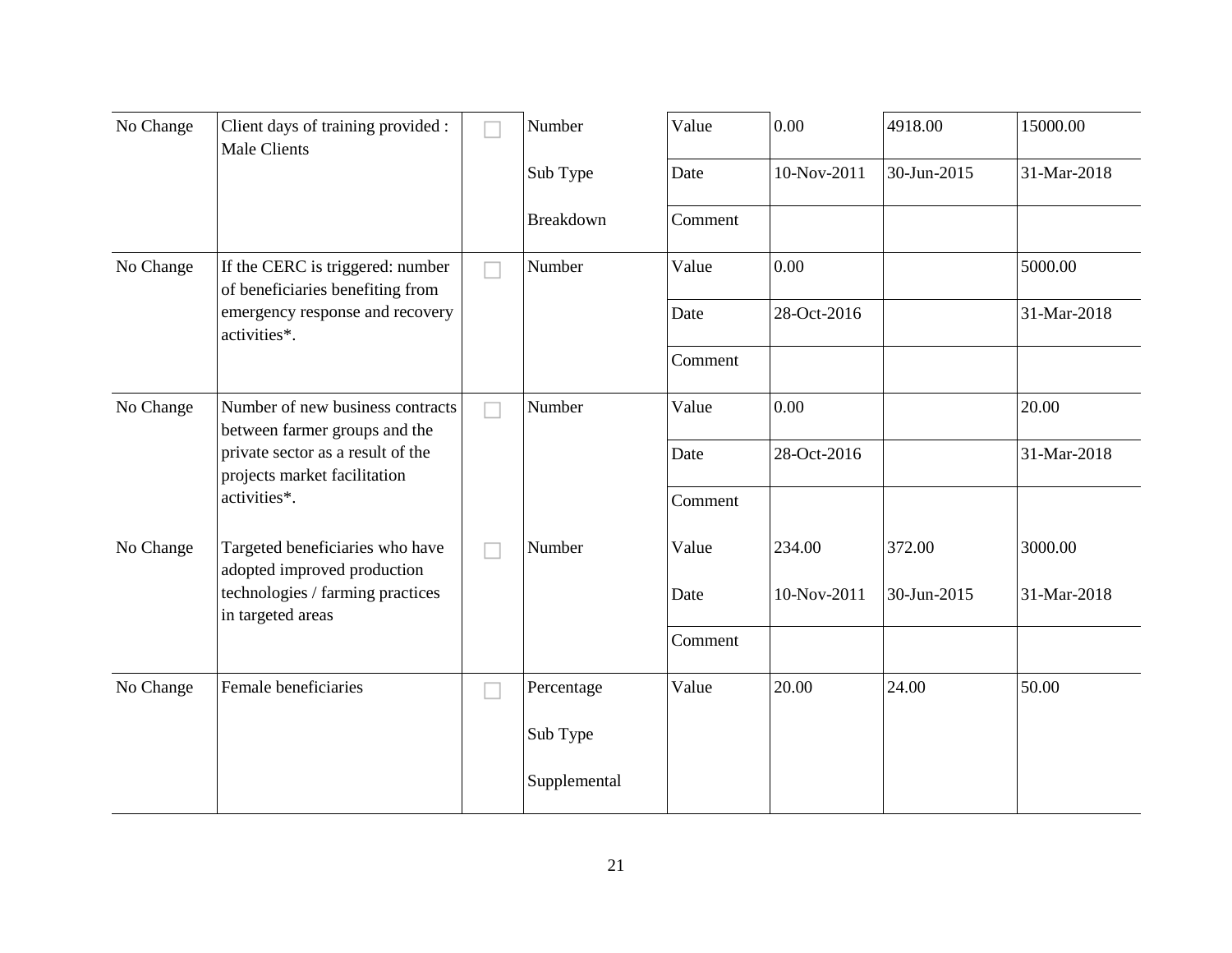| No Change | Targeted beneficiaries satisfied<br>with improved performance of       | Percentage | Value   | 15.00       | 47.00       | 50.00       |
|-----------|------------------------------------------------------------------------|------------|---------|-------------|-------------|-------------|
|           | agricultural service providers                                         |            | Date    | 10-Nov-2011 | 30-Jun-2015 | 31-Mar-2018 |
|           |                                                                        |            | Comment |             |             |             |
| No Change | Clients days of training provided<br>under the Agricultural Investment | Number     | Value   | 0.00        | 14248.00    | 60000.00    |
|           | Plans Component                                                        |            | Date    | 10-Nov-2011 | 30-Jun-2015 | 31-Mar-2018 |
|           |                                                                        |            | Comment |             |             |             |
| No Change | Clients days of training provided :<br>Male clients                    | Number     | Value   | 0.00        | 7650.00     | 130000.00   |
|           |                                                                        | Sub Type   | Date    | 10-Nov-2011 | 30-Jun-2015 | 31-Mar-2018 |
|           |                                                                        | Breakdown  | Comment |             |             |             |
| No Change | Clients days of training provided :<br>Female clients                  | Number     | Value   | 0.00        | 6598.00     | 130000.00   |
|           |                                                                        | Sub Type   | Date    | 10-Nov-2011 | 30-Jun-2015 | 31-Mar-2018 |
|           |                                                                        | Breakdown  | Comment |             |             |             |
| No Change | Number of CGP projects<br>completed that are commercially              | Number     | Value   | 0.00        |             | 270.00      |
|           | viable.                                                                |            | Date    | 10-Nov-2011 |             | 31-Mar-2018 |
|           |                                                                        |            | Comment |             |             |             |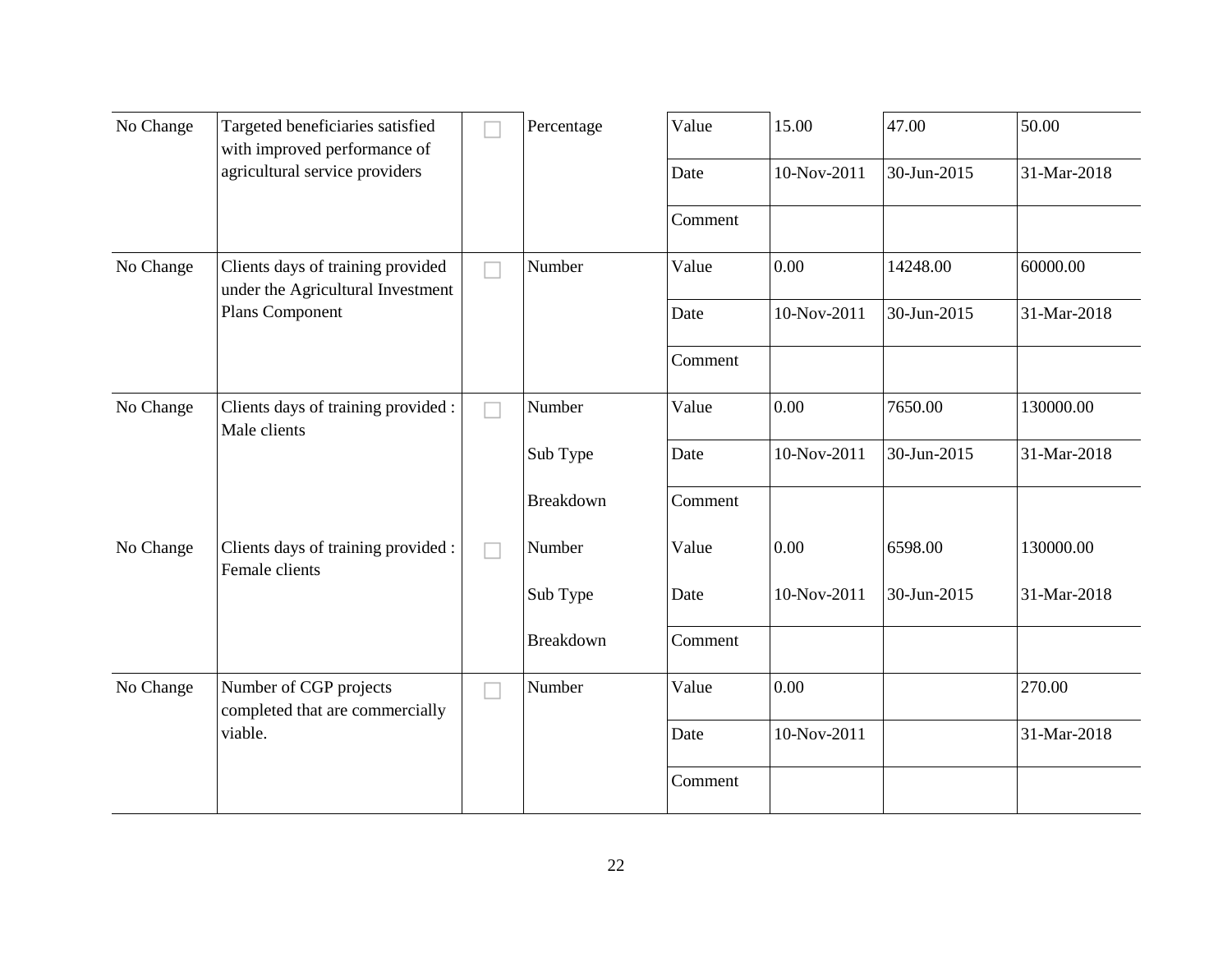| No Change | Targeted beneficiaries recording<br>better access to markets                                                          |  | Percentage  | Value   | 0.00        | 23.00       | 50.00       |
|-----------|-----------------------------------------------------------------------------------------------------------------------|--|-------------|---------|-------------|-------------|-------------|
|           |                                                                                                                       |  |             | Date    | 10-Nov-2011 | 30-Jun-2015 | 31-Mar-2018 |
|           |                                                                                                                       |  |             | Comment |             |             |             |
| No Change | Farmers and traders in project<br>districts who use public market                                                     |  | Percentage  | Value   | 50.00       | 58.00       | 80.00       |
|           | information                                                                                                           |  |             | Date    | 10-Nov-2011 | 30-Nov-2014 | 31-Mar-2018 |
|           |                                                                                                                       |  |             | Comment |             |             |             |
| No Change | Incremental net value of marketed<br>production of smallholders in<br>targeted sub-centers in targeted<br>sub-centers |  | Amount(USD) | Value   | 107000.00   | 88.00       | 3600000.00  |
|           |                                                                                                                       |  |             | Date    | 10-Nov-2011 | 30-Jun-2015 | 31-Mar-2018 |
|           |                                                                                                                       |  |             | Comment |             |             |             |
| No Change | Innovative and viable agricultural<br>business initiatives demonstrated                                               |  | Number      | Value   | 0.00        | 12.00       | 120.00      |
|           | with a minimum satisfactory<br>rating                                                                                 |  |             | Date    | 10-Nov-2011 | 30-Jun-2015 | 31-Mar-2018 |
|           |                                                                                                                       |  |             | Comment |             |             |             |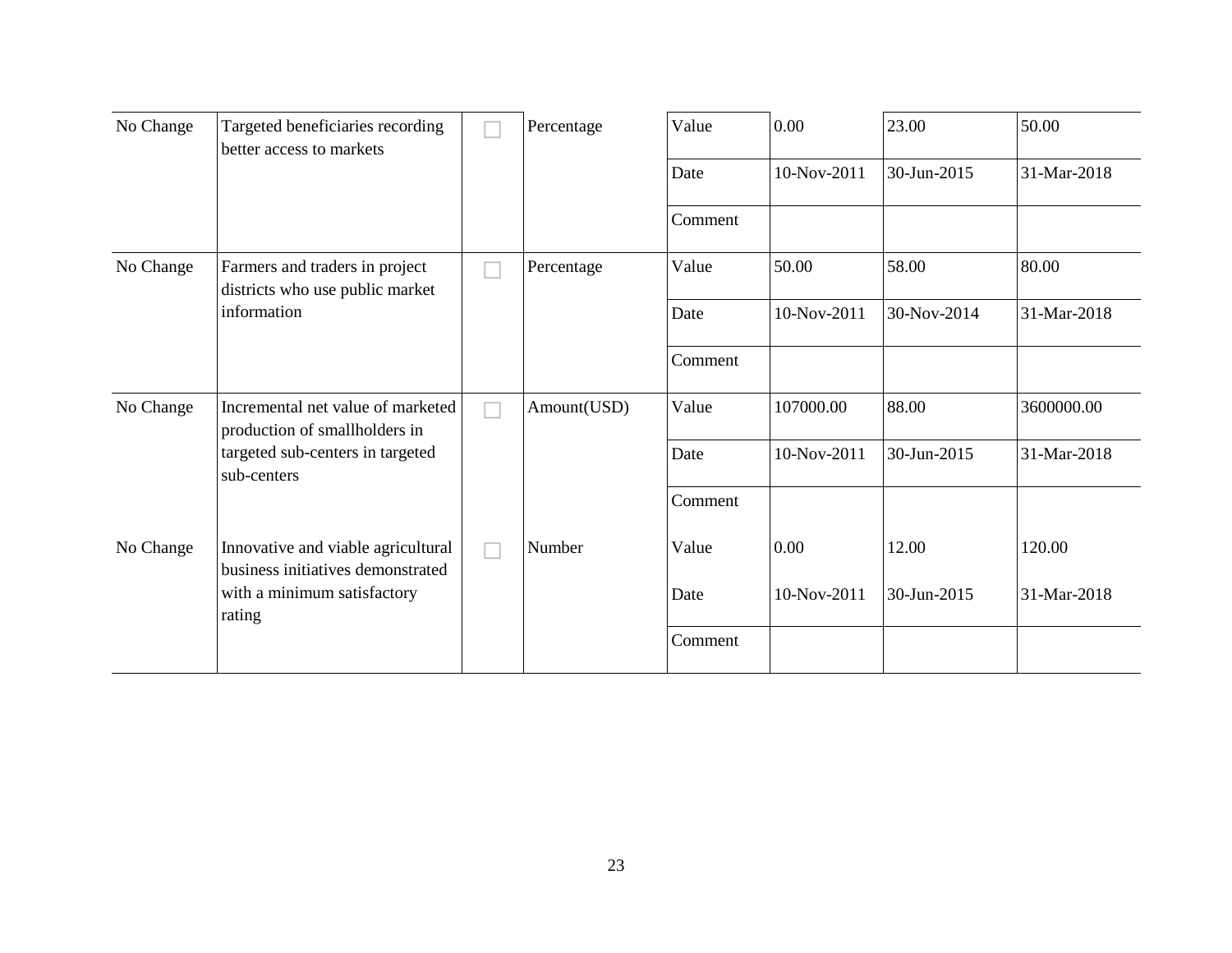#### **Annex 1: Implementation Arrangements**

#### **A. Implementation**

- 24. The SADP Project Management Unit (PMU) housed in MAFS, the lead Ministry, will continue to be responsible for day-to-day coordination and management of SADP, including planning and budgeting, procurement, financial management, and monitoring and evaluation (M&E). PMU staff will include a Project Manager, heading the PMU, technical specialists overseeing implementation of technical components, including an officer managing the Competitive Grants Secretariat (Sub-component 1.1), an Agribusiness and Marketing Officer (Sub-component 1.2), a CSA Officer (Component 2); a Project Accountant, a Procurement Officer, an E&S Specialist, and an M&E Officer. A Project Field Officer (PFO) mapped to the PMU will be placed in each new project district. The PFOs, who will be responsible for coordination and monitoring of all district-level activities, will be employed by the project for three years. Over time, they will gradually hand over their responsibilities to the District Economic Planners under MAFS.
- 25. The PMU will continue to report to the Principal Secretary of MAFS. A Project Management Committee (PMC) will oversee and guide overall project implementation and ensure compliance with national policies, strategies and procedures. The PMC will be chaired by the Director of Planning and Policy Analysis of the MAFS and include senior representatives from the ministries with responsibilities relevant to project implementation. It is expected that the PMC will meet at least quarterly. Coordination of the project at district level will be carried out by the District Planning Unit (DPU) chaired by the District Administrator and including the District Agricultural Officer (DAO). The PFO will work closely with and support the DPU and the technical officers at district and community level. Overall, the program will be governed by the updated SADP PIM. The PIM will also include the AFs first year's work program and budget as well as the detailed costs.
- 26. The CGP (Sub-component 1.1) will be administered by a small CGS within the PMU that will arrange calls for proposals, organize information meetings, receive and register applications, screen applications for criteria compliance, arrange technical reviews and selection meetings, prepare grant contracts, monitor grants, arrange publicity, and organize final grant evaluations. The CGS will be manned by the CGP Officer and will be supported by the PFOs. The implementation of the CGP will be governed by the PIM. Each grant proposal will be reviewed by two technical reviewers. Following the technical review, it will be evaluated and selected according to criteria spelled out in the PIM by a Competitive Grants Commission (CGC), the majority of which will be drawn from the private sector. Once a grant has been approved, grant winners will sign contracts committing them to carry out agreed activities based on a set of monitorable milestones; the grant will be released in tranches as each milestone is met. Grant winners will be responsible for carrying out procurement according to methods set out in the contracts, and the CGS will be responsible for monitoring contract compliance and compliance with environmental regulations. An independent external contractor will carry out an evaluation of the AF grant program.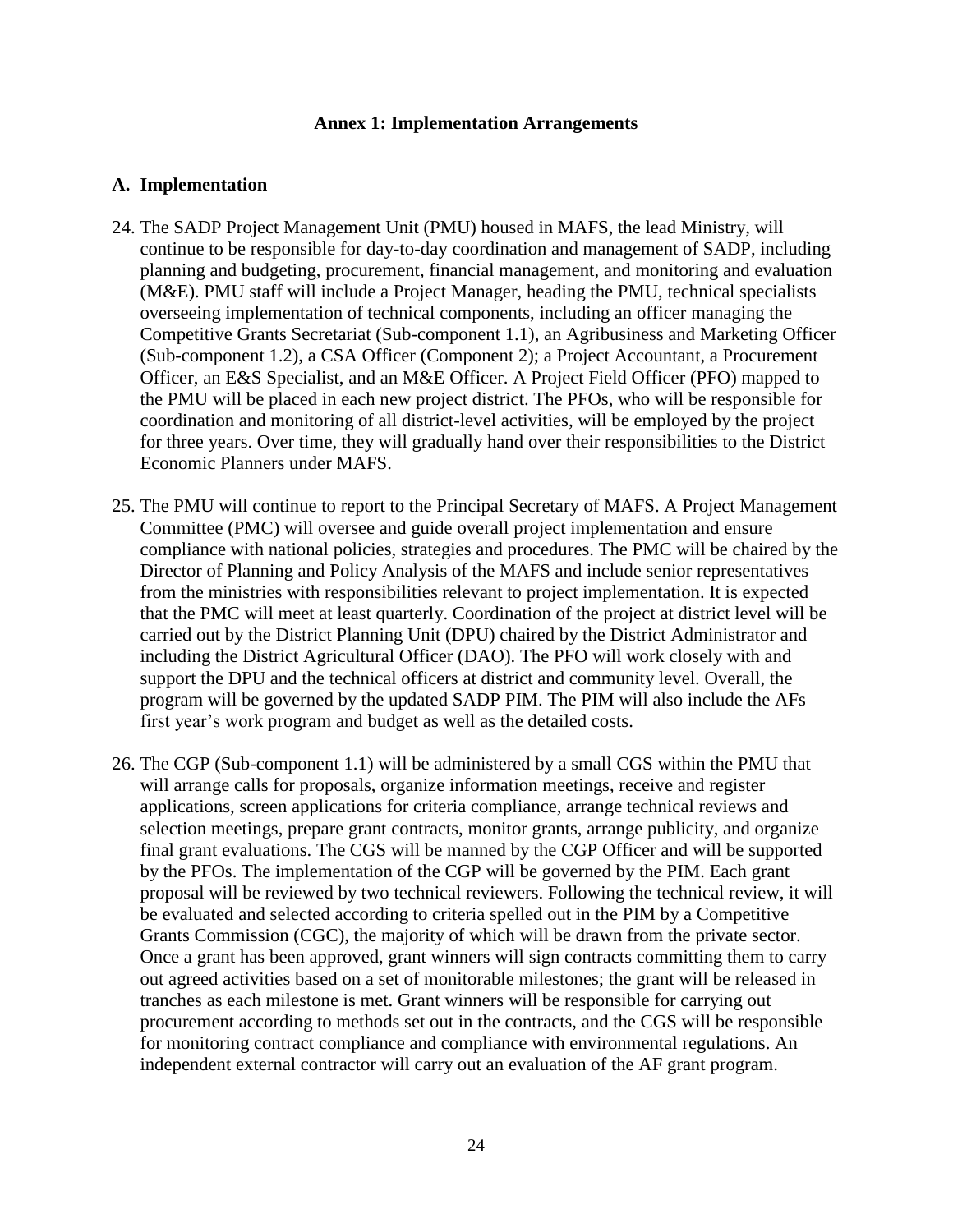- 27. Market Linkage Development activities (Sub-component 1.2) will be coordinated by the Agribusiness and Marketing Officer. The Director of Marketing will be the main counterpart and will facilitate interaction with the District Marketing Officers. The Agribusiness and Marketing Officer will prepare training plans and develop modules to be used by mentoring experts and identify service providers to implement all subcomponent activities. Working closely with the Marketing Department and district planning teams, he/she will organize the district trade fairs and round table meetings.
- 28. Activities to be funded under the CSA packages will be implemented primarily by producer groups involved in market-oriented production; by other community-based groups involved in the management of public goods that are important for market-oriented production; and by local organizations involved in the management of natural resources. Accordingly, the PMU will sign implementation agreements (memoranda of understanding) with producer groups, community-based institutions and selected service providers involved in CSA implementation. The CSA packages will also fund parts of CGP grants applications that provide climate-smart additionality to approved projects. The CSA additionality qualification of proposals will be determined by the CGC during the review of applications. To ensure that technology is effectively transferred to the government extension service, government extension staff will be fully involved in the activity through a mandatory partnership arrangement specified in the contract. The CSA package providers and grant recipients will provide semi-annual and annual reports to the PMU and DAOs, and they will report on the results of their interventions at the annual workshop. Contracts will not necessarily be awarded on a district basis; they could be grouped based on the common themes identified during the prioritization workshops.
- 29. Capacity building activities and training programs will be coordinated by the PMU. Training will be provided by district or national staff from the MAFS, assisted by contracted national or international specialists where needed, including NGOs, private sector firms, and research institutions.
- 30. To ensure synergy with other initiatives that similarly are aiming to strengthen business development services, improve the business environment, and extend the availability of financial services to SMEs, the PMU will conduct regular stakeholder meetings with other projects, financial institutions and private sector actors (examples include the World Bankfinanced Private Sector Competitiveness Project and the IFAD-financed Wool and Mohair Productivity Project-WAMPP).

#### **B. Results Monitoring and Evaluation**

31. A Planning, Monitoring and Evaluation (PM&E) system established under SADP will continue to capture data and monitor progress towards project results in the AF. This will include the performance of implementing agencies and service providers. The project PM&E system will collect information for both frameworks. Impact Evaluation will be carried out on the basis of a series of quantitative and qualitative surveys: (a) a baseline survey to be conducted prior to project start-up at household, business and community levels in the project districts; and, (b) a final survey to be conducted around the completion of the AF to inform the project's implementation completion report.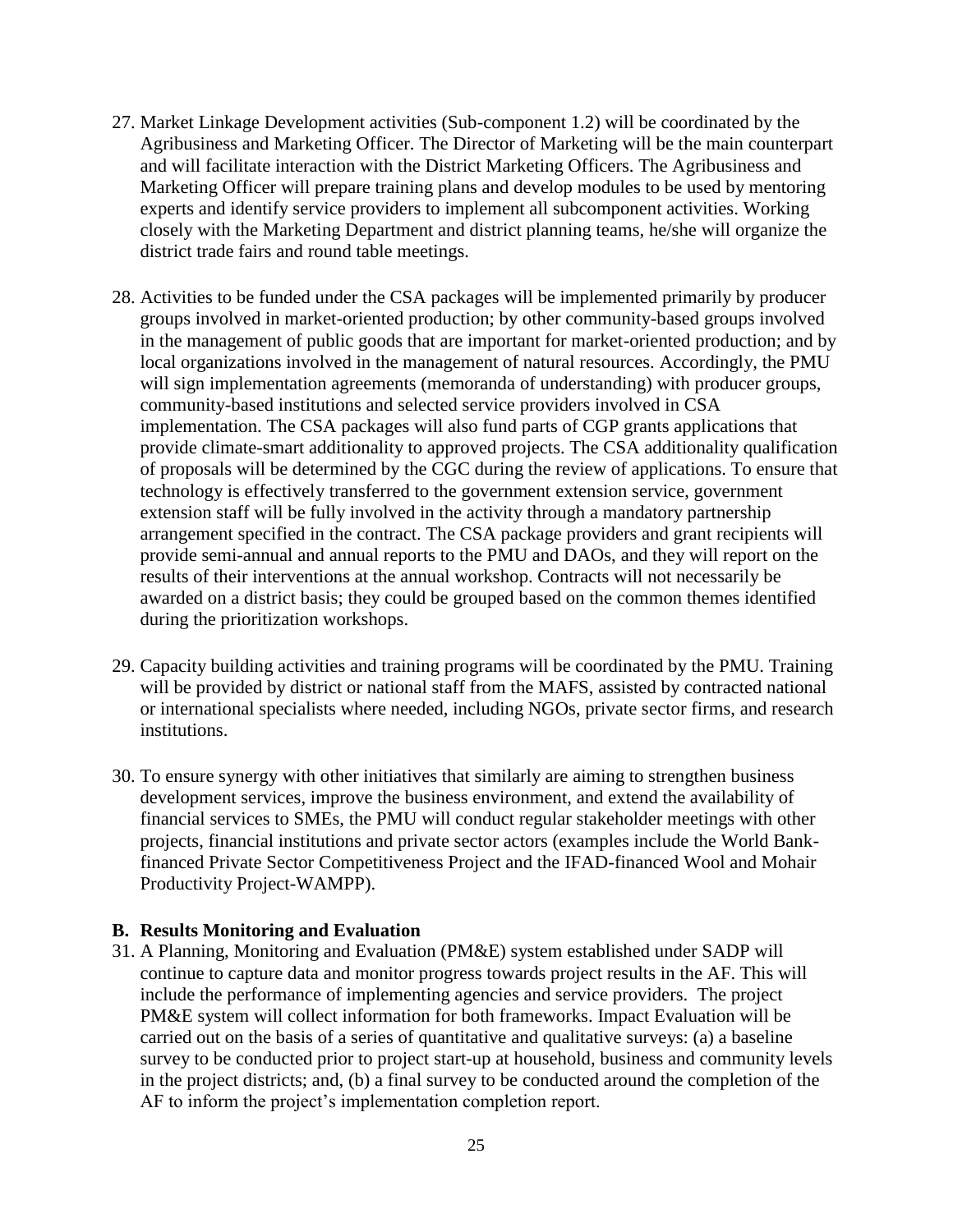- 32. Technical staff working in the PMU who are responsible for implementing component activities will also collect data, monitor activities and enter data into the overall project monitoring system. PM&E will be an important tool for facilitating continuous critical reflection on experience and learning by all partners and stakeholders. Collection of necessary information will require close collaboration between the M&E Officer, the PFO and district staff. The PM&E system is further detailed in the PIM.
- 33. The CGS and the district-level PFOs will be responsible for monitoring and supervising all grant projects funded through the CGP and CSA Packages. This will be accomplished through regular site visits and reviewing of progress reports provided by the grant winners. Each grant project will have clearly defined monitoring arrangements including performance indicators and milestones against which progress and outcomes of the proposed activities can be assessed. These indicators will be agreed between the CGS and the applicant and will be detailed in the grant agreement. The grant recipients will be required to provide technical and financial progress reports according to the reporting schedule agreed between the CGS and the grant winner and shown in the grant agreement. Progress will be measured against stated objectives, adherence to the work plan, attainment of milestones, and acceptance of the financial reconciliation by the PMU. The CGS will evaluate each completed grant, and *ex post* evaluations of the grant program will be carried out by an independent external evaluator. These evaluations will assess whether the projects funded through the competitive grants have achieved their intended results and they will report on outcomes such as actual and potential impact on beneficiaries' incomes; effect on productivity; improved market linkages; capacity development and technology development; and dissemination and adoption of the technologies supported under the program.

#### **C. Sustainability**

- 34. The activities to be financed under Component 1 and 2 reflect a number of design features intended to ensure sustainability: (a) the CGP and CSA Packages will be demand-driven and competitive, suggesting that proposals will be responsive to the needs of the applicants and that winning applicants will be motivated and entrepreneurial; (b) applicants will be required to cost-share, increasing the chances that applicants will be serious and likely to continue activities after the completion of the grant; (c) every proposal will be required to include a technology transfer component, increasing the likelihood that grant-funded activities will result in adoption of improved technologies and long-term benefits after project completion (in addition, the results of the evaluation of each grant will be widely publicized and made available to financial institutions and other potential adopters); (d) grant applicants will be required to link with service providers, which will help build long-term relationships between the applicants and the service providers that will outlive the life of the grant; and (e) grants will strengthen farmer groups, build market links and improve information flows, which is likely to lead to long-term improvements in the selected value chains.
- 35. The community activities to be financed under the CSA Packages similarly have been designed with sustainability in mind. Sustainability of Component 2 activities is enhanced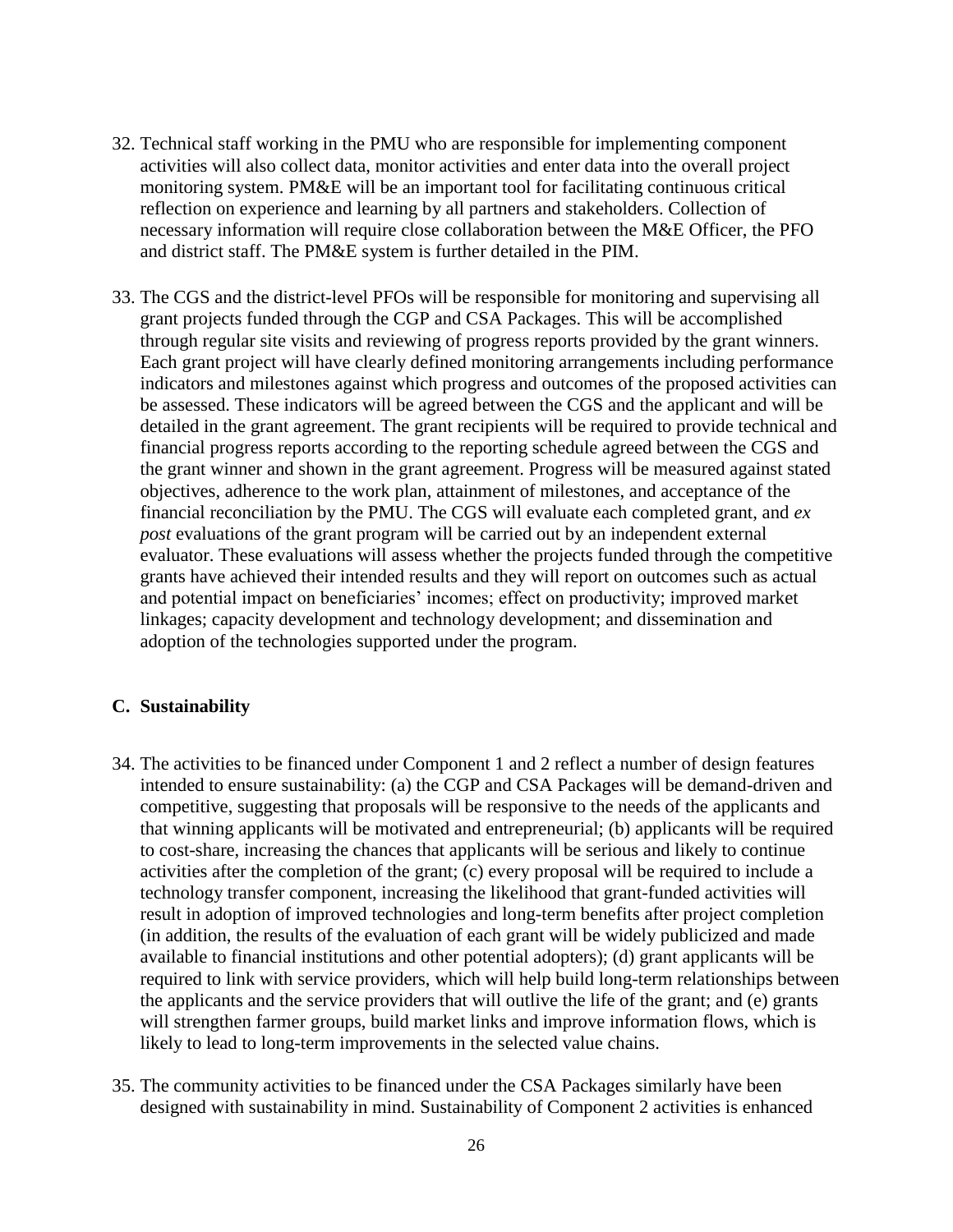by: (a) encouraging intensive participation among community-level stakeholders in the preparation of their packages; (b) requiring cost-sharing by beneficiaries; (c) building strong relationships between producers and market operators; (d) incorporating natural resource management practices to ensure the realization of longer-term benefits; (e) strengthening service providers to support communities; and (f) introducing and disseminating improved climate smart technologies by building partnerships between local NGOs and government extension services.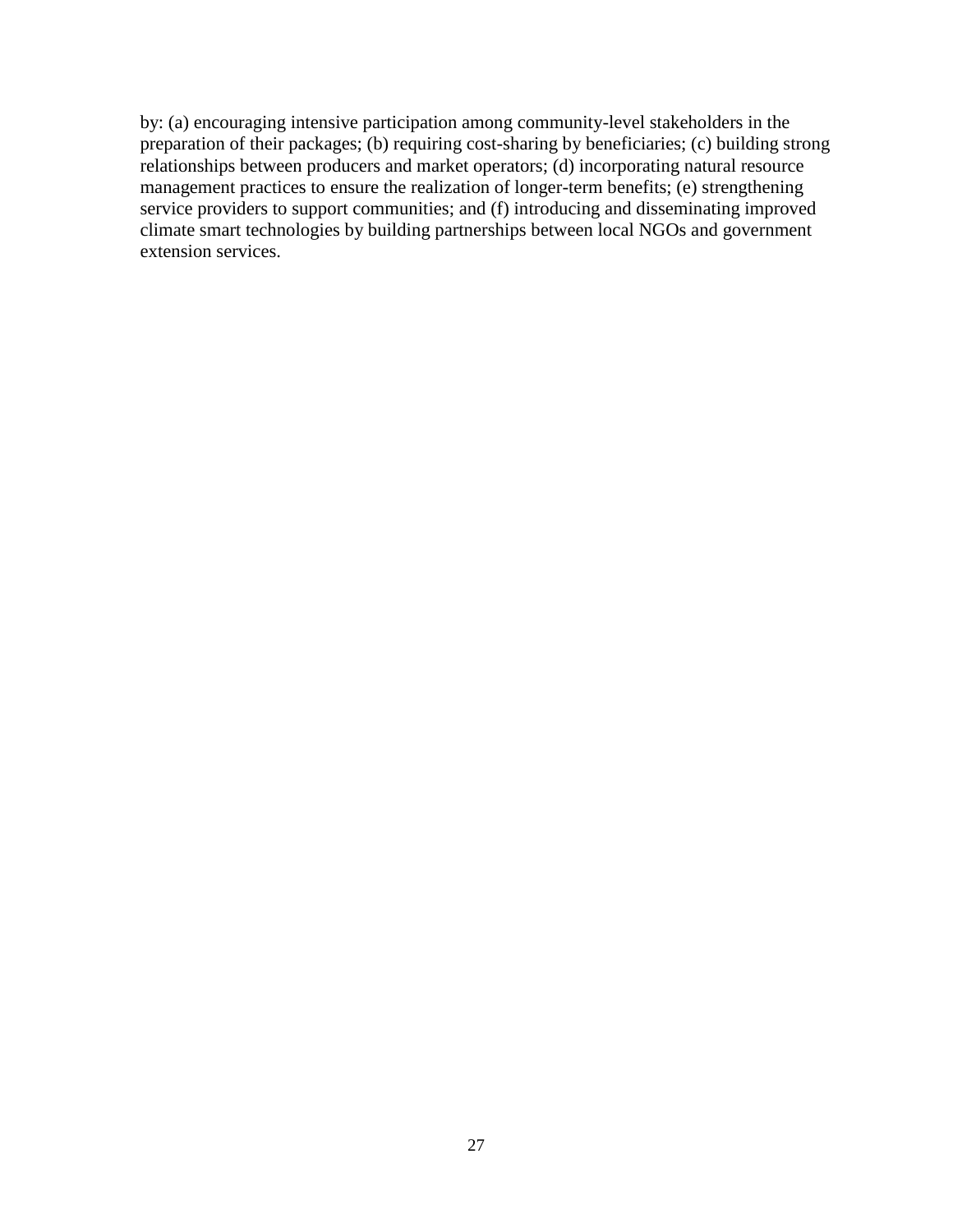## **Annex 2: Procurement Plan**

## **Applicable Procurement Regulations:**

All procurement to be financed under the proposed project will be carried out in accordance with the World Bank's New Procurement Framework (NPF) that became effective from July 1, 2016 (in particular the Procurement Regulations for IPF Borrowers, July 2016) and the provisions stipulated in the Legal Agreement. The Project will carry out implementation in accordance with the 'Guidelines on Preventing and Combating Fraud and Corruption in Projects Financed by IBRD and IDA and Grants', dated July 1, 2016 (the Anticorruption Guidelines).

I. Goods, Works and Non-Consulting Services

## **Prior Review Threshold: Good, works and non-consulting services**

| Goods, Works and Non-Consulting Services<br>А. |                                 |                                                                                  |                  |  |                                       |  |  |
|------------------------------------------------|---------------------------------|----------------------------------------------------------------------------------|------------------|--|---------------------------------------|--|--|
| Category                                       | Prior Review<br>(US\$ millions) | Procurement Approaches and Methods (US\$ millions)                               |                  |  |                                       |  |  |
|                                                |                                 | Open International                                                               | Open<br>National |  | <b>Request for Quotation</b><br>(RfQ) |  |  |
| Works                                          | $\geq$ 15                       | $\geq 7.0$                                                                       | < 7              |  | $\leq 0.2$                            |  |  |
| Goods, IT, and non-<br>consulting services     | $\geq 4$                        | $\geq 1$                                                                         | < 1              |  | $\leq 0.1$                            |  |  |
| <b>B.</b> Consulting Services                  |                                 |                                                                                  |                  |  |                                       |  |  |
| Category                                       | Prior Review<br>(US\$ millions) | Short List of National Consultants (US\$ million)                                |                  |  |                                       |  |  |
|                                                |                                 | <b>Consulting Services</b><br><b>Engineering and Construction</b><br>Supervision |                  |  |                                       |  |  |
| <b>Consultants (Firms)</b>                     | $\geq 2$                        | $\leq 0.3$<br>$\leq 0.3$                                                         |                  |  |                                       |  |  |
| <b>Individual Consultants</b>                  | $\geq 0.4$                      | NA.<br>NA.                                                                       |                  |  |                                       |  |  |

 **[Overall Project Procurement Risk is MODERATE]**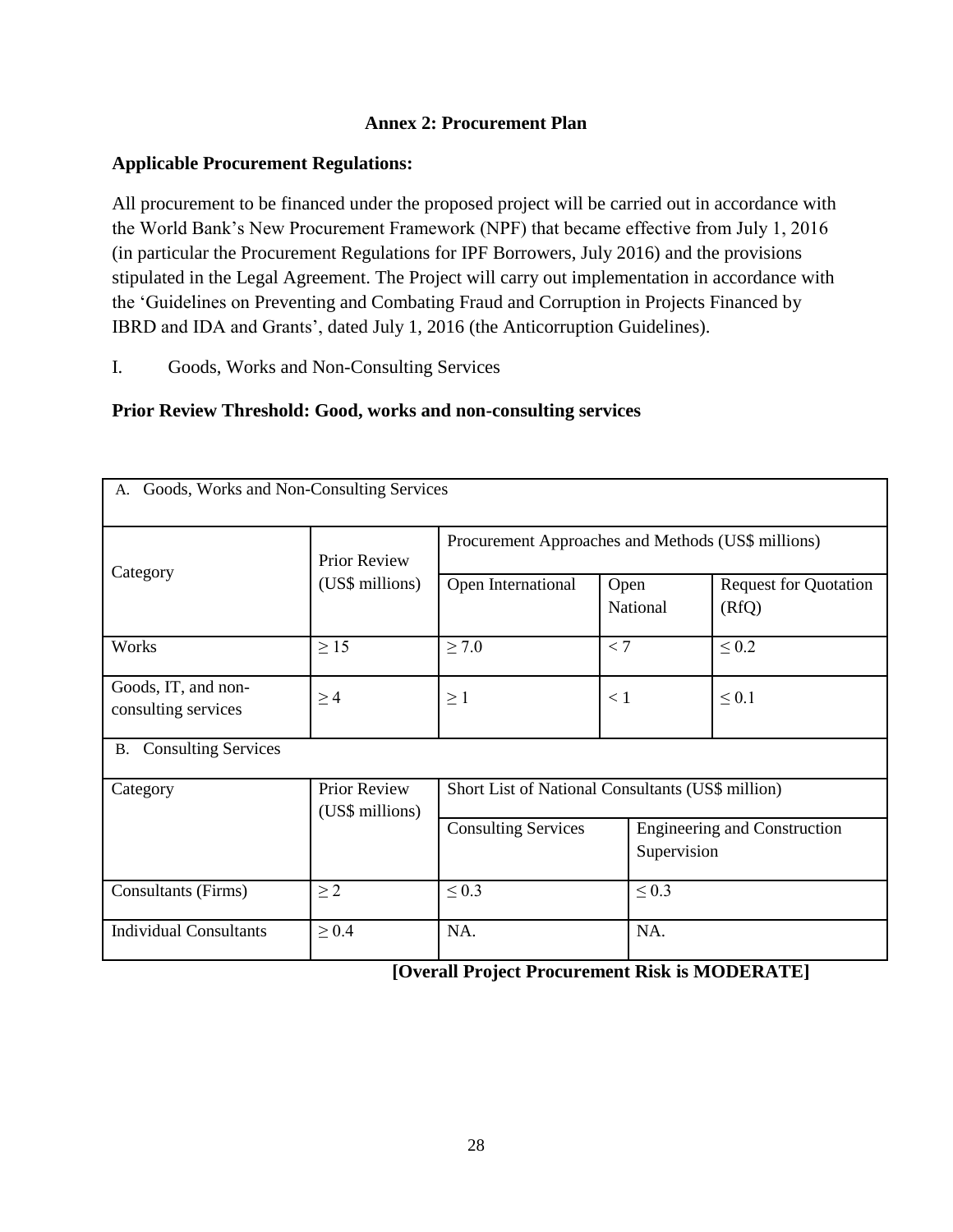# **Procurement packages Subject to Bank Prior and Post Review with Selection Methods and Time:**

| $\mathbf{1}$ | $\overline{2}$                                     | $\overline{\mathbf{3}}$          |                           | $\overline{\mathbf{4}}$                         | 5                                                                | 6                                                        | $\overline{7}$  |
|--------------|----------------------------------------------------|----------------------------------|---------------------------|-------------------------------------------------|------------------------------------------------------------------|----------------------------------------------------------|-----------------|
| Ref. No.     | <b>Contract</b><br>(Description)                   | <b>Estimated</b><br>Cost<br>US\$ | <b>Market</b><br>Approach | <b>Selectio</b><br>$\mathbf n$<br><b>Method</b> | <b>Review</b><br>by<br>World<br><b>Bank</b><br>(Prior /<br>Post) | <b>Expected</b><br>Bid-<br><b>Opening</b><br><b>Date</b> | <b>Comments</b> |
|              |                                                    |                                  | <b>WORKS</b>              |                                                 |                                                                  |                                                          |                 |
| 1.22d1       | Two Fruits and<br>vegetables<br>processing centres | 646,154                          | Open<br>National          | <b>RFB</b>                                      | Post                                                             | 31/01/18                                                 |                 |
| 2.2g1        | Water harvesting<br>tanks                          | 175,538                          | Open<br>National          | <b>RFB</b>                                      | Post                                                             | 28/02/18                                                 |                 |
|              | <b>Sub total Works</b>                             | 821,692                          |                           |                                                 |                                                                  |                                                          |                 |
|              |                                                    |                                  | <b>GOODS</b>              |                                                 |                                                                  |                                                          |                 |
| 2.2g1        | Irrigation<br>equipment                            | 369,231                          | <b>Open National</b>      | <b>RFB</b>                                      | Post                                                             | 30/03/18                                                 |                 |
| 3.1f         | Computer and<br>office equipment                   | 18,153                           | Open Limited              | <b>RFQ</b>                                      | Post                                                             | 28/02/18                                                 |                 |
| 3.1f         | Office furniture                                   | 7,692                            | Open Limited              | <b>RFQ</b>                                      | Post                                                             | 28/02/18                                                 |                 |
| 3.1g         | Vehicles x 4                                       | 184,616                          | <b>Open National</b>      | <b>RFB</b>                                      | Post                                                             | 30/03/18                                                 |                 |
|              | <b>Sub-total Goods</b>                             | 579,692                          |                           |                                                 |                                                                  |                                                          |                 |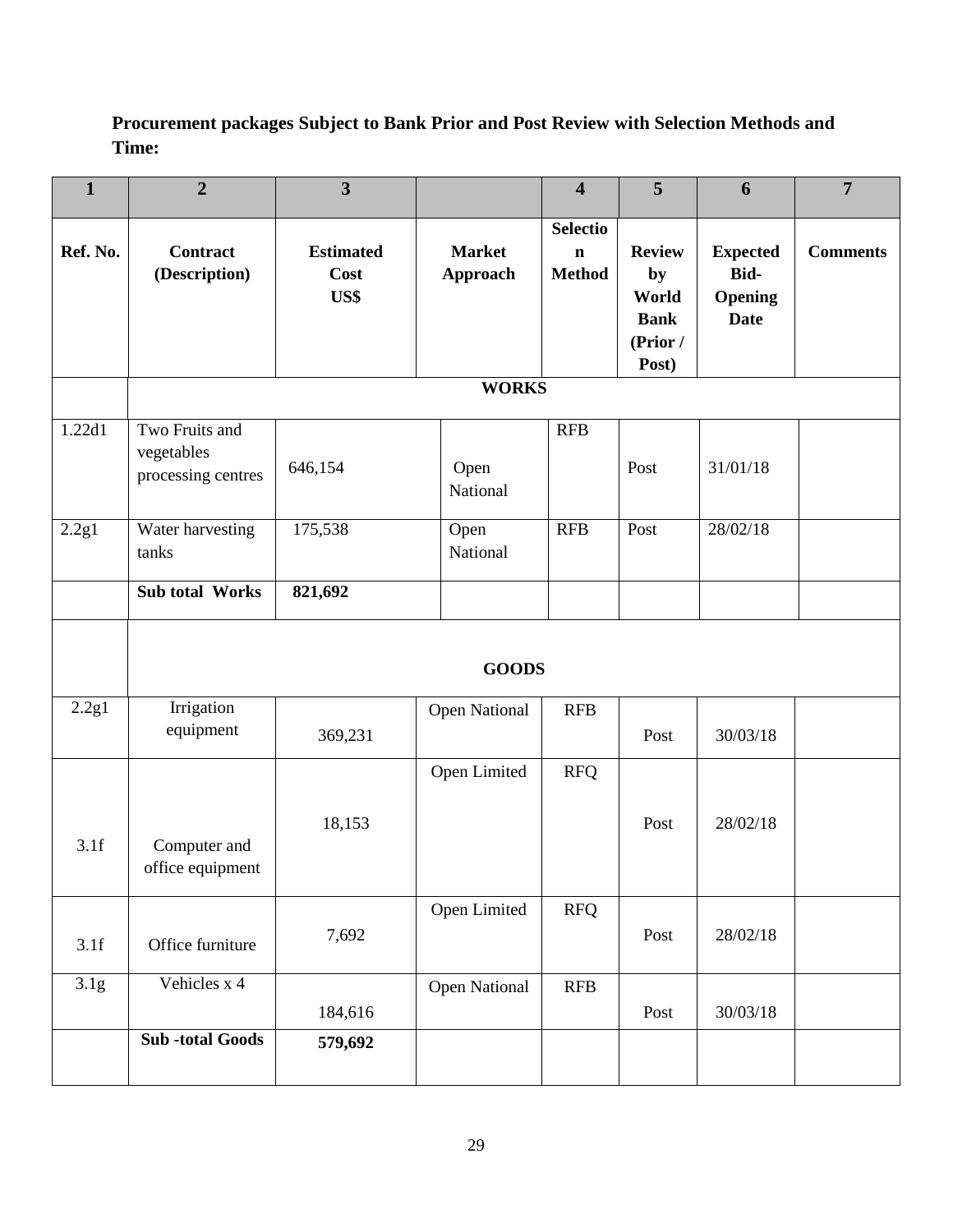| <b>Subtotal works</b><br>and Goods | 1,401,384 |  |  |  |
|------------------------------------|-----------|--|--|--|
|                                    |           |  |  |  |

# **Consultancy Assignments with Selection Methods and Time Schedule**

# **Consultancy Assignments with Selection Methods and Time Schedule**

| <b>Ref</b><br>No. | Description of the<br>assignment                 | <b>Estimated</b><br>cost US\$ | <b>Selection</b><br><b>Method</b> | <b>Market</b><br><b>Approach</b>                         | <b>Review by</b><br>the world<br><b>Bank</b><br>(Prior /<br>Post) | <b>Expected</b><br>Proposal /<br><b>CV</b><br><b>Submission</b><br>date | <b>Comments</b> |  |  |  |
|-------------------|--------------------------------------------------|-------------------------------|-----------------------------------|----------------------------------------------------------|-------------------------------------------------------------------|-------------------------------------------------------------------------|-----------------|--|--|--|
|                   |                                                  |                               |                                   | <b>Promotion of Innovative Agri-Business Initiatives</b> |                                                                   |                                                                         |                 |  |  |  |
|                   |                                                  |                               |                                   |                                                          |                                                                   |                                                                         |                 |  |  |  |
| 1.1A1             | <b>External Evaluation</b>                       | 38,462                        | IC                                | Open<br>National                                         | Post                                                              | 31/07/19                                                                |                 |  |  |  |
| 1.1C3             | <b>Technical Reviewers</b>                       | 132,462                       | IC                                | Open<br>National                                         | Post                                                              | 30/01/18                                                                |                 |  |  |  |
|                   | Total                                            | 170,924                       |                                   |                                                          |                                                                   |                                                                         |                 |  |  |  |
|                   |                                                  |                               |                                   | <b>Market Linkages Development</b>                       |                                                                   |                                                                         |                 |  |  |  |
| 1.2C1             | <b>Mentoring Services</b>                        | 461,538                       | IC                                | Open<br>National                                         | Post                                                              | 30/04/18                                                                |                 |  |  |  |
|                   | <b>Total</b>                                     | 461,538                       |                                   |                                                          |                                                                   |                                                                         |                 |  |  |  |
|                   |                                                  |                               |                                   |                                                          | <b>Climate Smart Technology Packages for Smallholders</b>         |                                                                         |                 |  |  |  |
| 2.2B1             | Contract with locally<br>based NGO's             | 384,615                       | CQS                               | Open<br>National                                         | Prior                                                             | 30/04/18                                                                |                 |  |  |  |
| 2.2C1             | Impact evaluation on<br>technology packages      | 30,769                        | IC                                | Open<br>National                                         | Post                                                              | 30/10/18                                                                |                 |  |  |  |
| 2.2D1             | Irrigation master plan for<br>Lesotho            | 769,231                       | CQS                               | Open<br>National                                         | Prior                                                             | 30/06/18                                                                |                 |  |  |  |
|                   | <b>Total</b>                                     | 1,184,615                     |                                   |                                                          |                                                                   |                                                                         |                 |  |  |  |
|                   | <b>Subtotal components</b><br><b>Consultancy</b> | 1,817,077                     |                                   |                                                          |                                                                   |                                                                         |                 |  |  |  |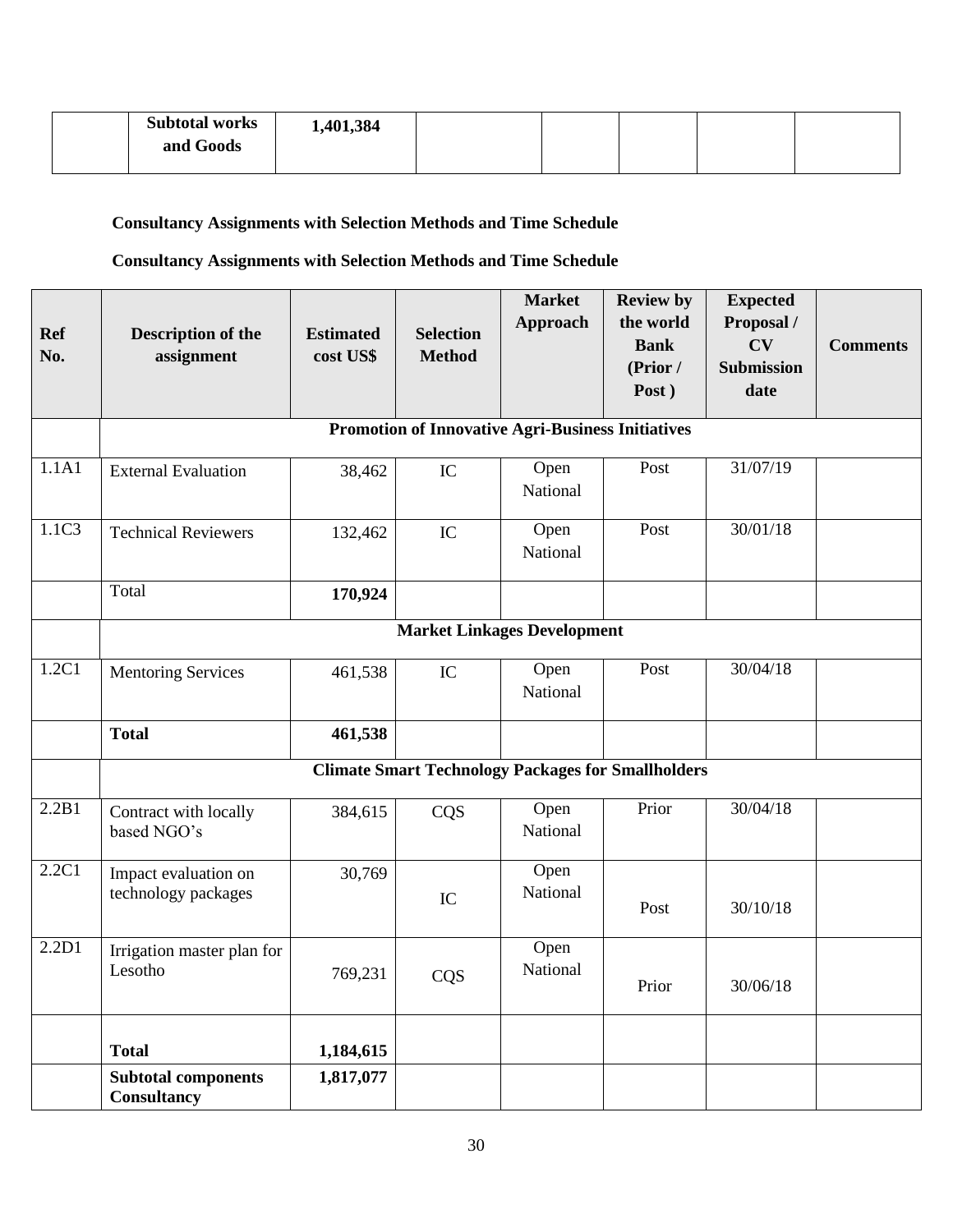|                                 | <b>Project Management</b>                     |                               |                                   |                           |                                                                   |                                                                  |                 |  |
|---------------------------------|-----------------------------------------------|-------------------------------|-----------------------------------|---------------------------|-------------------------------------------------------------------|------------------------------------------------------------------|-----------------|--|
| <b>Ref</b><br>No.               | Description of the<br>assignment              | <b>Estimated</b><br>cost US\$ | <b>Selection</b><br><b>Method</b> | <b>Market</b><br>Approach | <b>Review by</b><br>the world<br><b>Bank</b><br>(Prior /<br>Post) | <b>Expected</b><br>Proposal /<br>CV<br><b>Submission</b><br>date | <b>Comments</b> |  |
| 3 A1a                           | Project Manager                               | 115,200                       | $\rm{IC}$                         | Open<br>National          | Prior                                                             | 30/02/18                                                         |                 |  |
| 3 A1a                           | <b>Finance Manager</b>                        | 103,680                       | $\rm{IC}$                         | Open<br>National          | Prior                                                             | 30/02/18                                                         |                 |  |
| $\overline{3}$ Ala              | <b>Procurement Manager</b>                    | 94,285                        | IC                                | Open<br>National          | Prior                                                             | 30/02/18                                                         |                 |  |
| $\overline{3}$ .A <sub>1a</sub> | <b>Competitive Grants</b><br>Officer          | 50,682                        | IC                                | Open<br>National          | Prior                                                             | 30/02/18                                                         |                 |  |
| 3.A1a                           | <b>Climate Smart Officer</b>                  | 50,682                        | IC                                | Open<br>National          | Prior                                                             | 30/10/17                                                         |                 |  |
| $\overline{3}$ A <sub>1</sub> a | Project Field Officers(3)                     | 169,615                       | IC                                | Open<br>National          | Prior                                                             | 30/10/17                                                         |                 |  |
| $\overline{3}$ .Ala             | <b>Assistant Monitoring</b><br>and Evaluation | 33,277                        | IC                                | Open<br>National          | Prior                                                             | 30/10/17                                                         |                 |  |
| $\overline{3}$ Ala              | <b>Assistant Accountant</b>                   | 33,277                        | $\rm{IC}$                         | Open<br>National          | Prior                                                             | 30/10/17                                                         |                 |  |
| $\overline{3.2}$                | Midterm review and<br>impact assessment       | 153,846                       | CQS                               | Open<br>National          | Post                                                              | 30/09/18                                                         |                 |  |
| $\overline{3.2}$                | Project Completion<br>Report                  | 61,538                        | ${\rm IC}$                        | Open<br>National          | Post                                                              | 30/11/18                                                         |                 |  |
| 3.2.13                          | Audit                                         | 30,769                        | ${\rm IC}$                        | Open<br>National          | Post                                                              | 30/11/18                                                         |                 |  |
|                                 | Subtotal PMU                                  | 896,851                       |                                   |                           |                                                                   |                                                                  |                 |  |
|                                 | <b>Subtotal Goods and</b>                     | 1,401,384                     |                                   |                           |                                                                   |                                                                  |                 |  |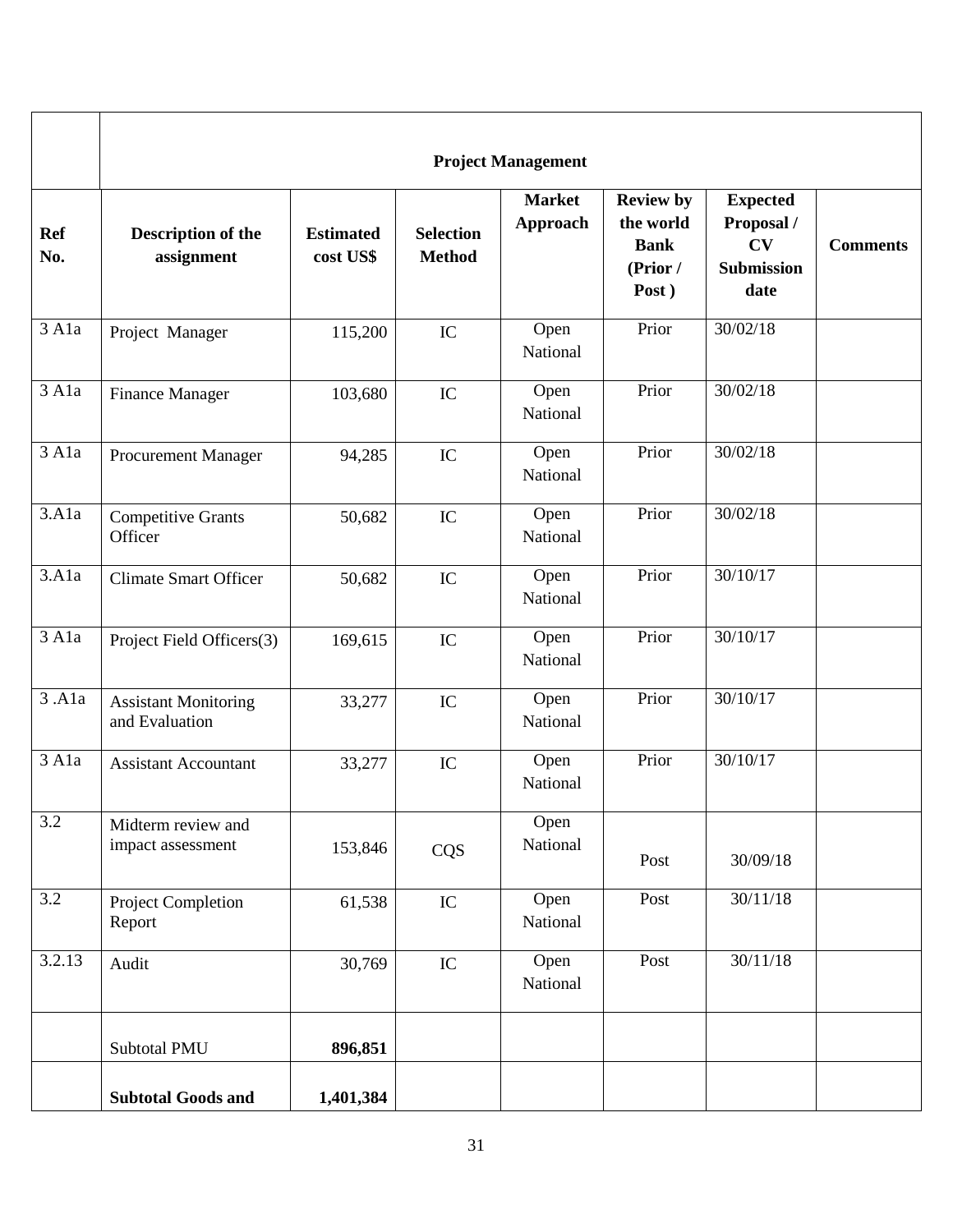| works                                                     |           |  |  |  |
|-----------------------------------------------------------|-----------|--|--|--|
| <b>Sub-total Consultants</b>                              | 2,713,928 |  |  |  |
| <b>Grand Total (Works,</b><br><b>Good and Consultants</b> | 4,115,312 |  |  |  |

Works, goods, services and Non consultant services under Grants

| Ref:<br>N <sub>0</sub> | <b>Description of Assignment</b>                                                                   | <b>Estimated</b><br>Cost ( US\$) | <b>Selection Method</b>                                       | <b>Review by</b><br><b>Bank</b>              | <b>No. of Grants</b> |
|------------------------|----------------------------------------------------------------------------------------------------|----------------------------------|---------------------------------------------------------------|----------------------------------------------|----------------------|
| 1.1a1                  | Works, goods services and non-<br>consultant services under<br><b>Competitive Grants Program</b>   | 3,307,692                        | OI/ON/RFQ for<br>Community<br>participation in<br>Procurement | Prior<br>review for<br>$f$ ist 100<br>grants | 215 Grants           |
| 2.2f2                  | Works, goods services and non-<br>consultant services under<br><b>Climate Smart Grants Program</b> | 1,384,615                        | OI/ON/RFQ for<br>Community<br>participation in<br>Procurement | Prior<br>review for<br>first 50<br>grants    | 100 Grants           |
|                        | <b>Total</b> -grants                                                                               | 4,692,307                        |                                                               |                                              |                      |

# **CAPACITY BUILDING ACTIVITIES**

| Ref:<br>No. | <b>Activity description</b> | <b>Estimated</b><br>Cost (US\$) | <b>Estimated Duration</b> | <b>Start Date</b> | <b>Comments</b> |
|-------------|-----------------------------|---------------------------------|---------------------------|-------------------|-----------------|
| 2.2e1       | Study tour to China         | 100,000                         | 1 Week                    | 2018/19           | 15 Officers     |
| 2.2e1       | Study tour to Israel        | 100,000                         | 1 Week                    | 2018/19           | 15 Officers     |